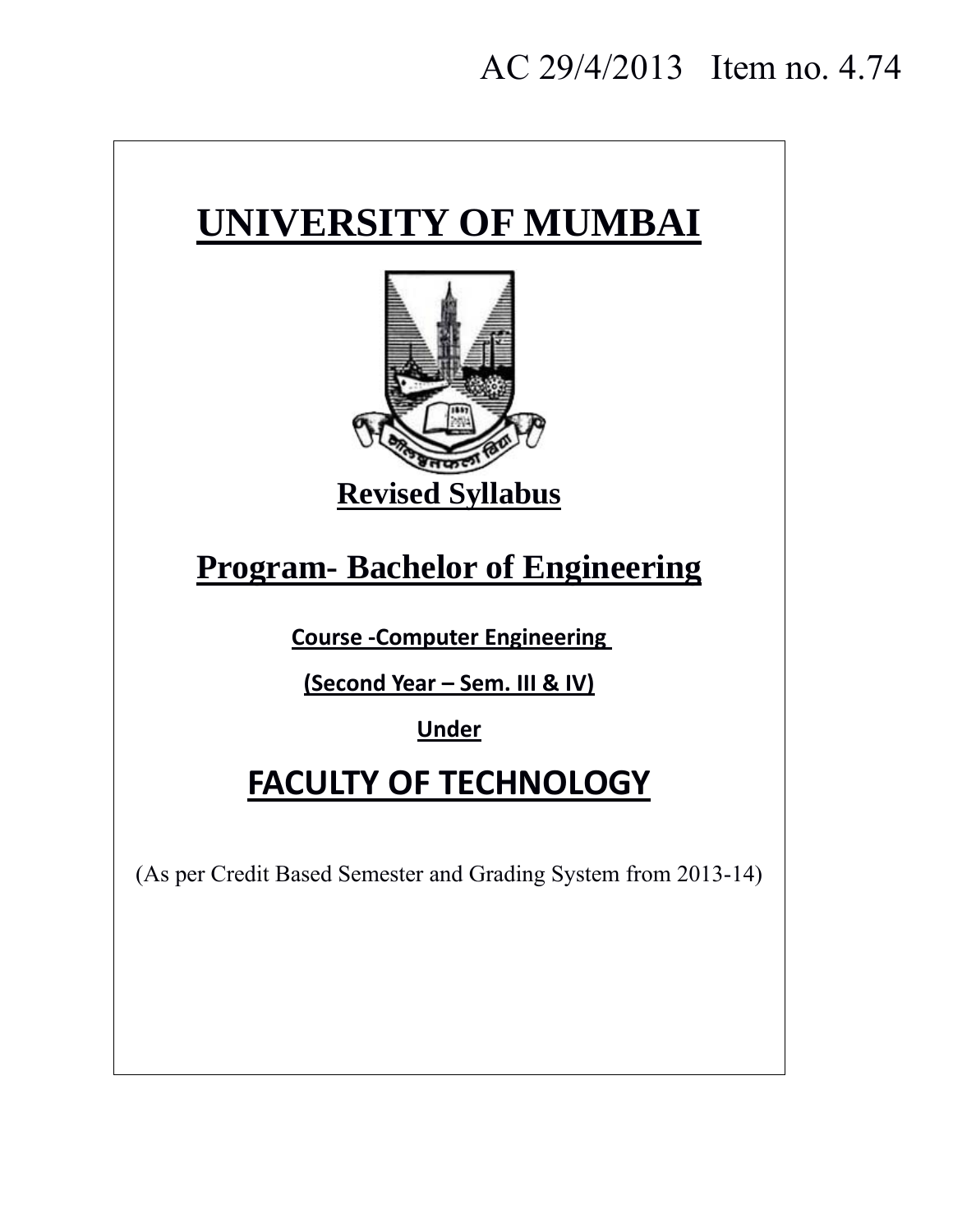## **From Dean's Desk:**

To meet the challenge of ensuring excellence in engineering education, the issue of quality needs to be addressed, debated and taken forward in a systematic manner. Accreditation is the principal means of quality assurance in higher education.The major emphasis of accreditation process is to measure the outcomes of the program that is being accredited. In line with this Faculty of Technology of University of Mumbai has taken a lead in incorporating philosophy of outcome based education in the process of curriculum development.

Faculty of Technology, University of Mumbai, in one of its meeting unanimously resolved that, each Board of Studies shall prepare some Program Educational Objectives (PEO's) and give freedom to affiliated Institutes to add few (PEO's) and course objectives and course outcomes to be clearly defined for each course, so that all faculty members in affiliated institutes understand the depth and approach of course to be taught, which will enhance learner's learning process. It was also resolved that, maximum senior faculty from colleges and experts from industry to be involved while revising the curriculum. I am happy to state that, each Board of studies has adhered to the resolutions passed by Faculty of Technology, and developed curriculum accordingly. In addition to outcome based education, semester based credit and grading system is also introduced to ensure quality of engineering education.

Semester based Credit and Grading system enables a much-required shift in focus from teacher-centric to learner-centric education since the workload estimated is based on the investment of time in learning and not in teaching. It also focuses on continuous evaluation which will enhance the quality of education. University of Mumbai has taken a lead in implementing the system through its affiliated Institutes and Faculty of Technology has devised a transparent credit assignment policy and adopted ten points scale to grade learner's performance.Credit assignment for courses is based on 15 weeks teaching learning process, however content of courses is to be taught in 12-13 weeks and remaining 3-2 weeks to be utilized for revision, guest lectures, coverage of content beyond syllabus etc.

Credit and grading based system was implemented for First Year of Engineering from the academic year 2012-2013. Subsequently this system will be carried forward for Second Year Engineering in the academic year 2013-2014, for Third Year and Final Year Engineering in the academic years 2014-2015 and 2015-2016 respectively.

Dr. S. K. Ukarande Dean, Faculty of Technology, Member - Management Council, Senate, Academic Council University of Mumbai, Mumbai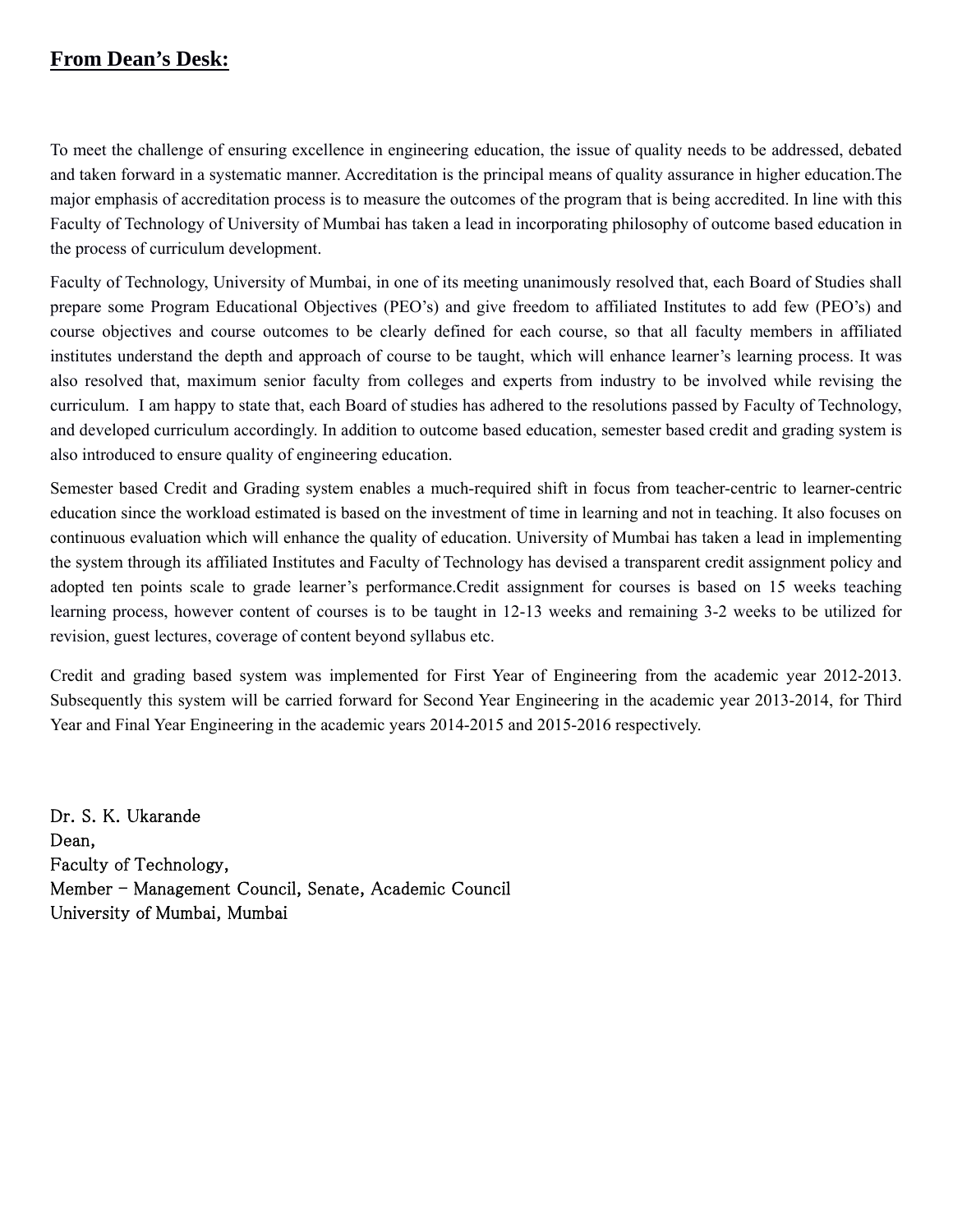#### **Preamble:**

The engineering education in India in general is expanding in manifolds. Now, the challenge is to ensure its quality to the stakeholders along with the expansion. To meet this challenge, the issue of quality needs to be addressed, debated and taken forward in a systematic manner. Accreditation is the principal means of quality assurance in higher education and reflects the fact that in achieving recognition, the institution or program of study is committed and open to external review to meet certain minimum specified standards. The major emphasis of this accreditation process is to measure the outcomes of the program that is being accredited. In line with this Faculty of Technology of University of Mumbai has taken a lead in incorporating philosophy of outcome based education in the process of curriculum development.

The Program Educational Objectives finalized for undergraduate program in Computer Engineering are listed below:

- 1. To prepare Learner's with a sound foundation in the mathematical, scientific and engineering fundamentals
- 2. To prepare Learner's to use effectively modern tools to solve real life problems
- 3. To equip Learner's with broad education necessary to understand the impact of computer Technology in a global and social context
- 4. To encourage , motivate and prepare Learner's for Lifelong-learning
- 5. To inculcate professional and ethical attitude, good leadership qualities and commitment to social responsibilities

In addition to above 2 to3 more program educational objectives of their own may be added by affiliated Institutes. The Program outcomes are the skills and ability that Learner will demonstrate upon completion of undergraduate degree program in Computer Engineering. Few may be listed as follows:

- 1. Ability to effectively apply knowledge of computing and mathematics to computer science problems.
- 2. Ability to design, implement and evaluate computer-based components, systems, processes or programs to meet desired needs and specifications.
- 3. Ability and skills to effectively use state-of-the-art techniques and computing tools for analysis, design, and implementation of computing systems.
- 4. Ability to function effectively as a member of a team assembled to undertake a common goal.
- 5. An understanding of professional, ethical, legal, security, and social issues and responsibilities.
- 6. Ability to communicate effectively to both technical and non-technical audiences.
- 7. The ability to successfully pursue professional development thru lifelong learning

In addition to Program Educational Objectives, for each course of undergraduate program, Course Objectives and expected outcomes from learner's point of view are also included in the curriculum to support the philosophy of outcome based education. In order to achieve outcome 1,2,and 3 a major emphasis is planned towards designing Laboratory courses third year onwards. I believe strongly that small step taken in right direction will definitely help in providing quality education to the stake holders.

#### **Dr. Prachi Gharpure**

#### **Chairperson, Adhoc Board of Studies in Computer Engineering**

**University of Mumbai, Mumbai**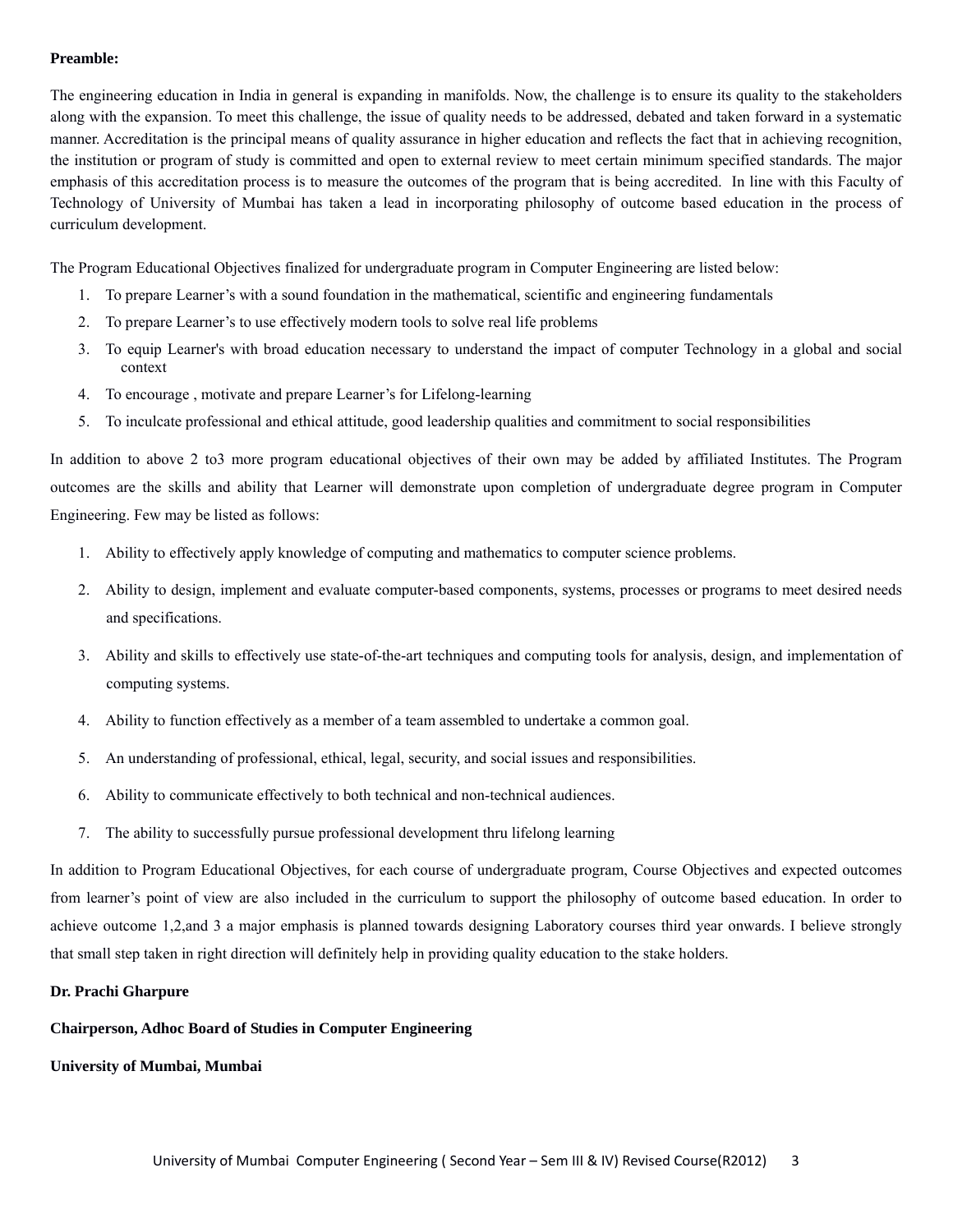# **Program Structure for B.E. Computer Engineering Second Year (Computer) ( Semester III)**

# **(REV 2012)**

| <b>Course Code</b> | <b>Course Name</b>                                           | <b>Teaching Scheme</b><br>(Contact Hours) |                |     | <b>Credits Assigned</b> |                         |                          |                |
|--------------------|--------------------------------------------------------------|-------------------------------------------|----------------|-----|-------------------------|-------------------------|--------------------------|----------------|
|                    |                                                              | <b>Theory</b>                             | <b>Pract</b>   | Tut | <b>Theory</b>           | TW/<br>Pract            | Tut                      | <b>Total</b>   |
| <b>CSC301</b>      | Applied Mathematics III*                                     | $\overline{4}$                            | $\blacksquare$ | 1#  | 4                       |                         | 1                        | 5              |
| <b>CSC 302</b>     | Object Oriented Programming Methodology*                     | 4                                         | $\overline{2}$ |     | 4                       |                         | ۰                        | 5              |
| <b>CSC303</b>      | Data Structures                                              | 4                                         | $\overline{2}$ |     | $\overline{4}$          |                         | ۰                        | 5              |
| <b>CSC304</b>      | Digital Logic Design and Analysis                            | 3                                         | $\overline{2}$ |     | 3                       |                         | ۰                        | $\overline{4}$ |
| <b>CSC305</b>      | Discrete Structures                                          | 4                                         |                |     | 4                       |                         |                          | $\overline{4}$ |
| <b>CSC306</b>      | Electronic Circuits and Communication<br><b>Fundamentals</b> | $\overline{4}$                            | $\overline{2}$ |     | 4                       |                         | $\overline{\phantom{a}}$ | 5              |
|                    | <b>Total</b>                                                 | 23                                        | 8              | 1   | 23                      | $\overline{\mathbf{4}}$ | 1                        | 28             |

| <b>Course Code</b> | <b>Course Name</b>                                                                                                       | <b>Examination Scheme</b> |                           |     |                           |                            |     |                          |            |
|--------------------|--------------------------------------------------------------------------------------------------------------------------|---------------------------|---------------------------|-----|---------------------------|----------------------------|-----|--------------------------|------------|
|                    |                                                                                                                          |                           |                           |     | <b>Internal Assesment</b> |                            |     |                          |            |
|                    |                                                                                                                          |                           | <b>Internal Assesment</b> |     | <b>End Sem</b>            | <b>Exam</b>                | TW  | Pract                    | <b>Tot</b> |
|                    |                                                                                                                          | Test 1                    | Test 2                    | Avg | <b>Exam</b>               | <b>Duration</b><br>in Hrs) |     | oral                     |            |
| <b>CSC301</b>      | Applied Mathematics III*                                                                                                 | 20                        | 20                        | 20  | 80                        | 03                         | 25! | $\overline{\phantom{a}}$ | 125        |
| <b>CSC302</b>      | <b>Object Oriented Programming</b><br>Methodolgy*                                                                        | 20                        | 20                        | 20  | 80                        | 03                         | 25  | 25                       | 150        |
| <b>CSC303</b>      | Data Structures                                                                                                          | 20                        | 20                        | 20  | 80                        | 03                         | 25  | 25                       | 150        |
| <b>CSC304</b>      | Digital Logic Design and Analysis                                                                                        | 20                        | 20                        | 20  | 80                        | 03                         | 25  |                          | 125        |
| <b>CSC305</b>      | Discrete Structures                                                                                                      | 20                        | 20                        | 20  | 80                        | 03                         |     |                          | 100        |
| <b>CSC306</b>      | Electronic Circuits and<br><b>Communication Fundamentals</b>                                                             | 20                        | 20                        | 20  | 80                        | 03                         | 25  | 25                       | 150        |
|                    | <b>Total</b><br>* Common Sylviaght with IT H Tytonial to be taken along wine H Tytonials will be evaluated as Town would |                           |                           | 120 | 480                       |                            | 125 | 75                       | 800        |

\* Common Subjects with IT # Tutorial to be taken class wise ! **Tutorials will be evaluated as Term work**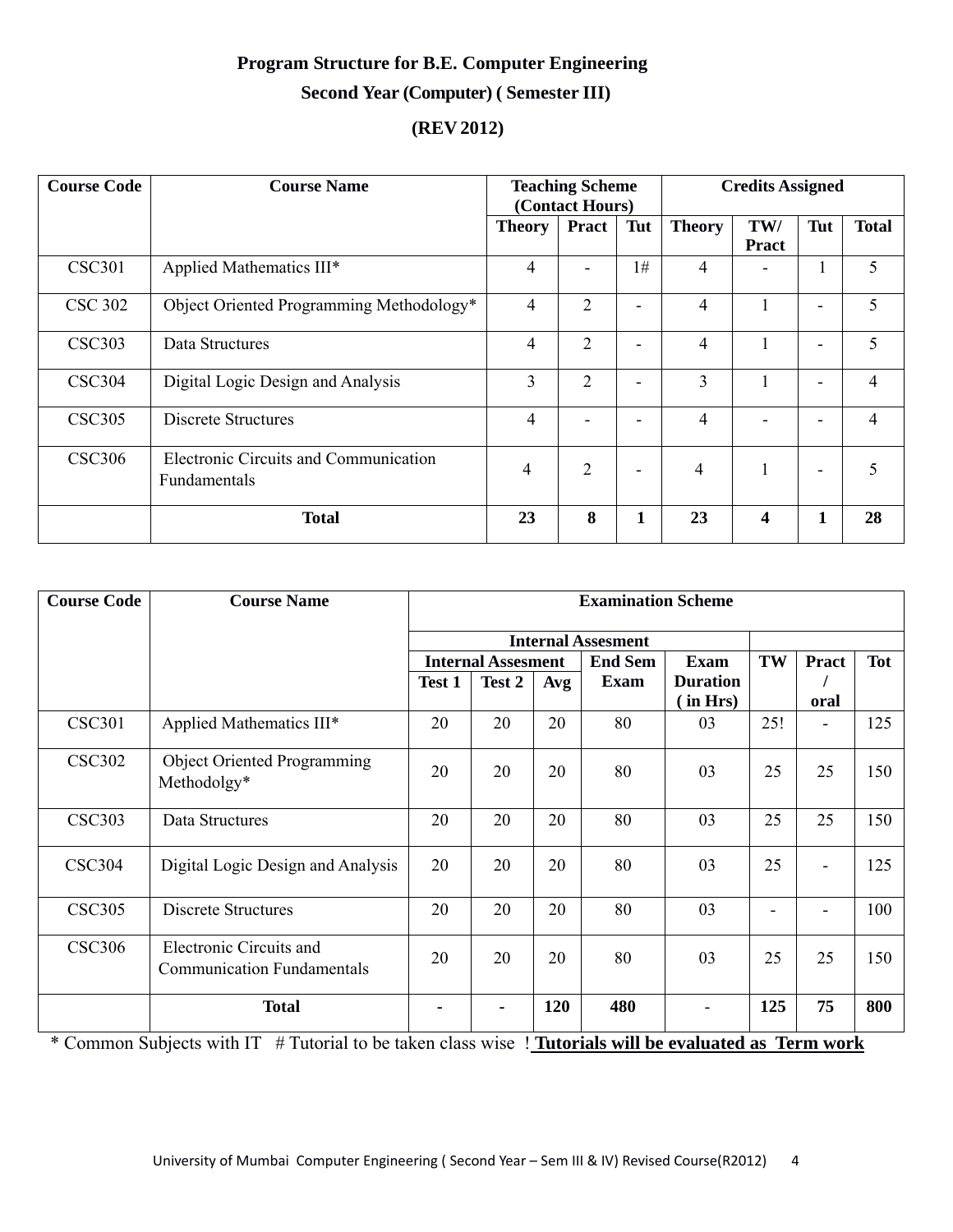## **Program Structure for B.E. Computer Engineering**

### **Second Year (Computer) ( Semester IV)**

| <b>Course Code</b> | <b>Course Name</b>                      | <b>Teaching Scheme</b><br>(Contact Hours) |                |     |                | <b>Credits Assigned</b> |     |                |
|--------------------|-----------------------------------------|-------------------------------------------|----------------|-----|----------------|-------------------------|-----|----------------|
|                    |                                         | <b>Theory</b>                             | <b>Pract</b>   | Tut | <b>Theory</b>  | TW/<br>Pract            | Tut | <b>Total</b>   |
| <b>CSC401</b>      | Applied Mathematics IV*                 | 4                                         |                |     | 4              | -                       | 1#  | 5              |
| <b>CSC402</b>      | Analysis of Algorithms                  | $\overline{4}$                            | $\overline{2}$ |     | 4              |                         |     | 5              |
| <b>CSC403</b>      | Computer Organization and Architecture* | $\overline{4}$                            | 2              |     | 4              |                         |     | 5              |
| <b>CSC404</b>      | Data Base Management systems            | $\overline{4}$                            | 2              |     | 4              |                         |     | 5              |
| <b>CSC405</b>      | <b>Theoretical Computer Science</b>     | $\overline{4}$                            |                |     | $\overline{4}$ | -                       |     | $\overline{4}$ |
| <b>CSC406</b>      | <b>Computer Graphics</b>                | 3                                         | $\overline{2}$ |     | 3              |                         |     | $\overline{4}$ |
|                    | <b>Total</b>                            | 23                                        | 8              | 1   | 23             | $\overline{\mathbf{4}}$ | 1   | 28             |

#### **(REV 2012)**

| <b>Course Code</b> | <b>Course Name</b>                         | <b>Examination Scheme</b> |                           |     |                           |                 |     |                          |            |
|--------------------|--------------------------------------------|---------------------------|---------------------------|-----|---------------------------|-----------------|-----|--------------------------|------------|
|                    |                                            |                           |                           |     | <b>Internal Assesment</b> |                 |     |                          |            |
|                    |                                            |                           | <b>Internal Assesment</b> |     | End                       | <b>Exam</b>     | TW  | Prac                     | <b>Tot</b> |
|                    |                                            | Test 1                    | Test 2                    | Avg | <b>Sem</b>                | <b>Duration</b> |     |                          |            |
|                    |                                            |                           |                           |     | <b>Exam</b>               | (in Hrs)        |     | oral                     |            |
| <b>CSC401</b>      | Applied Mathematics IV*                    | 20                        | 20                        | 20  | 80                        | 03              | 25! | $\overline{\phantom{0}}$ | 125        |
| <b>CSC402</b>      | Analysis of Algorithms                     | 20                        | 20                        | 20  | 80                        | 03              | 25  | 25                       | 150        |
| <b>CSC403</b>      | Computer Organization and<br>Architecture* | 20                        | 20                        | 20  | 80                        | 03              | 25  | 25                       | 150        |
| <b>CSC404</b>      | Data Base Management systems               | 20                        | 20                        | 20  | 80                        | 03              | 25  | 25                       | 150        |
| <b>CSC405</b>      | <b>Theoretical Computer Science</b>        | 20                        | 20                        | 20  | 80                        | 03              |     | $\overline{a}$           | 100        |
| <b>CSC406</b>      | <b>Computer Graphics</b>                   | 20                        | 20                        | 20  | 80                        | 03              | 25  | 25                       | 150        |
|                    | <b>Total</b>                               |                           | $\blacksquare$            | 120 | 480                       |                 | 125 | 100                      | 825        |

\* Common Subjects with IT  $#$  Tutorial to be taken class wise

! **Tutorials will be evaluated as Term work**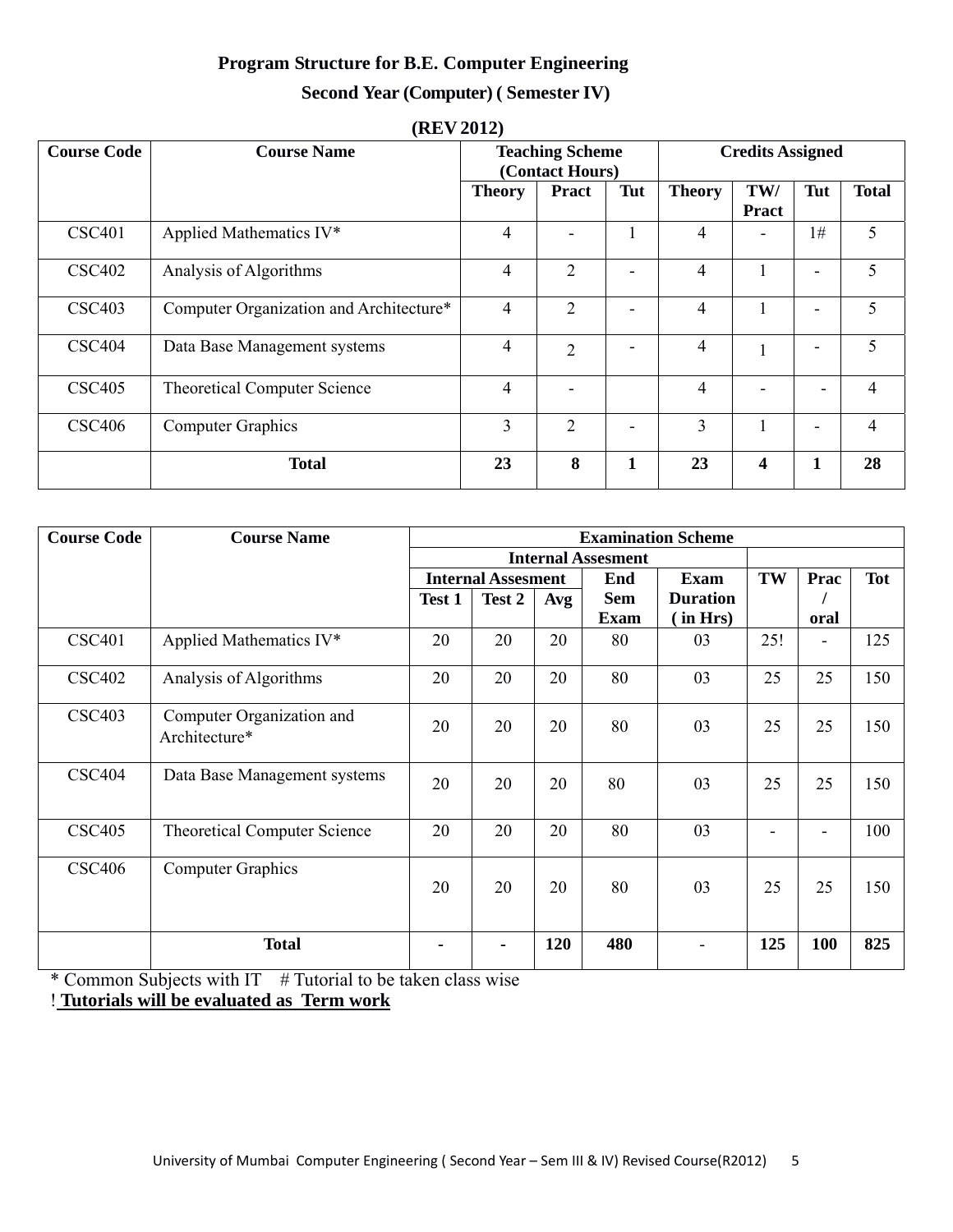| <b>Course Code</b> | <b>Course Name</b>              | <b>Credits</b> |
|--------------------|---------------------------------|----------------|
| CSC301             | <b>Applied Mathaematics III</b> | 05             |

#### **Objectives:**

1) Complex Variable (2) Laplace Transform (3) Fourier Series (4) Discrete Structures (5) Z-transform

These topics involve the study of analytic function and mapping of complex function, Laplace transform, Inverse Laplace transform and application of Laplace transform to solve differential equations, finding Fourier series, Sine and cosine Fourier integral and Z-transform. These topics help them to solve many engineering problems arising in course of their further studies and also while working in the practical life situations.

#### **Outcomes:**

Students in this course will apply the Procedure and methods to solve technical problems.

#### **Details of the Syllabus:-**

| <b>Module</b> | <b>Topics</b>                                                                                                                                                                       | <b>Hrs</b> |
|---------------|-------------------------------------------------------------------------------------------------------------------------------------------------------------------------------------|------------|
| 01            | <b>Complex Variable &amp; mapping</b>                                                                                                                                               | (10)       |
|               | Functions of a complex variable, Analytic functions, Cauchy-Riemann<br>1.1<br>equations in Cartesian co-ordinates, Polar co-ordinates.                                              |            |
|               | Harmonic functions, Analytic method and Milne Thomson methods to<br>1.2<br>find f(z), Orthogonal trajectories.                                                                      |            |
|               | 1.3<br>Conformal Mapping, Linear, Bilinear transformations, Cross ratio, fixed<br>points and standard transformation such as rotation and magnification,<br>invertion, translation. |            |
| 02            | <b>Laplace Transform</b>                                                                                                                                                            | (10)       |
|               | 2.1 Introduction, Definition of Laplace transform, Laplace transform of<br>constant, trigonometrical, exponential functions.                                                        |            |
|               | 2.2 Important properties of Laplace transform: First shifting theorem, Laplace<br>transform of $L\{t^n f(t)\}, L\{f(t)/t\},$                                                        |            |
|               | $L\left\{\frac{d^n}{dt^n}f(t)\right\}$ $L\left\{\int_{0}^{t} f'(u)du\right\}$ , $L\left\{f(at)\right\}$ without proof.                                                              |            |
|               | 2.2 Unit step function, Heavi side function, Dirac-delta function, Periodic<br>function and their Laplace transforms, Second shifting theorem.                                      |            |
|               | 2.3 Inverse Laplace transform with Partial fraction and Convolution theorem<br>(without proof).                                                                                     |            |
|               | 2.4 Application to solve initial and boundary value problem involving ordinary<br>differential equations with one dependent variable and constant coefficients.                     |            |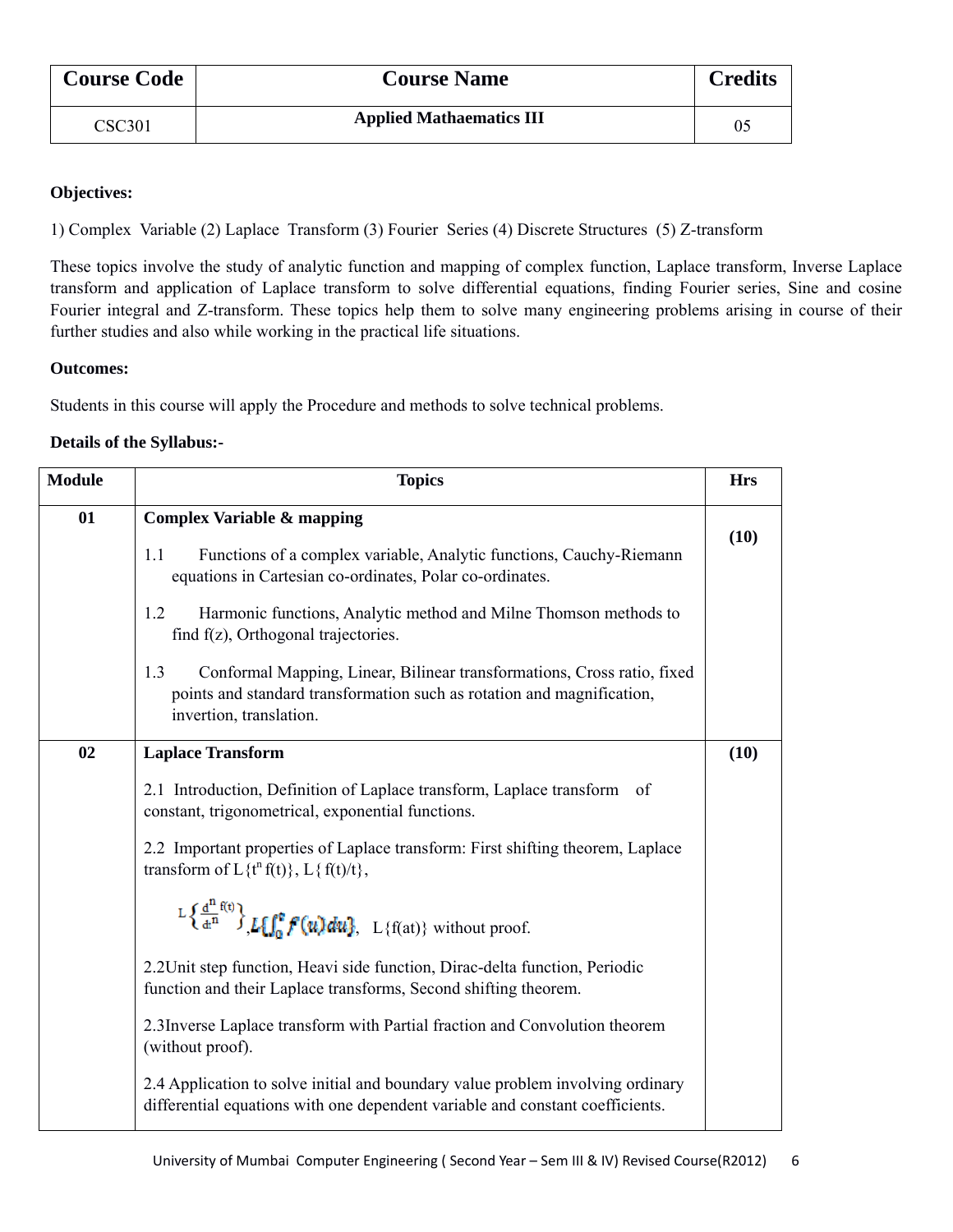| 03 | <b>Fourier series</b>                                                                                                                                                                                                                                                                                                                                                                                                                                                                                                                                                                                                                  | (10) |
|----|----------------------------------------------------------------------------------------------------------------------------------------------------------------------------------------------------------------------------------------------------------------------------------------------------------------------------------------------------------------------------------------------------------------------------------------------------------------------------------------------------------------------------------------------------------------------------------------------------------------------------------------|------|
|    | 3.1 Dirichlet's conditions, Fourier series of periodic functions with                                                                                                                                                                                                                                                                                                                                                                                                                                                                                                                                                                  |      |
|    | period $2\pi$ and 2L.                                                                                                                                                                                                                                                                                                                                                                                                                                                                                                                                                                                                                  |      |
|    | 3.2 Fourier series for even and odd functions.                                                                                                                                                                                                                                                                                                                                                                                                                                                                                                                                                                                         |      |
|    | 3.3 Half range sine and cosine Fourier series, Parsevel's identities<br>(without proof).                                                                                                                                                                                                                                                                                                                                                                                                                                                                                                                                               |      |
|    | 3.4Orthogonal and Ortho-normal functions, Complex form of<br>Fourier<br>series.                                                                                                                                                                                                                                                                                                                                                                                                                                                                                                                                                        |      |
|    | 3.5 Fourier Integral Representation.                                                                                                                                                                                                                                                                                                                                                                                                                                                                                                                                                                                                   |      |
| 04 | <b>Vector Algebra and Calculus</b><br>4.1 Vector Algebra:<br>Scalar and vector product of three and four Vectors and their properties.<br>4.2 Vector Calculus:<br>Vector differential operator $\nabla$ , Gradient of a scalar point function,<br>Diversions and Curl of Vector point function, $\nabla (u v)$ ,<br>$\nabla.(\phi\vec{u}), \nabla x(\phi\vec{u}), \nabla x(\vec{u}x\vec{v})$<br>4.3 Vector Integration: Line integral; conservative vector field, Green's<br>theorem in a plane (Without proof)<br>4.4 GaussDivergence theorem & Stokes' theorem (Without proof and no<br>problems on verification of above theorems). | (10) |
| 05 | Z transform                                                                                                                                                                                                                                                                                                                                                                                                                                                                                                                                                                                                                            | (8)  |
|    | 5.1 Z-transform of standard functions such as $Z(a^n)$ , $Z(n^p)$ .                                                                                                                                                                                                                                                                                                                                                                                                                                                                                                                                                                    |      |
|    | 5.2 Properties of Z-transform : Linearity, Change of scale, Shifting property,<br>Multiplication of K, Initial and final value, Convolution theorem (all without<br>proof)                                                                                                                                                                                                                                                                                                                                                                                                                                                             |      |
|    | 5.3 Inverse Z transform: Binomial Expansion and Method of Partial fraction.                                                                                                                                                                                                                                                                                                                                                                                                                                                                                                                                                            |      |

#### **Term work:**

Term work shall consist of minimum four SCILAB practicals and six tutorials.

| <b>Total</b>             | $\mathbf{L}$              | 25 marks              |
|--------------------------|---------------------------|-----------------------|
| Attendance               | $\mathbb{R}^{\mathbb{Z}}$ | 05 marks              |
| Tutorials                |                           | $\therefore$ 10 marks |
| <b>SCILAB</b> practicals | $\mathbb{R}^{\mathbb{Z}}$ | 10 marks              |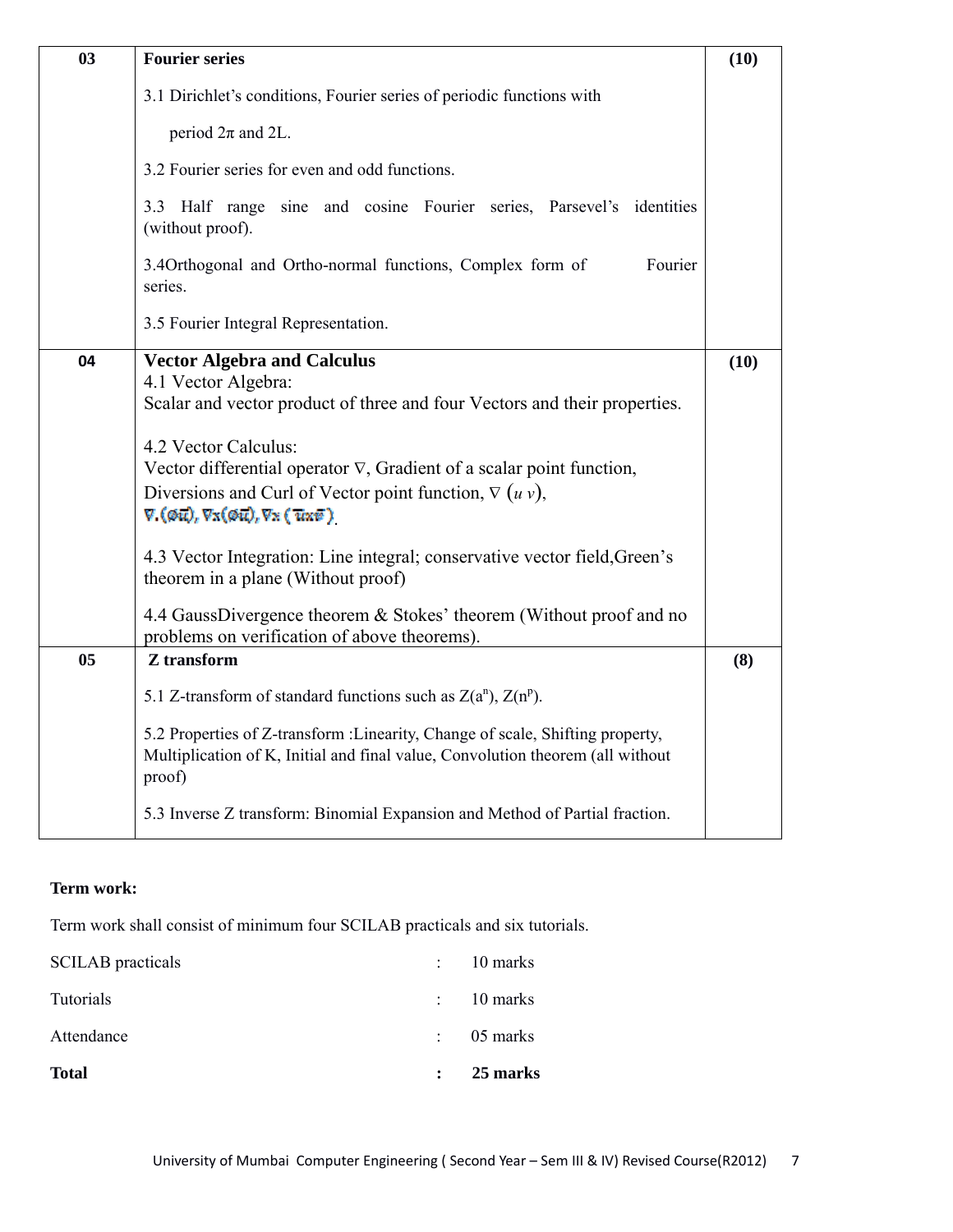- Higher Engineering Mathematics by Grewal B. S.  $38<sup>th</sup>$  edition, Khanna Publication 2005.
- Advanced Engineering Mathematics by Kreyszig E.  $9<sup>th</sup>$  edition, John Wiley.
- A Text Book of Applied Mathematics Vol. I & II by P.N. Wartilar &

J.N.Wartikar, Pune, Vidyarthi Griha Prakashan., Pune.

• Discrete and Combinational Mathematics by Ralph P. Crimaldi, B Y Ramana.

#### **References:**

- Advanced Engg. Mathematics by C. Ray Wylie & Louis Barrett.TMH International Edition.
- Mathematical Methods of Science and Engineering by Kanti B. Datta, Cengage Learning.
- Lapplace Treansforms by Murry R. Spieget, Schaun's out line series-McGraw Hill Publication.
- Discrete mathematics by ERIL FOSSETT, Wiley India.

# **Theory Examination:**

- 1. Question paper will comprise of total 6 questions, each of 20 Marks.
- 2. Only 4 questions need to be solved.
- 3. Question 1 will be compulsory and based on maximum part of the syllabus.

4. Remaining questions will be mixed in nature (for example suppose Q.2 has part (a) from module 3 then part (b) will be from any module other than module 3)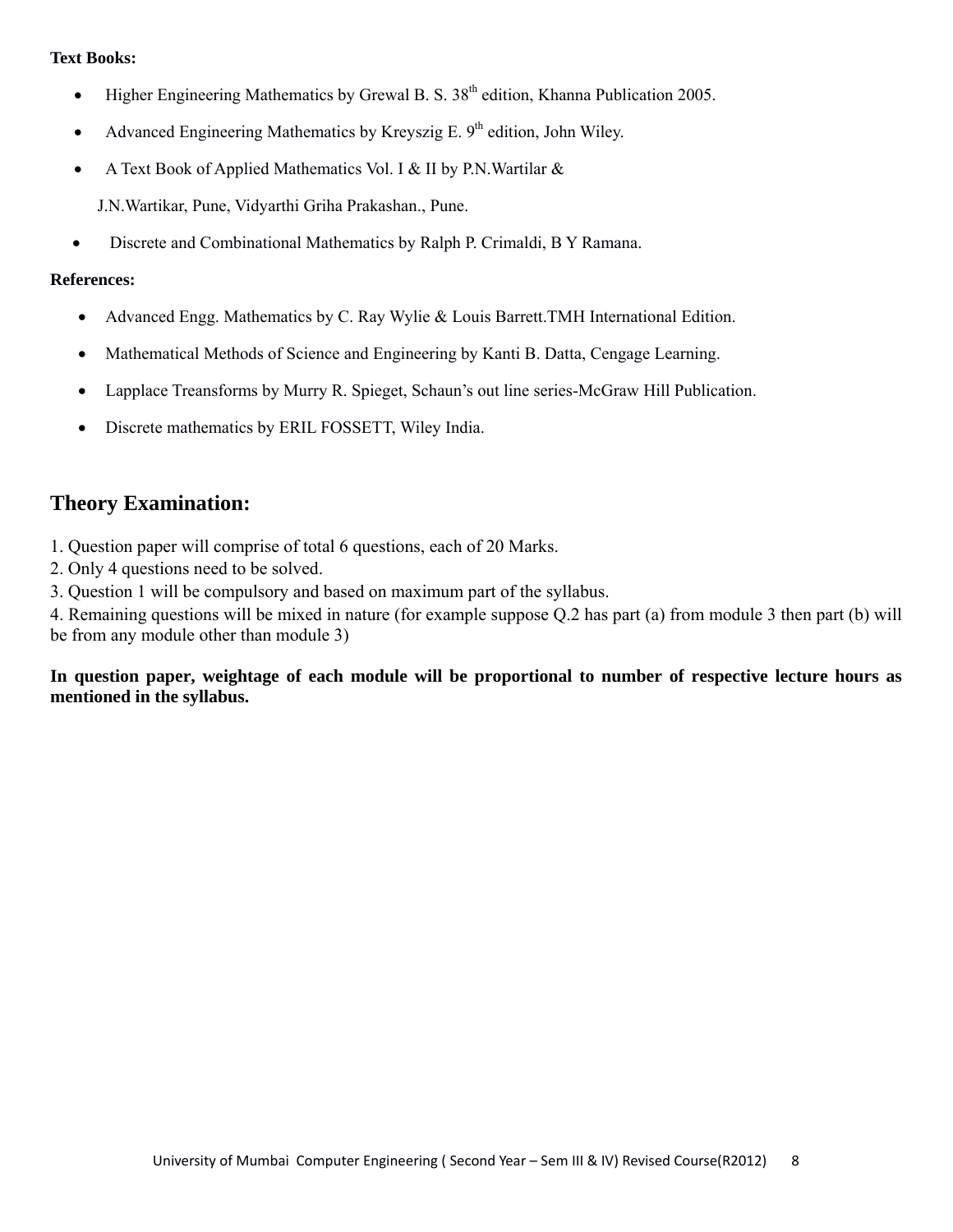| <b>Subject Code</b> | <b>Subject Name</b>                             | <b>Credits</b> |
|---------------------|-------------------------------------------------|----------------|
| <b>CSC302</b>       | Object Oriented Programming Methodology (OOPM)* | 05             |

# **Course Objectives**

- 1. To understand Object oriented concepts like data abstraction, encapsulation, etc.
- 2. To solve the real world scenarios using top down approach.
- 3. To understand various Java programming constructs.

### **Course Outcomes**

- 1. Students will be able to solve computational problems using basic constructs like if-else, control structures, array, strings.
- 2. Student can understand how to model real world scenario using class diagram.
- 3. Students will exhibit communication between 2 objects using sequence diagram.
- 4. Students will be able to implement relationships between classes.
- 5. Students will be able to demonstrate various collection classes.
- 6. The students will be able to demonstrate programs on exceptions, multithreading and applets.

| Sr.<br>N <sub>0</sub> | <b>Topic</b>                                                                                                                                                                                                                  | <b>No of Hours</b> |
|-----------------------|-------------------------------------------------------------------------------------------------------------------------------------------------------------------------------------------------------------------------------|--------------------|
|                       |                                                                                                                                                                                                                               |                    |
| $\mathbf{1}$          | Programming Approach from proceduaral to Object Orientation OO<br>methodologies: Grady Booch Methodology of OO development                                                                                                    | 4                  |
| $\overline{2}$        | OO Concepts: Object, Class, Encapsulation or information hiding,<br>Inheritance, Polymorphism, Message communication, Abstraction, Reuse,<br>Coupling and Cohesion, Sufficiency Completeness and Primitiveness, Meta<br>class | 5                  |
| $\overline{3}$        | <b>Object Oriented Programming:</b><br>Java Evolution: History, How java differs from others<br>Overview of Java language: Introduction, Installing and implementing<br>Java, JVM                                             | 3                  |
| $\overline{4}$        | Constants, variables and data types<br>Operators and Expressions<br>Revision of Branching and looping                                                                                                                         | 6                  |
| 5                     | Class Object and Method: member, method, Modifier, Selector, constructer,<br>destructor, iterator, State of an object, Method Overloading, Inheritance,<br>Method Overriding, Final class, abstract class and method          | 6                  |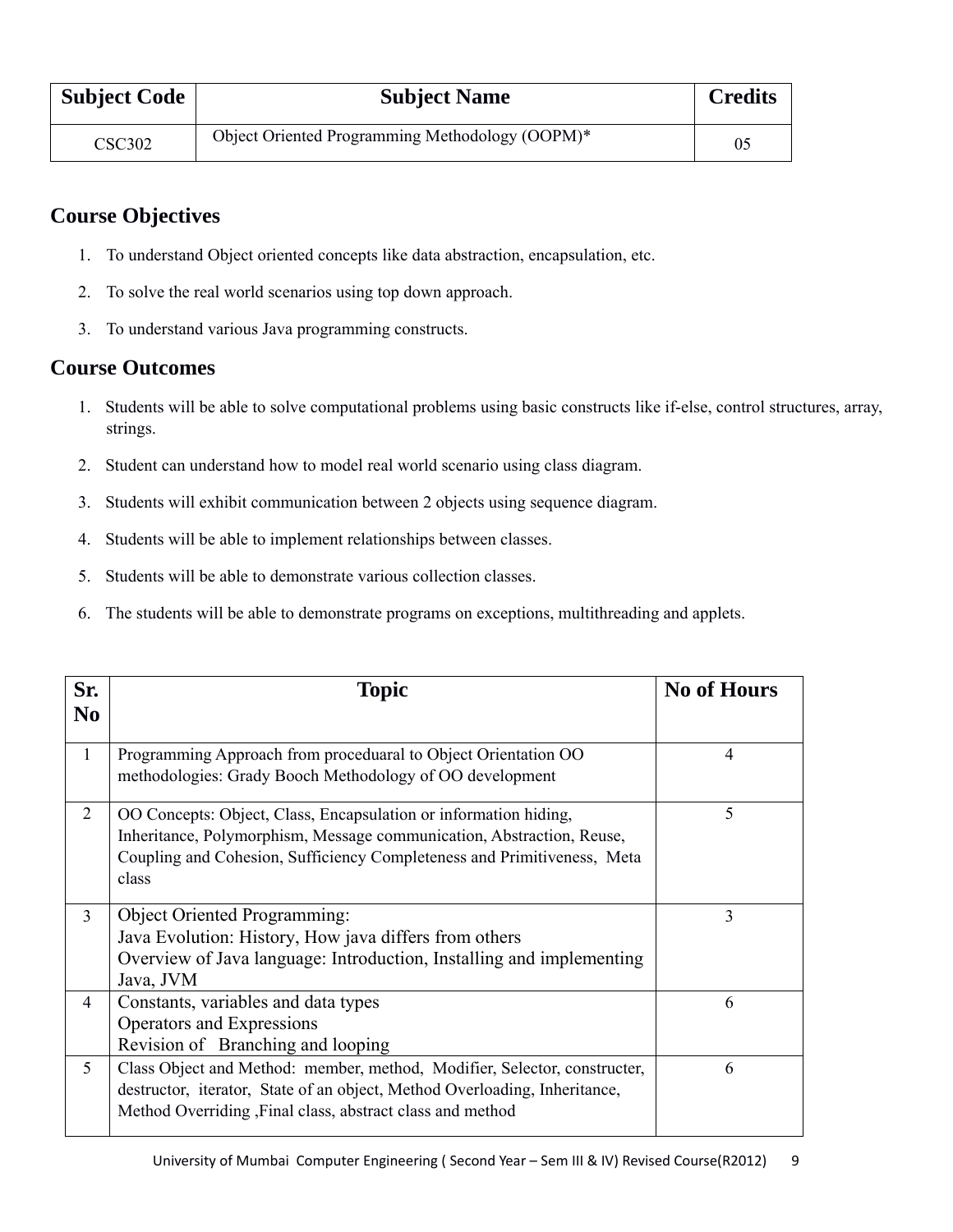| 6  | Classes and Relationships: Implementation of Association and Aggegation<br>using simple scenarios                                                                                 | 2 |
|----|-----------------------------------------------------------------------------------------------------------------------------------------------------------------------------------|---|
| 7  | Array, String, Vector                                                                                                                                                             | 6 |
| 8  | Interfaces: variables in Interfaces, Extending an Interface, Difference<br>between an Abstarct class and an Interface                                                             | 4 |
| 9  | Multithread programming                                                                                                                                                           | 4 |
| 10 | Grouping of classes for deployment and reuse:<br>Built-in Packages: java.lang: wrapper classes<br>java.util: ArrayList and LinkedList<br>Creating and using User defined packages | 3 |
| 11 | Managing Error and Exception                                                                                                                                                      | 3 |
| 12 | Applet programming                                                                                                                                                                | 2 |

# **Suggested list of Programming Assignments /Laboratory Work**

Divide laboratory work into 3 parts

- **A.** Basic Java structural components and Conditional and control statements:
	- To demonstrate the use of command line argument.
	- To demonstrate various ways of accepting data through keyboard.
	- To understand the working of an array.
	- To understand string class and demonstrate its various functions.
- **B.** Perform following practical on some case study like Banking Application, Library Application etc.
	- Find out classes, objects and their properties.
	- Create and display objects found in above.
	- Add methods to classes and implement.
	- Refine above objects by adding constructors and local variables.
	- Show communication between the objects by calling instance of one object from another class.
	- Find relationships like inheritance, association, aggregation, composition.
	- Implement above relationships.

## **C**.

- To implement user defined exceptions in Java.
- Demonstrate the use collection classes like ArrayList/LinkedList/HashSet/TreeSet/Map.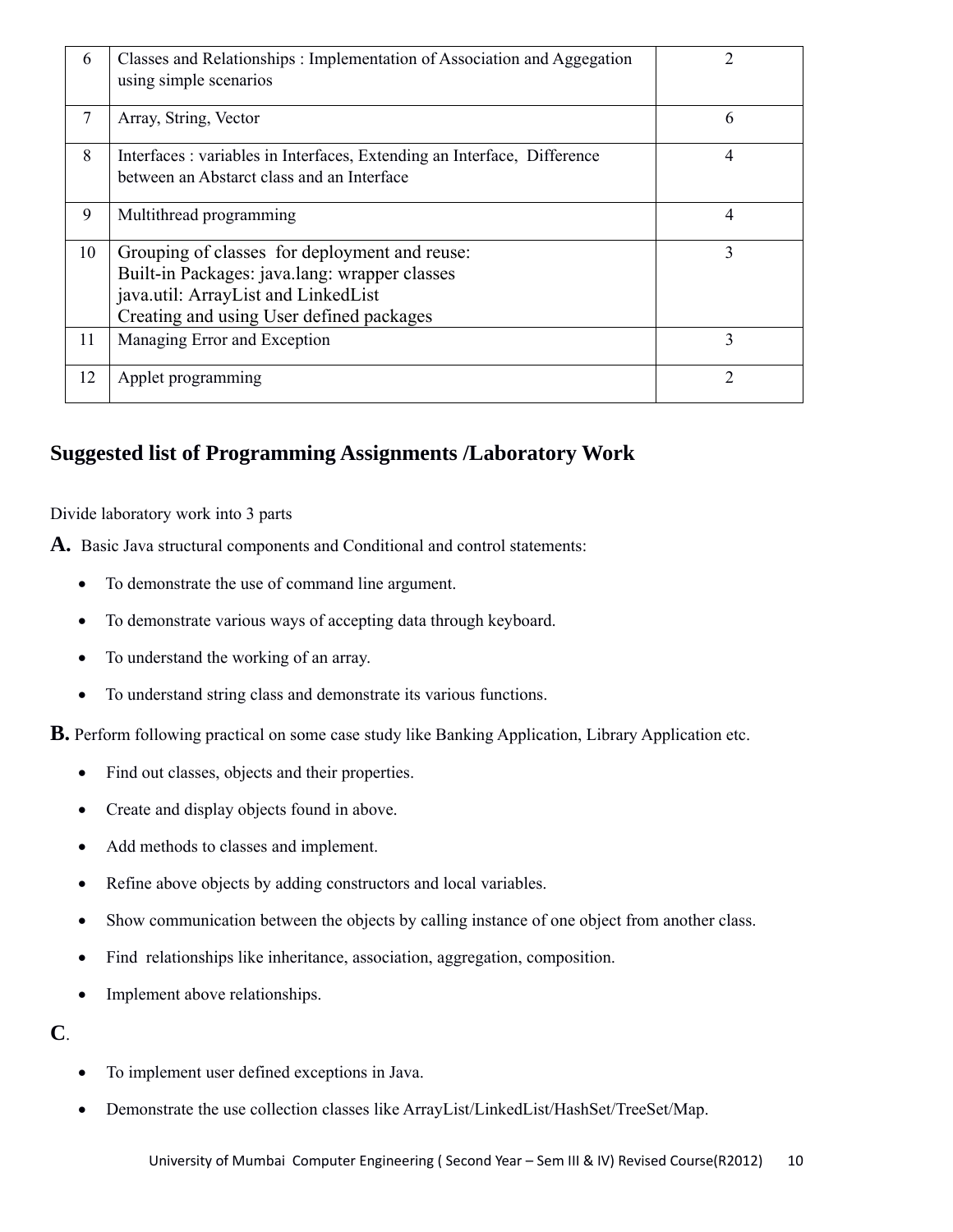- To illustrate Multithreading in Java.
- Simple programs on Applets and AWT.

### **TermWork:**

Students will submit Term Work in the form of a journal that will include at least 15 programming assignments. Each programming assignment will consist of an algorithm or class diagram/sequence diagram (if applicable), program listing with proper documentation and snapshot of the output.

Practical Examination will be based on the term work and questions will be asked to judge understanding of the assignments at the time of the examination.

The final certification and acceptance of term work ensures that satisfactory performance of laboratory work and minimum passing marks in term work.

Term Work: 25 Marks ( total marks ) = 15 Marks ( Experiment ) + 5 Marks ( Assignment ) + 5 (Attendance (theory+practical))

#### **Practical Exam will based on above syllabus**

### **Theory Examination:**

- 1. Question paper will comprise of total 6 questions, each of 20 Marks.
- 2. Only 4 questions need to be solved.

3. Question 1 will be compulsory and based on maximum part of the syllabus.

4. Remaining questions will be mixed in nature (for example suppose Q.2 has part (a) from module 3 then part (b) will be from any module other than module 3)

#### **In question paper, weightage of each module will be proportional to number of respective lecture hours as mentioned in the syllabus.**

## **Text Books:**

- 1. Ralph Bravaco , Shai Simoson , "Java Programing From the Group Up" ,Tata McGraw-Hill
- 2. Grady Booch, Object Oriented Analysis and Design ;
- 3. Jaime Nino, Frederick A. Hosch, 'An introduction to Programming and Object Oriented Design using Java', Wiley Student Edition.

#### **Reference Books:**

- 1. Java: How to Program, 8/e, Dietal, Dietal, PHI
- 2. Grady Booch, James Rumbaugh, Ivar Jacobson, "The Unified Modeling Language User Guide", Pearson Education
- 3. Sachin Malhotra, Saurabh Chaudhary "Programming in Java", Oxford University Press, 2010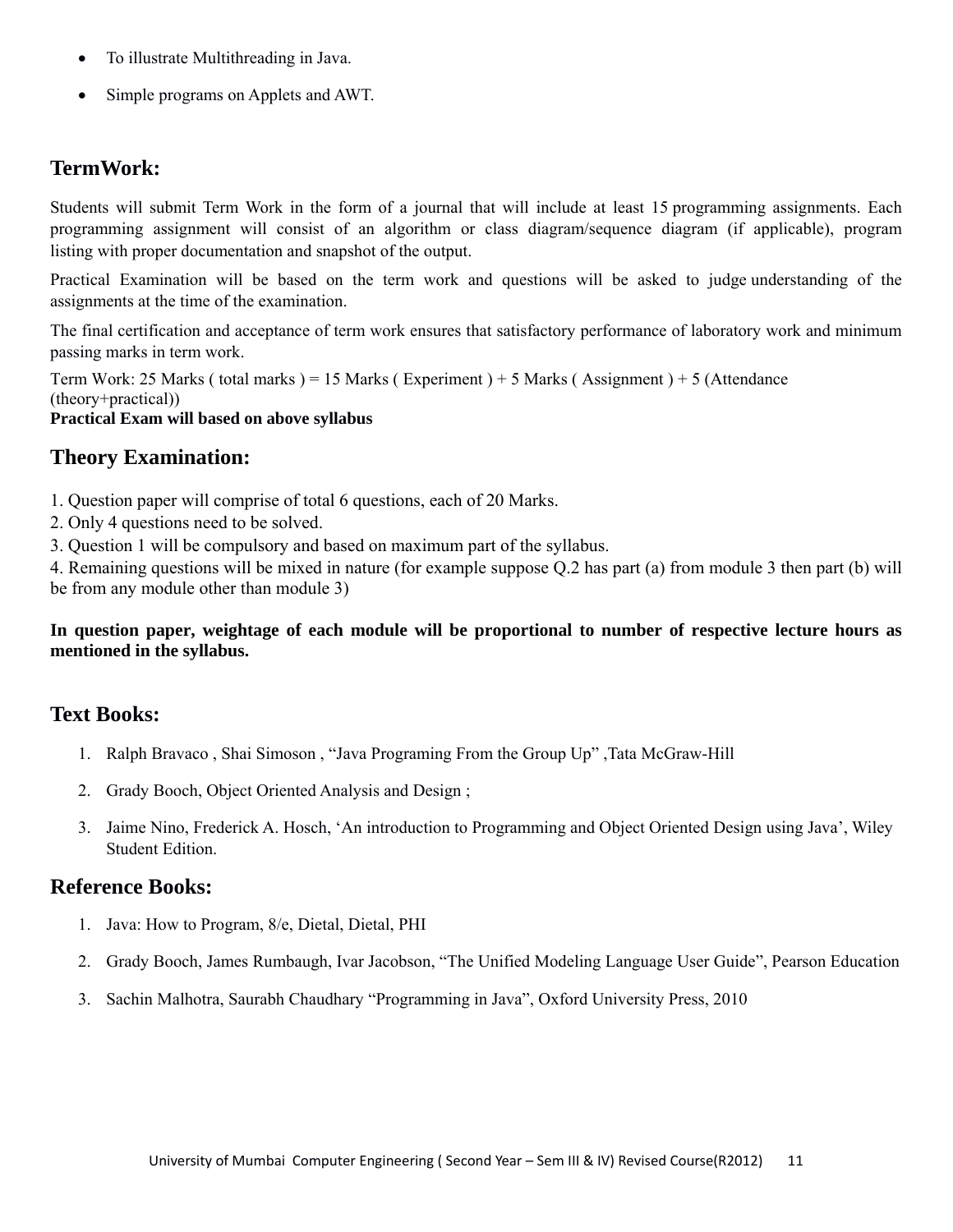| Subject Code | Subject Name         | Credits |
|--------------|----------------------|---------|
| CSC303       | Data Structures (DS) |         |

# **Course Objectives**

- 1. To teach efficient storage mechanisms of data for an easy access.
- 2. To design and implementation of various basic and advanced data structures.
- 3. To introduce various techniques for representation of the data in the real world.
- 4. To develop application using data structures.
- 5. To teach the concept of protection and management of data.
- 6. To improve the logical ability

# **Course Outcomes**

- 1. Student will be able to choose appropriate data structure as applied to specified problem definition.
- 2. Student will be able to handle operations like searching, insertion, deletion, traversing mechanism etc. on various data structures.
- 3. Students will be able to apply concepts learned in various domains like DBMS, compiler construction etc.
- 4. Students will be able to use linear and non-linear data structures like stacks , queues , linked list etc.

| <b>Module</b>  | <b>Detailed content</b>                                                                                                                                                                                                                                                   | <b>Hours</b>   |
|----------------|---------------------------------------------------------------------------------------------------------------------------------------------------------------------------------------------------------------------------------------------------------------------------|----------------|
| 01             | <b>Introduction to Data Structure</b><br>Types of Data Structure, Arrays, Strings, Recursion, ADT (Abstract Data)<br>type), Concept of Files, Operations with files, types of files                                                                                       | 0 <sub>5</sub> |
|                | <b>Linear Data Structure</b>                                                                                                                                                                                                                                              |                |
| 02             | <b>Linked List</b><br>Linked List as an ADT, Linked List Vs. Arrays, Memory Allocation $\&$<br>De-allocation for a Linked List, Linked List operations, Types of Linked<br>List, Implementation of Linked List, Application of Linked List-<br>polynomial, sparse matrix. | 10             |
| 0 <sub>3</sub> | <b>STACK</b><br>The Stack as an ADT, Stack operation, Array Representation of Stack,<br>Link Representation of Stack, Application of stack – Recursion, Polish<br>Notation                                                                                                | 04             |
| 04             | <b>Queues</b><br>The Queue as an ADT, Queue operation, Array Representation of Queue,<br>Linked Representation of Queue, Circular Queue, Priority Queue, & De-<br>queue, Application of Queues – Johnsons Algorithm, Simulation                                           | 05             |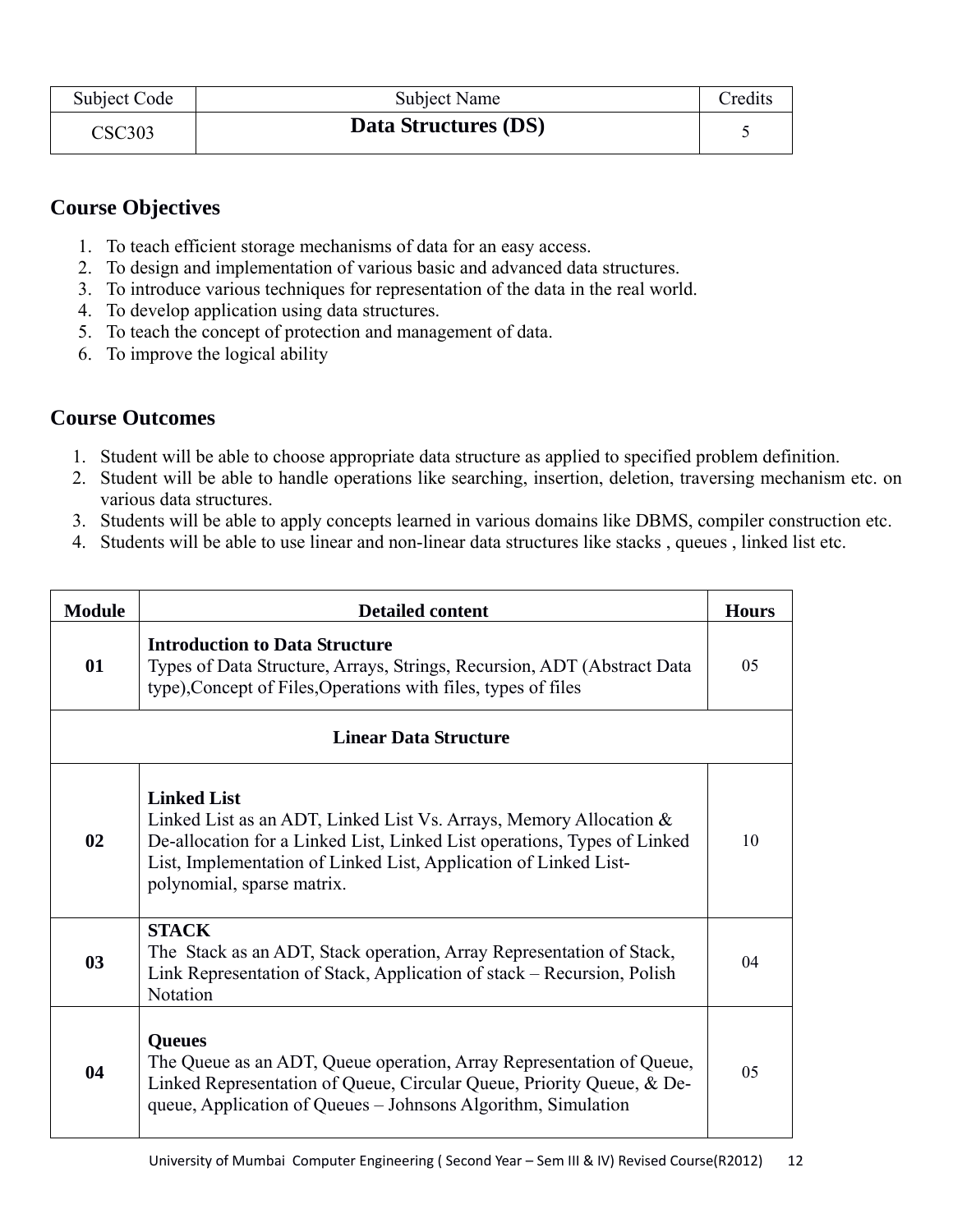| <b>Non-linear Data Structure</b> |                                                                                                                                                                                                                                                                                                     |    |
|----------------------------------|-----------------------------------------------------------------------------------------------------------------------------------------------------------------------------------------------------------------------------------------------------------------------------------------------------|----|
| 05                               | <b>Trees</b><br>Basic trees concept, Binary tree representation, Binary tree operation,<br>Binary tree traversal, Binary search tree implementation, Thread Binary<br>tree, The Huffman Algorithm, Expression tree, Introduction to Multiway<br>search tree and its creation (AVL, B-tree, B+ tree) | 10 |
| 06                               | <b>Graphs</b><br>Basic concepts, Graph Representation, Graph traversal (DFS & BFS)                                                                                                                                                                                                                  | 04 |
|                                  | <b>Sorting AND Searching</b>                                                                                                                                                                                                                                                                        |    |
| 07                               | Sorting:<br>Sort Concept, Shell Sort, Radix sort, Insertion Sort, Quick Sort, Merge<br>Sort, Heap Sort,<br><b>Searching:</b><br>List Search, Linear Index Search, Index Sequential Search<br>Hashed List Search, Hashing Methods, Collision Resolution                                              | 10 |

- 1. Data Structures A Psedocode Approach with C, Richard F. Gilberg & Behrouz A. Forouzan, second edition, CENGAGE Learning.
- 2. Data Structures using C, Reema Thareja, Oxford University press.
- 3. Introduction to Data Structure and its Applications Jean-Paul Tremblay, P. G. Sorenson

# **Reference Books:**

- 1. Data Structures Using C & C++, Rajesh K. Shukla, Wiley- India.
- 2. Data Structures Using C, ISRD Group, Second Edition, Tata McGraw-Hill
- 3. Data Structure Using C, Balagurusamy
- 4. C & Data Structures, Prof. P.S. Deshpande, Prof. O.G. Kakde, Dreamtech press.
- 5. Data Structures, Adapted by: GAV PAI, Schaum's Outlines

## **Termwork:**

Term work should consist of at least 12 experiments.

Journal must include at least 2 assignments.

The final certification and acceptance of term work ensures that satisfactory performance of laboratory work and minimum passing marks in term work.

**Term Work:** 25 Marks (total marks) = 15 Marks (Experiment) + 5 Marks (Assignment) + 5 (Attendance (theory+practical))

### **Practical exam will be based on the above syllabus.**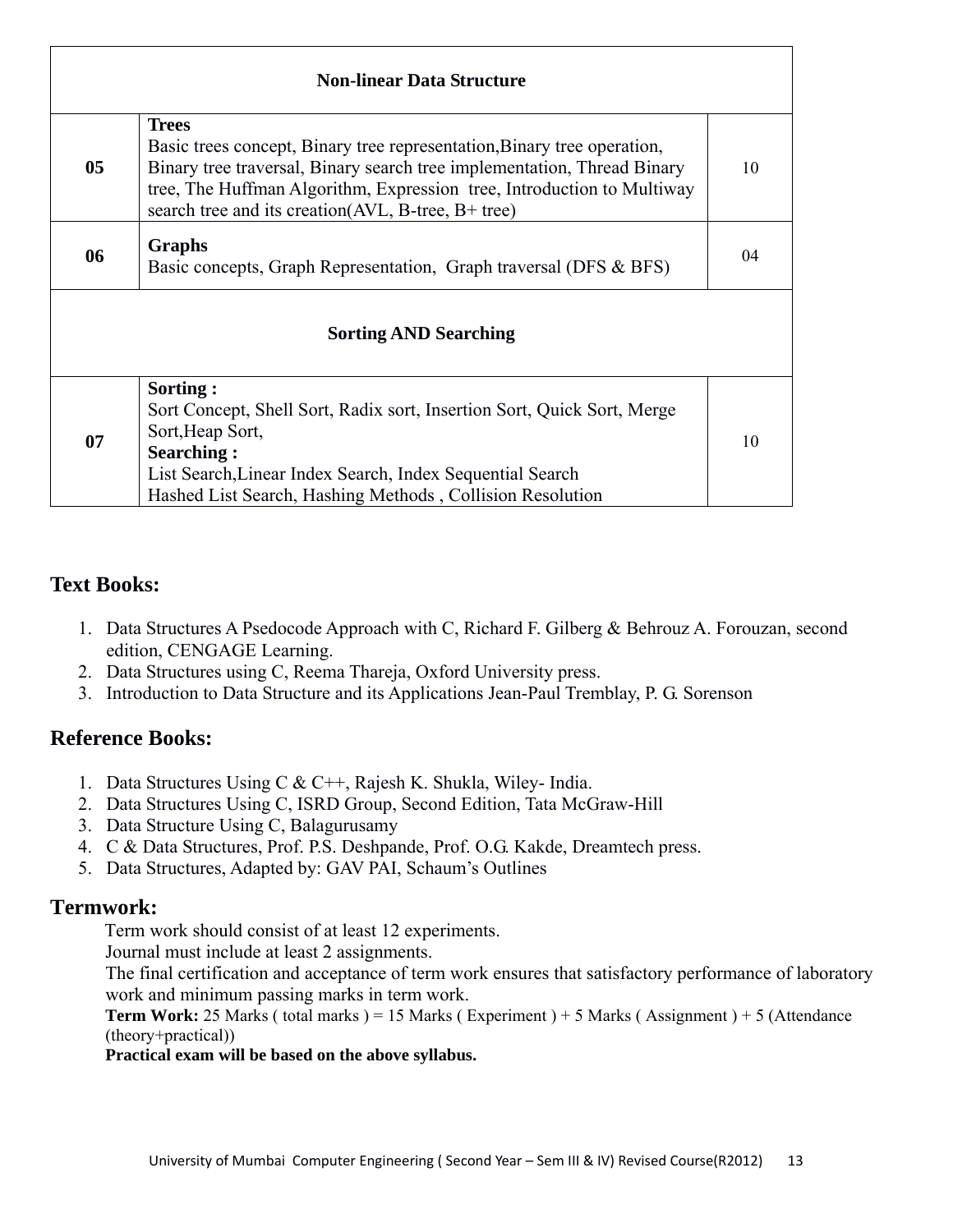# **Theory Examination:**

- 1. Question paper will comprise of total 6 questions, each of 20 Marks.
- 2. Only 4 questions need to be solved.
- 3. Question 1 will be compulsory and based on maximum part of the syllabus.

4. Remaining questions will be mixed in nature (for example suppose Q.2 has part (a) from module 3 then part (b) will be from any module other than module 3)

#### **In question paper, weightage of each module will be proportional to number of respective lecture hours as mentioned in the syllabus.**

# **Suggested Experiments:**

#### **Note: Students are required to complete 12 experiments. The star (\*) marks experiments are mandatory.**

| <b>Linked List</b>                                                                    |  |
|---------------------------------------------------------------------------------------|--|
| Implementations of Linked Lists menu driven program.                                  |  |
| * Implementation of different operations on linked list – copy, concatenate, split,   |  |
| reverse, count no. of nodes etc                                                       |  |
| Representation of Sparse matrix using multilinked structure. Implementation of sparse |  |
| matrix multiplication.                                                                |  |
| Implementation of polynomials operations (addition, subtraction) using Linked List.   |  |
| Implementations of Linked Lists menu driven program (stack and queue)                 |  |
| Implementations of Double ended queue using Linked Lists.                             |  |
| Implementation of Priority queue program using Linked Lis                             |  |
|                                                                                       |  |
| <b>Stack</b>                                                                          |  |
|                                                                                       |  |
| Implementations of stack menu driven program                                          |  |
| Implementation of multistack in one array.                                            |  |
| * Implementations of Infix to Postfix Transformation and its evaluation program.      |  |
| Implementations of Infix to Prefix Transformation and its evaluation program.         |  |
| Simulation of recursion                                                               |  |
| <b>Queue</b>                                                                          |  |
| Implementations of circular queue menu driven program                                 |  |
| * Implementations of double ended queue menu driven program                           |  |
| Implementations of queue menu driven program                                          |  |
| Implementation of Priority queue program using array.                                 |  |
| Implementation of Johnsons Algorithm                                                  |  |
| <b>Implementation of Simulation Problem</b>                                           |  |
| <b>Tree</b>                                                                           |  |
|                                                                                       |  |
|                                                                                       |  |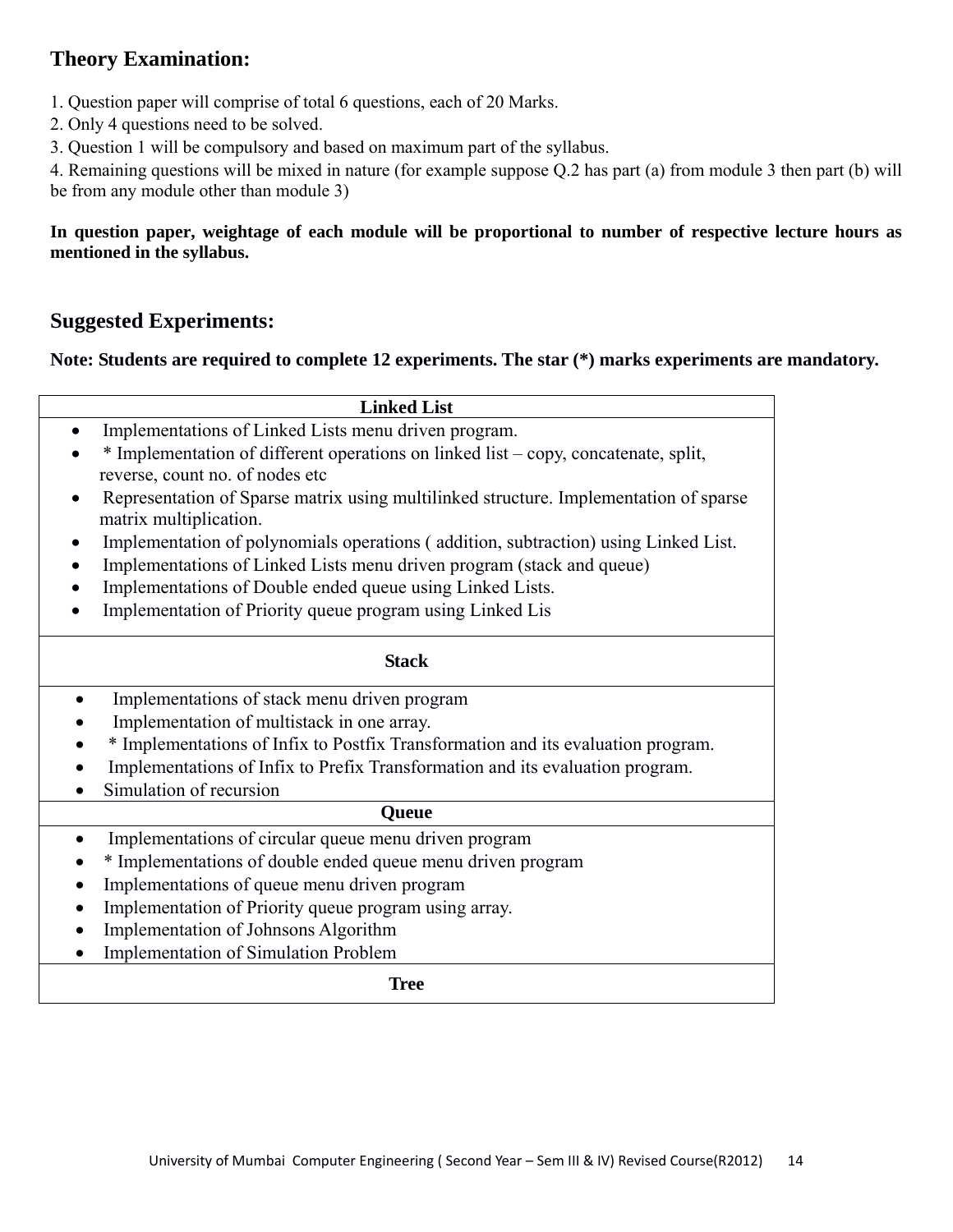- \*Implementations of Binary Tree menu driven program
- Implementation of Binary Tree Traversal program.
- \*Implementation of construction of expression tree using postfix expression.
- Implementations of Huffman code construction
- Implementations of BST program
- Implementation of various operations on tree like copying tree, mirroring a tree, counting the number of nodes in the tree, counting only leaf nodes in the tree.
- Implementations of B-tree menu driven program
- Implementations of B+ tree program
- Implementation of Preorder traversal of a threaded binary tree.
- Implementations of AVL Tree menu driven program

#### **Sorting**

- \*Implementations of Shell sort, Radix sort and Insertion sort menu driven program
- Implementations of Quick Sort, Merge sort and Heap Sort menu driven program

#### **Searching**

- \*Implementations of searching methods (Index Sequential, Interpolation Search) menu driven program
- Implementation of hashing functions with different collision resolution techniques

#### **Graph**

• \* Implementations of Graph menu driven program (DFS & BSF)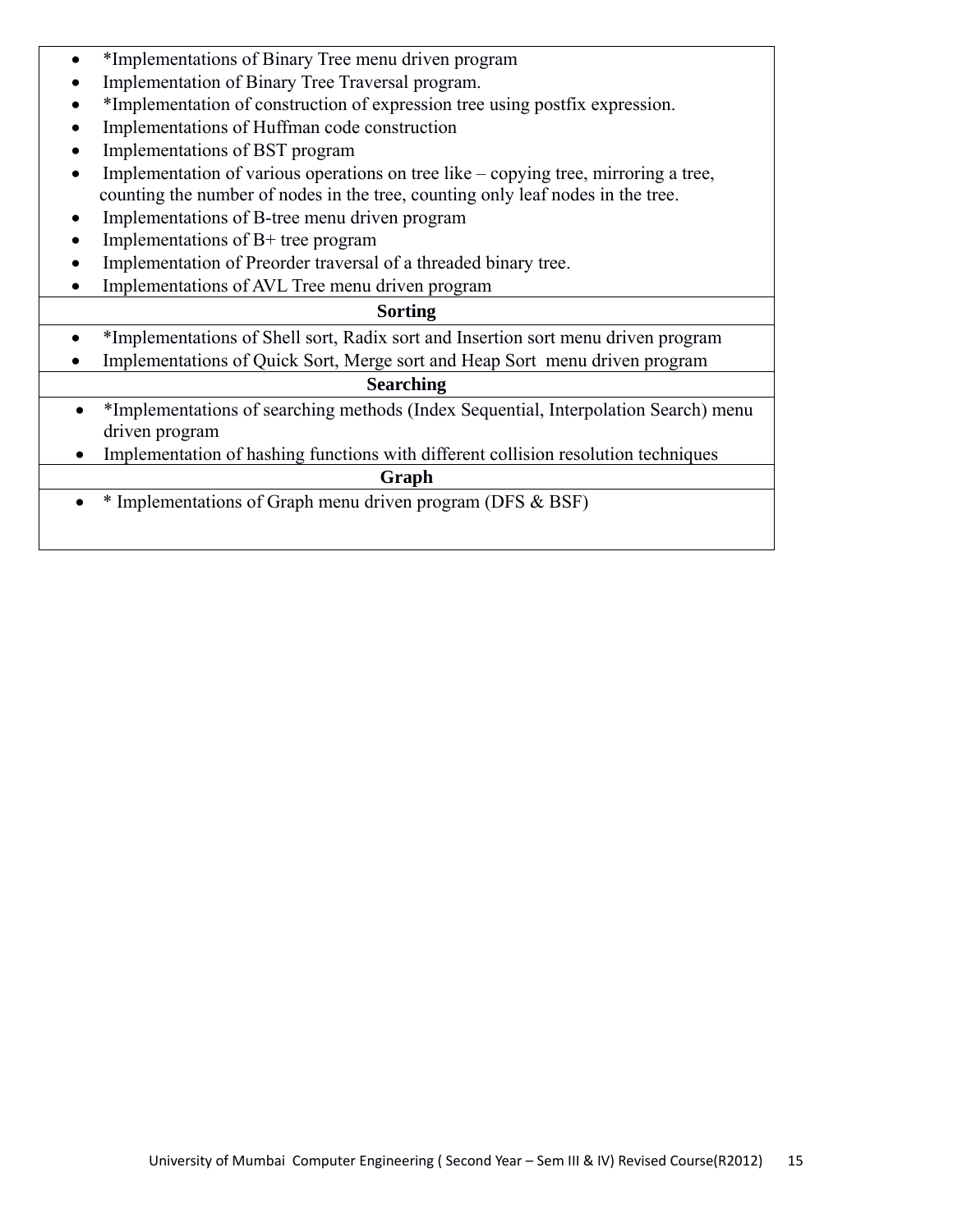| <b>Subject Code</b> | <b>Subject Name</b>               | <b>Credits</b> |
|---------------------|-----------------------------------|----------------|
| CSC304              | Digital Logic Design and Analysis |                |

# **Course Objective:**

- 1. To provide concepts that underpins the disciplines of digital electronics and microprocessor systems.
- 2. To provide the concept of modeling Combinational and sequential circuits.
- 3. To provide basic knowledge of how digital building blocks are described in VHDL.

# **Course Outcomes:**

- 1. Binary and hexadecimal calculations and conversions.
- 2. Designing of combinational circuits.
- 3. Design synchronous and asynchronous sequential circuits.
- 4. Translate real world problems into digital logic formulations.
- 5. Construct test and debug digital networks using VHDL.
- 6. Learners will show awareness about TTL and CMOC Logic

| <b>Module</b>  | <b>Detailed Contents</b>                                                                                                                                                                                                                                                                                                                                                                                                                                                                                              | <b>Hours</b> |
|----------------|-----------------------------------------------------------------------------------------------------------------------------------------------------------------------------------------------------------------------------------------------------------------------------------------------------------------------------------------------------------------------------------------------------------------------------------------------------------------------------------------------------------------------|--------------|
| $\mathbf{1}$   | Number Systems and Codes:<br>Revision of Binary, Octal, Decimal and Hexadecimal number Systems<br>and their conversion, Binary Addition and Subtraction (1's and 2's<br>complement method),<br>Gray Code,<br>BCD Code,<br>Excess-3 code,<br>ASCII Code,<br>Error Detection and Correction Codes.                                                                                                                                                                                                                      | 05           |
| $\overline{2}$ | Boolean Algebra and Logic Gates:<br>Theorems and Properties of Boolean Algebra,<br>Standard SOP and POS form, Reduction of Boolean functions using<br>Algebric method, K -map method (2,3,4 Variable), and Quine-<br>McClusky Method.<br><b>NAND-NOR Realization.</b><br><b>Basic Digital Circuits:</b><br>NOT, AND, OR, NAND, NOR, EX-OR, EX-NOR Gates, Logic<br>Families: Terminologies like Propagation Delay, Power Consumption,<br>Fan in and Fan out etc. with respect to TTL and CMOS Logic and<br>comparison. | 10           |
| $\mathfrak{Z}$ | Combinational Logic Design: Introduction, Half and Full Adder, Half<br>and Full Subtractor, Four Bit Binary Adder, one digit BCD Adder,<br>Four Bit Binary Subtractor (1's and 2's compliment method), code<br>conversion, Multiplexers and Demultiplexers, Decoders, One bit,<br>Two bit, 4-bit Magnitude Comparator.                                                                                                                                                                                                | 08           |
| $\overline{4}$ | Sequential Logic Design: Concept of Multivibrators: Astable,<br>Monostable and Bistable multivibrators, Flip Flops: SR, D, JK, JK                                                                                                                                                                                                                                                                                                                                                                                     | 10           |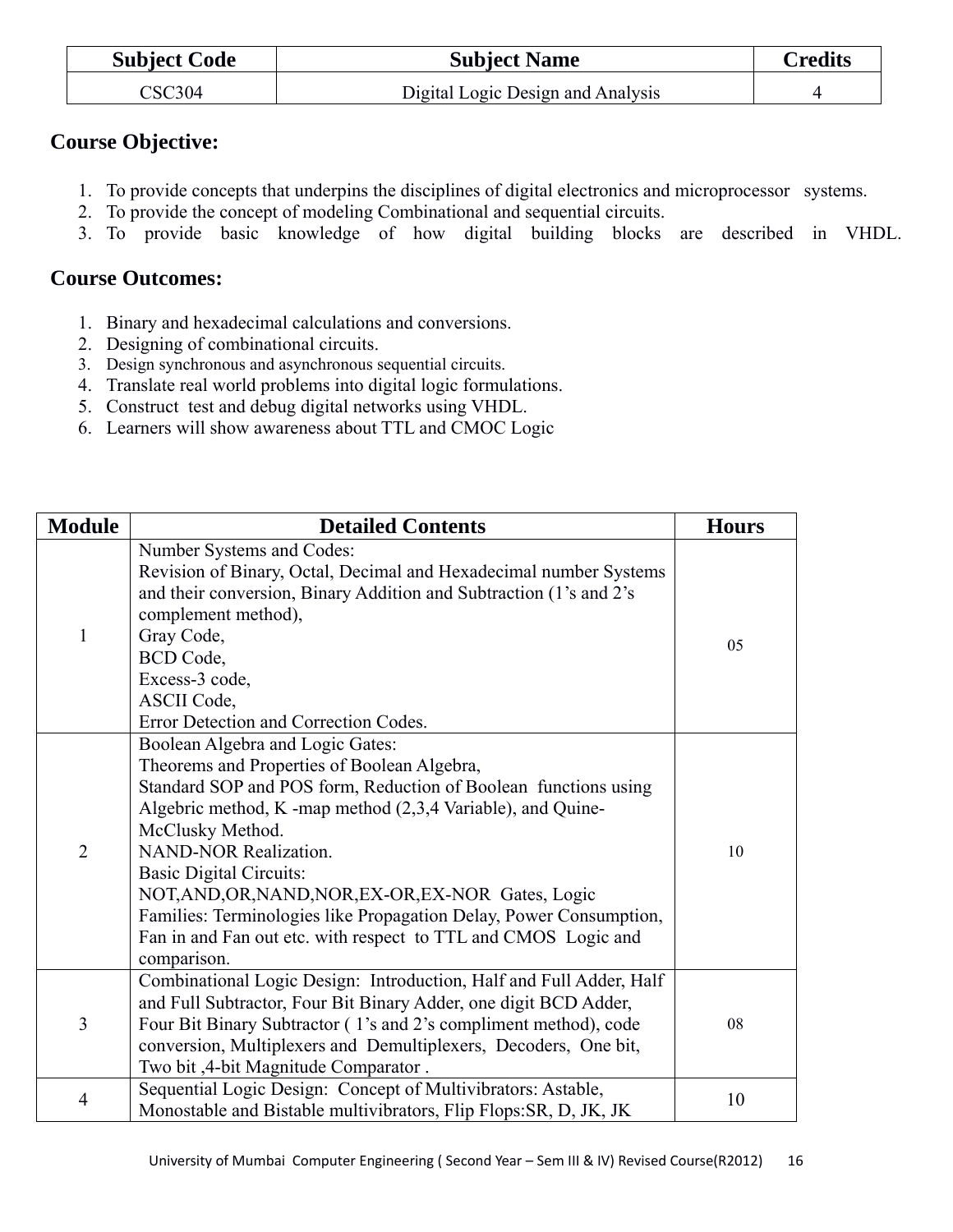|   | Master Slave and T Flip Flop, Truth Tables and Excitation Tables,      |    |
|---|------------------------------------------------------------------------|----|
|   | Flip-flop conversion.                                                  |    |
|   | sequential circuit analysis, construction of state diagrams.           |    |
|   | Counters: Design of Asynchronous and Synchronous Counters,             |    |
|   | Modulo Counters, UP-DOWN counter.                                      |    |
|   | Shift Registers: SISO, SIPO, PIPO, PISO, Bidirectional Shift Register, |    |
|   | Universal Shift Register, Ring and Johnson Counter. Pseudorandom       |    |
|   | sequence generator.                                                    |    |
|   | Functional Simulation, Timing Simulation, Logic synthesis,             |    |
| 5 | Introduction to VHDL, Framework of VHDL program(Syntax and             | 03 |
|   | programming to be done only during Practicals), Introduction to        |    |
|   | CPLD and FPGA                                                          |    |

- 1. R. P. Jain, "Modern Digital Electronics", Tata McGraw Hill.
- 2. Yarbrough John M. , "Digital Logic Applications and Design ", Cengage Learning
- 3. J. Bhasker." VHDL Primer", Pearson Education

# **Reference Books:**

- 1. M. Morris Mano, "Digital Logic and computer Design", PHI.
- 2. Douglas L. Perry, "VHDL Programming by Example", Tata McGraw Hill.
- 3. Donald p Leach, Albert Paul Malvino,"Digital principles and Applications",Tata McGraw Hill.

# **Termwork:**

Term work should consist of at least 12 experiments out of which at least 2 to be VHDL based. Journal must include at least 2 assignments.

The final certification and acceptance of term work ensures that satisfactory performance of laboratory work and minimum passing marks in term work.

**Term Work**: 25 Marks ( total marks ) = 15 Marks ( Experiment ) + 05 Marks (Assignment ) + 05 (Attendance (theory+practical))

# **Theory Examination:**

- 1. Question paper will comprise of total 6 questions, each of 20 Marks.
- 2. Only 4 questions need to be solved.
- 3. Question 1 will be compulsory and based on maximum part of the syllabus.

4. Remaining questions will be mixed in nature (for example suppose Q.2 has part (a) from module 3 then part (b) will be from any module other than module 3)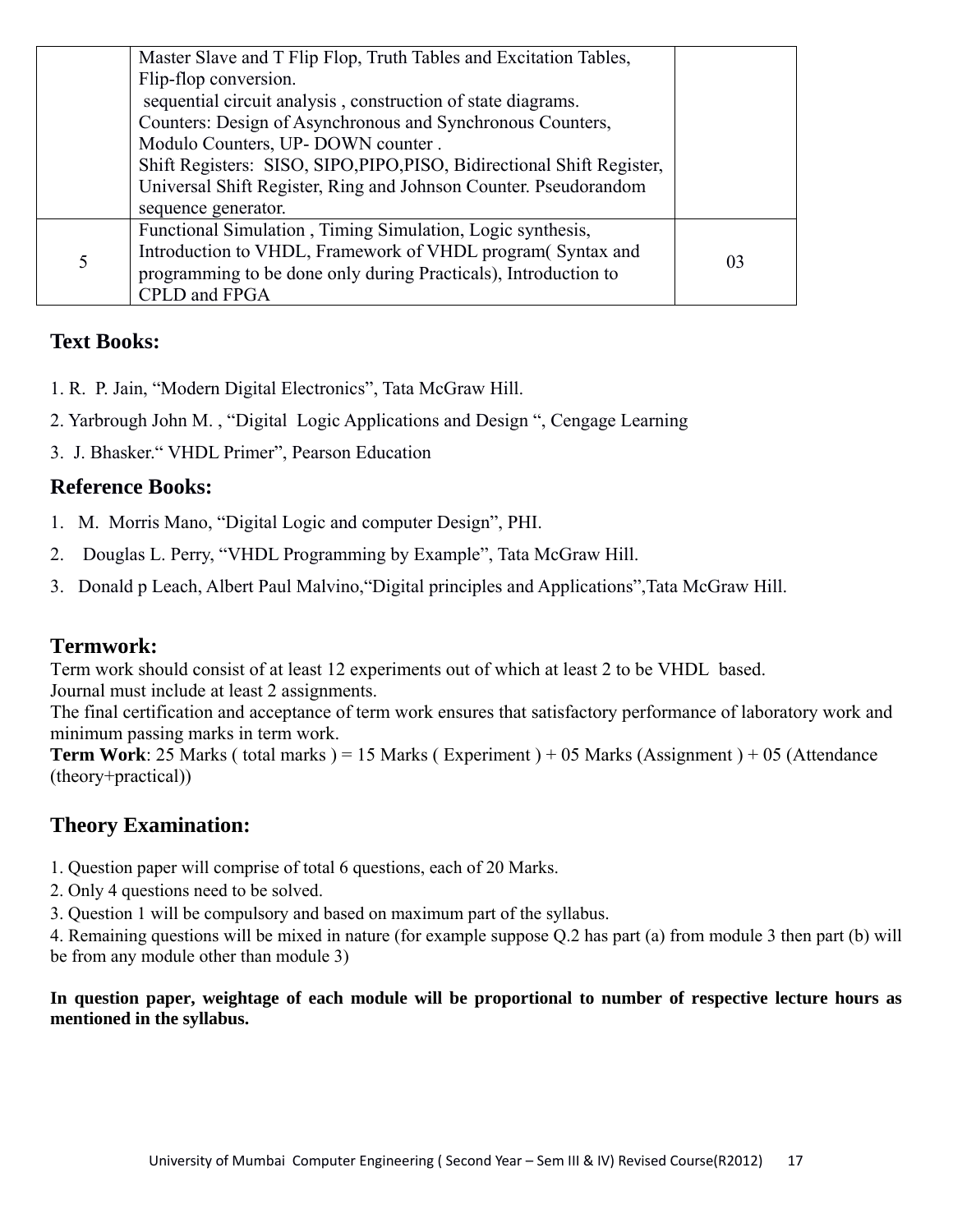| <b>Subject Code</b> | <b>Subject Name</b> | <b>Credits</b> |
|---------------------|---------------------|----------------|
| <b>CSC305</b>       | Discrete Structures |                |

# **Course Objectives**

- 1. To assimilate discrete mathematical concepts.
- 2. Introducing discrete maths as basic foundation of analysis and applications like communication,

# **Course Outcomes**

- 1. Ability to reason logically.
- 2. Ability to understand use of functions, graphs and trees in programming applications.
- 3. Understand use of groups and codes in Encoding-Decoding.
- 4. Express recursive functions of other subjects like Data Structures as recurrence relation.

| <b>Module</b> | <b>Detailed content</b>                                                                                                                                                                                                                                               | <b>Hours</b> |
|---------------|-----------------------------------------------------------------------------------------------------------------------------------------------------------------------------------------------------------------------------------------------------------------------|--------------|
| 01            | <b>Set Theory</b><br>Sets, Venn diagrams, Operations on Sets<br>Laws of set theory, Power set and Products<br>Partitions of sets, The Principle of Inclusion and Exclusion<br>$\bullet$                                                                               | 05           |
| 02            | Logic<br>Propositions and logical operations, Truth tables<br>Equivalence, Implications<br>٠<br>Laws of logic, Normal Forms<br>٠<br>Predicates and Quantifiers<br>$\bullet$<br>Mathematical Induction                                                                 | 06           |
| 03            | <b>Relations, Digraphs and Lattices</b><br>Relations, Paths and Digraphs<br>Properties and types of binary relations<br>Manipulation of relations, Closures, Warshall's algorithm<br>Equivalence and partial ordered relations<br>Posets and Hasse diagram<br>Lattice | 08           |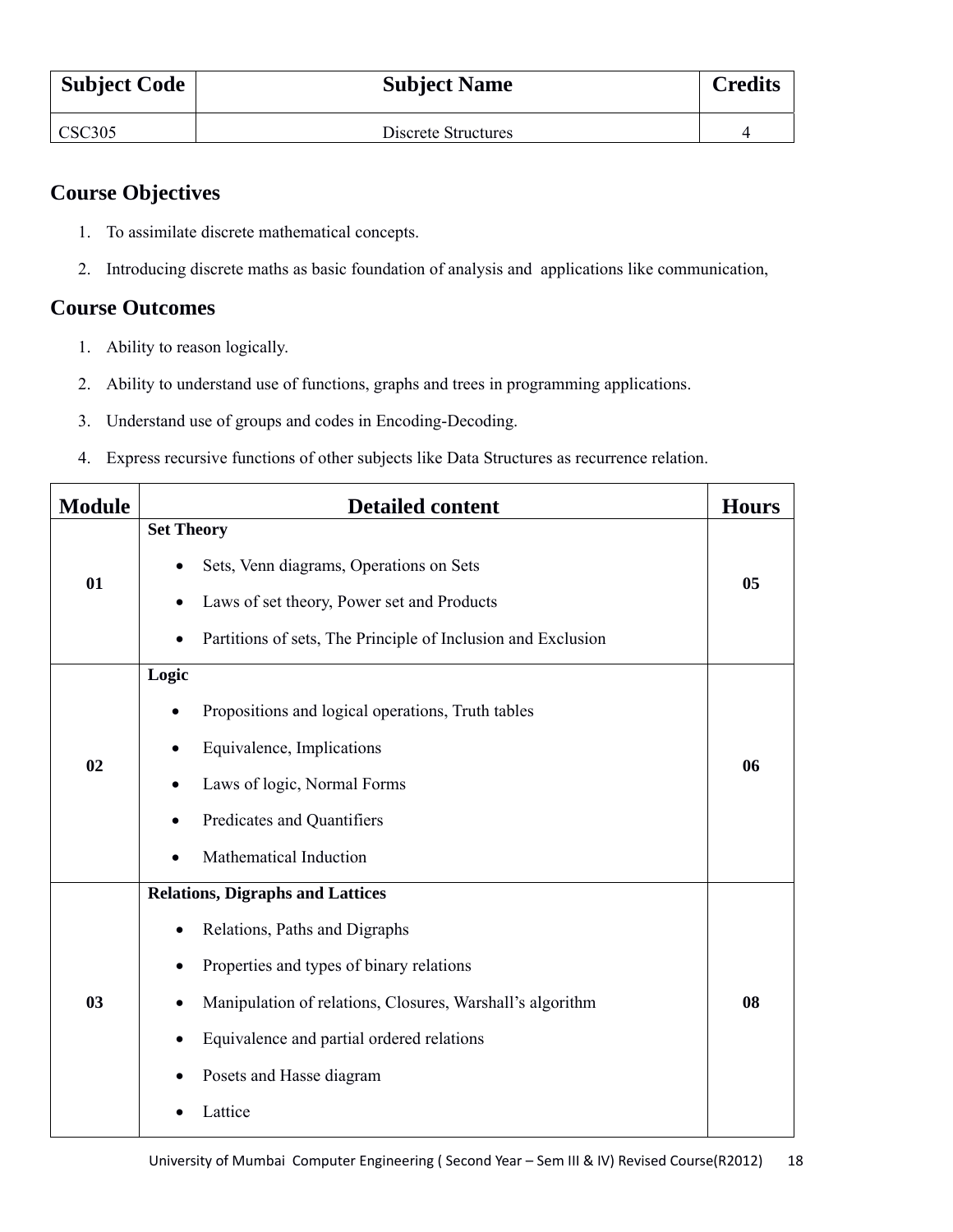| 04<br>05 | <b>Functions and Pigeon Hole Principle</b><br>Definition and types of functions: Injective, Surjective and Bijective<br>Composition, Identity and Inverse<br>Pigeon-hole principle<br><b>Generating Functions and Recurrence Relations</b><br>Series and Sequences<br>Generating functions | 06<br>06 |
|----------|--------------------------------------------------------------------------------------------------------------------------------------------------------------------------------------------------------------------------------------------------------------------------------------------|----------|
|          | Recurrence relations<br>$\bullet$<br>Recursive Functions: Applications of recurrence relations e,g, Factorial,<br>$\bullet$<br>Fibonacci, Binary search, Quick Sort etc.                                                                                                                   |          |
| 06       | <b>Graphs and Subgraphs</b><br>Definitions, Paths and circuits: Eulerian and Hamiltonian<br>Planer graphs, Graph coloring<br>Isomorphism of graphs<br>٠<br>Subgraphs and Subgraph isomorphism                                                                                              | 06       |
| 07       | <b>Trees</b><br>Trees and weighted trees<br>Spanning trees and minimum spanning tree<br>Isomorphism of trees and sub trees<br>Prefix codes                                                                                                                                                 | 05       |
| 08       | <b>Algebraic Structures</b><br>Algebraic structures with one binary operation: semigroup, monoids and<br>groups<br>Product and quotient of algebraic structures<br>Isomorphism, Homomorphism and Automorphism<br>Cyclic groups, Normal subgroups<br>Codes and group codes                  | 06       |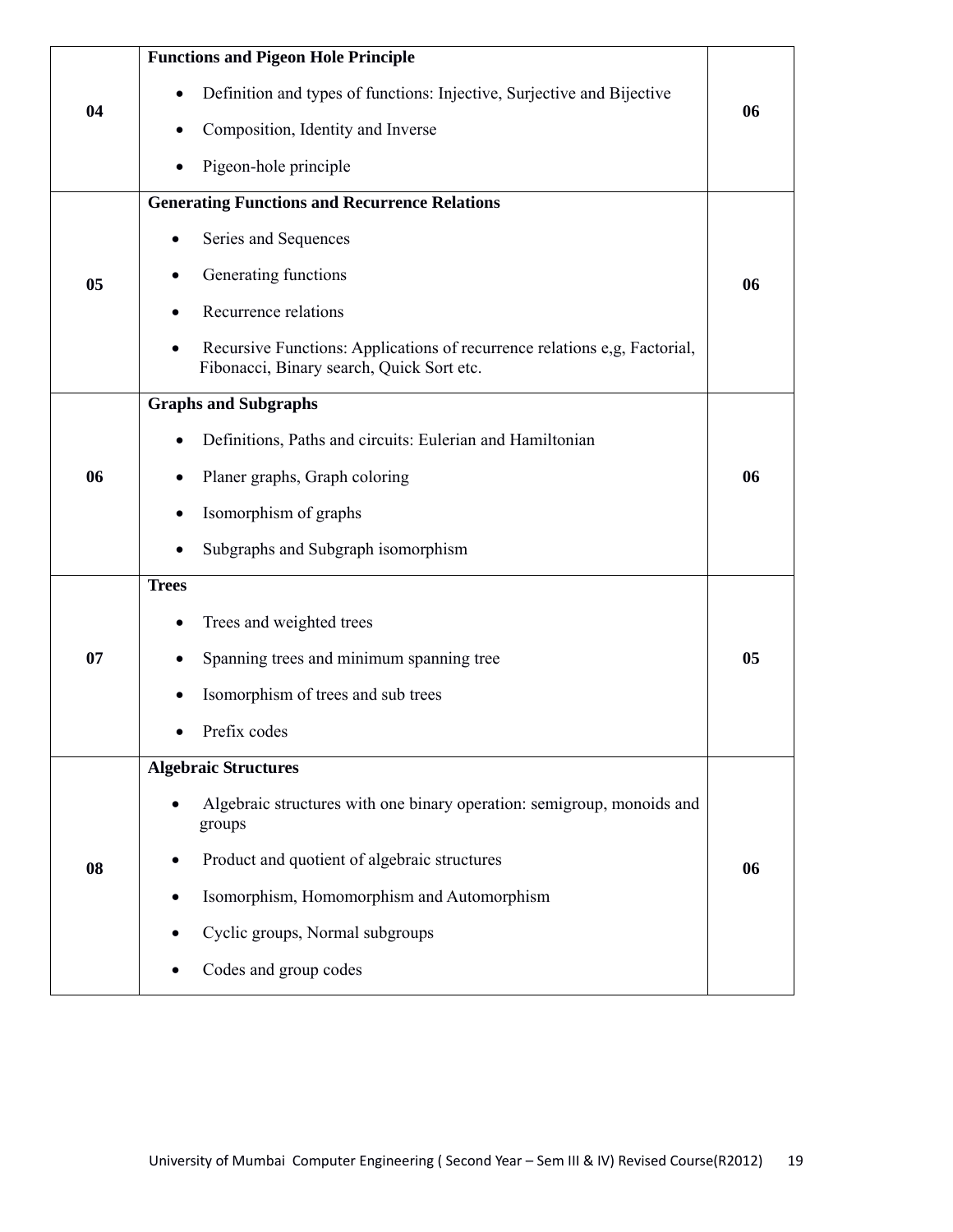- 1. Kenneth H. Rosen. "Discrete Mathematics and its Applications", Tata McGraw-Hill.
- 2. Bernad Kolman, Robert Busby, Sharon Cutler Ross, Nadeem-ur-Rehman, "Discrete Mathematical Structures", Pearson Education.
- 3. D. S. Malik and M. K. Sen, "Discrete Mathematical Structures", Thompson.

#### **References:**

- 1. C. L. Liu, D. P. Mohapatra, "Elements of Discrete Mathematics" Tata McGrawHill.
- 2. J. P. Trembley, R. Manohar "Discrete Mathematical Structures with Applications to Computer Science", Tata Mcgraw-Hill.
- 3. Y N Singh, "Discrete Mathematical Structures", Wiley-India.

## **Theory Examination:**

- 1. Question paper will comprise of total 6 questions, each of 20 Marks.
- 2. Only 4 questions need to be solved.
- 3. Question 1 will be compulsory and based on maximum part of the syllabus.

4. Remaining questions will be mixed in nature (for example suppose Q.2 has part (a) from module 3 then part (b) will be from any module other than module 3)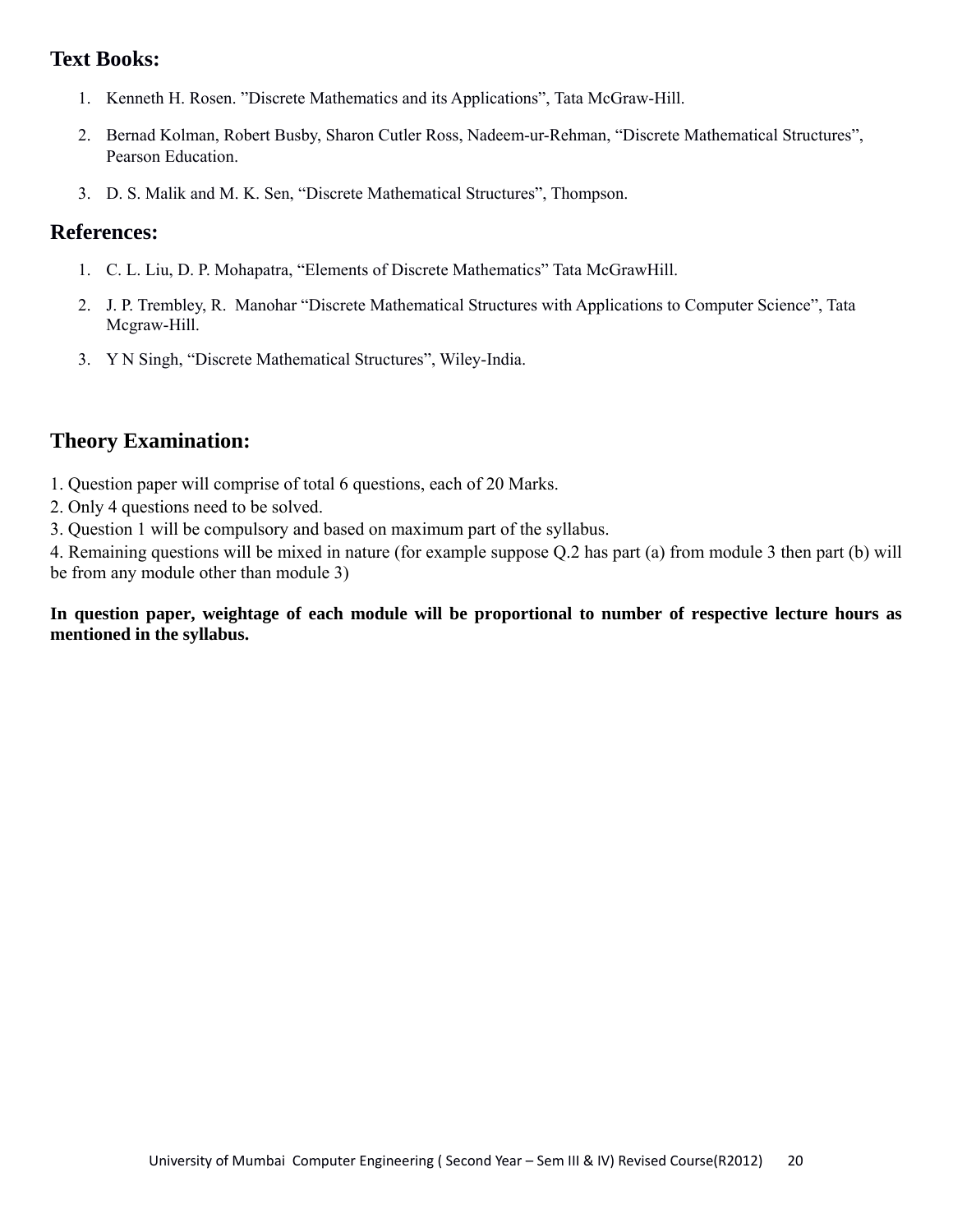| <b>Subject Code</b> | <b>Subject Name</b>                                | <b>Credits</b> |
|---------------------|----------------------------------------------------|----------------|
| <b>CSC306</b>       | Electronic Circuits and Communication Fundamentals | 05             |

# **Course Objectives:**

- 1. To develop the knowledge of semiconductor devices and circuits, and explain their use in communication applications.
- 2. To inculcate circuit analysis capabilities in students.
- 3. To make students aware of various types of integrated circuits that can be used in computer applications.
- 4. To make students aware that knowledge gained in electronic devices and circuits is useful in real life applications.

# **Course Outcomes:**

- 1. Ability to understand and use semiconductor devices in circuits.
- 2. Ability to analyze the given circuit.
- 3. Ability to understand field effect devices and carry out their DC analysis.
- 4. Ability to understand concept of feedback and oscillations.
- 5. Ability to use oscillators in various applications.
- 6. Ability to use operational amplifier in various applications.
- 7. Ability to understand concept of phase lock loop and their use communication applications.
- 8. Ability to understand fundamental concepts of communication.
- 9. Ability to apply knowledge of electronic devices and circuits to communication applications.

| <b>Module</b> | <b>Detailed content</b>                                                                                                                                                                                                                                                                                                                                                                                                                                                                               | <b>Hours</b> |
|---------------|-------------------------------------------------------------------------------------------------------------------------------------------------------------------------------------------------------------------------------------------------------------------------------------------------------------------------------------------------------------------------------------------------------------------------------------------------------------------------------------------------------|--------------|
| 01            | <b>Electronic Circuits</b><br>Field effect based devices and circuits:<br>Junction Field Effect Transistors, JFET Characteristics, FET<br>amplification and switching, DC load line and bias point, ate bias,<br>self bias, voltage divider bias, coupling, bypassing and AC load<br>lines, FET models and parameters, Common source circuit<br>analysis principle of oscillation, FET based Hartley and Colpitts<br>Oscillator.<br>Crystal oscillator<br>BJT as power amplifier (only class A and C) | 12           |
| 02            | Operational Amplifier and its applications:<br>Op-amp parameters and characteristics, Inverting and Non-<br>inverting amplifier, Comparator, Summing Amplifier, Integrator,<br>Differentiator, Zero Crossing Detector.<br>Phase Lock Loop:<br>$\bullet$<br>Operating principle of PLL, Lock range and capture range.                                                                                                                                                                                  | 06           |
| 03            | <b>Modulation</b><br>Principles of Analog Communication:<br>Elements of analog communication systems, Theory of amplitude<br>modulation and types of AM, Generation of DSB SC using<br>balanced modulator, Generation of SSB using phase shift<br>method Theory of FM and PM, Generation of FM by Armstrong<br>method                                                                                                                                                                                 | 12           |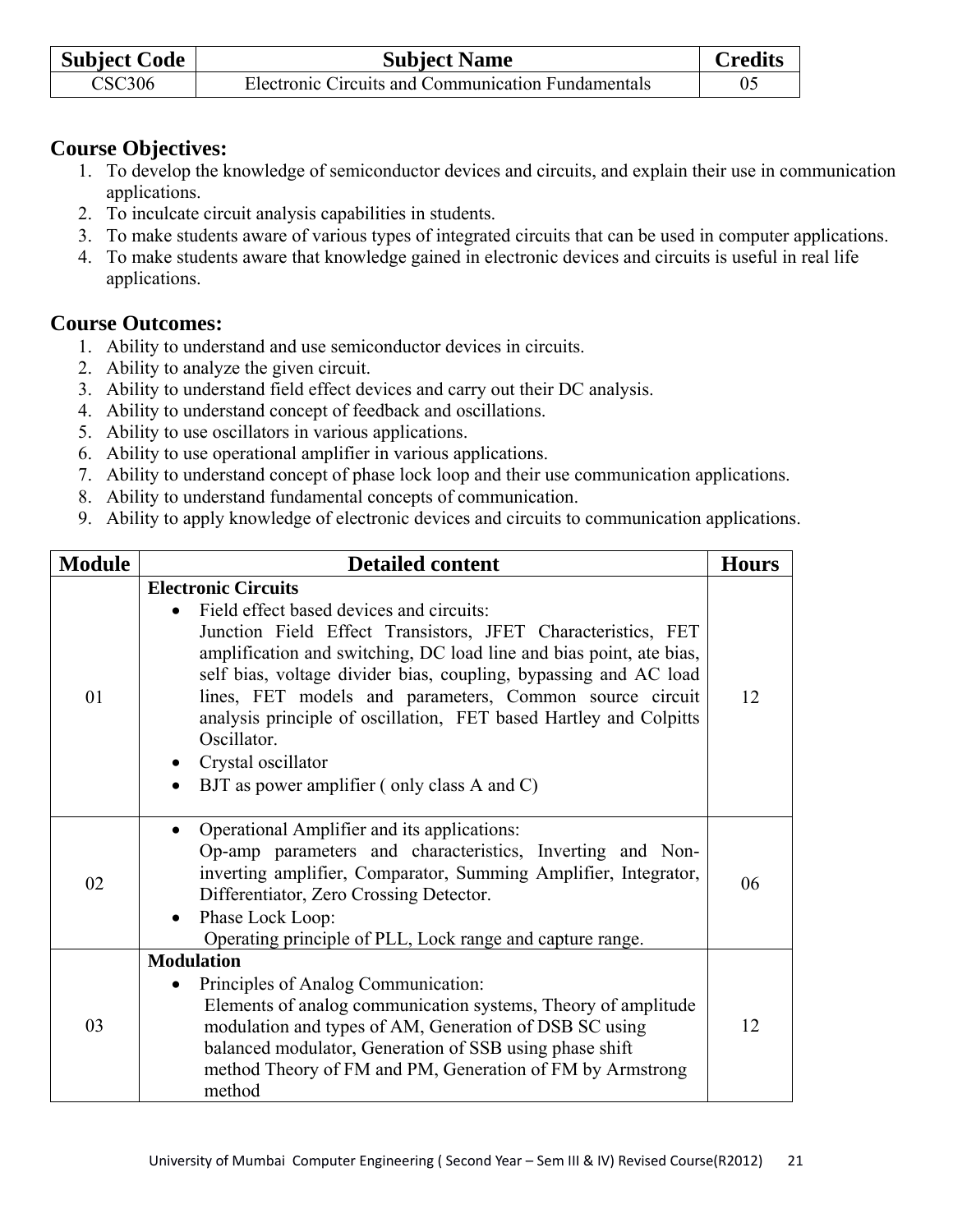| 04 | Demodulation:<br>• Principle of super heterodyne receiver.<br>Foster seely detector for FM detection<br>Application of PLL (IC 565) as FM detector, Frequency<br>translator, Phase shifter, and freq synthesizer          | 06 |
|----|---------------------------------------------------------------------------------------------------------------------------------------------------------------------------------------------------------------------------|----|
| 05 | • Concept of sampling :Sampling Theorem, Types of sampling<br>Quantization, A/D and D/A conversion concept<br>• Pulse Modulation: generation and detection of PAM, PPM,<br>PWM, PCM, DM and ADM.Principle of TDM and FDM. |    |

- 1. David Bell, 'Electronic Devices and Circuits', Oxford, 5<sup>th</sup> Edition.
- 2. Wayne Tomasi 'Electronic Communication Systems (fundamentals through advanced)', Pearson Education,  $4<sup>th</sup>$  Edition.
- 3. Ramakant A. Gayakwad, 'Op-amp and linear integrated circuits', PHI, 3<sup>rd</sup> edition.
- 4. G. Kennedy, B. Davis, S R M Prasanna, 'Electronic Communication Systems', Mc Graw Hill, 5<sup>th</sup> Edition.

### **References:**

- 1. Robert Diffenderfer, 'Electronic Devices: Systems & Applications', Cengage Learning, India Edition.
- 2. K. R. Botkar, 'Integrated Circuits', Khanna Publishers,  $9<sup>th</sup>$  Edition
- 3. Donald Neamen, 'Electronic Circuit Analysis and Design', Tata McGraw Hill, 2<sup>nd</sup> Edition.
- 4. David Bell, 'Electronic Devices and Circuits', Oxford, 5<sup>th</sup> Edition.
- 5. Wayne Tomasi 'Electronic Communication Systems (fundamentals through advanced)', Pearson Education,  $4<sup>th</sup>$  Edition.
- 6. Ramakant A. Gayakwad, 'Op-amp and linear integrated circuits', PHI, 3rd edition.
- 7. G. Kennedy, B. Davis, S R M Prasanna, 'Electronic Communication Systems', Mc Graw Hill, 5<sup>th</sup> Edition.
- 8. Robert Diffenderfer, 'Electronic Devices: Systems & Applications', Cengage Learning, India Edition.
- 9. K. R. Botkar, 'Integrated Circuits', Khanna Publishers,  $9<sup>th</sup>$  Edition
- 10. Donald Neamen, 'Electronic Circuit Analysis and Design', Tata McGraw Hill, 2<sup>nd</sup> Edition.

## **Termwork:**

Term work should consist of at least 08 experiments.

Journal must include at least 2 assignments.

The final certification and acceptance of term work ensures that satisfactory performance of laboratory work and minimum passing marks in term work.

**Term Work:** 25 Marks ( total marks ) = 15 Marks ( Experiment ) + 5 Marks ( Assignment ) + 5 (Attendance (theory+practical))

### **Oral exam will be based on the above syllabus**.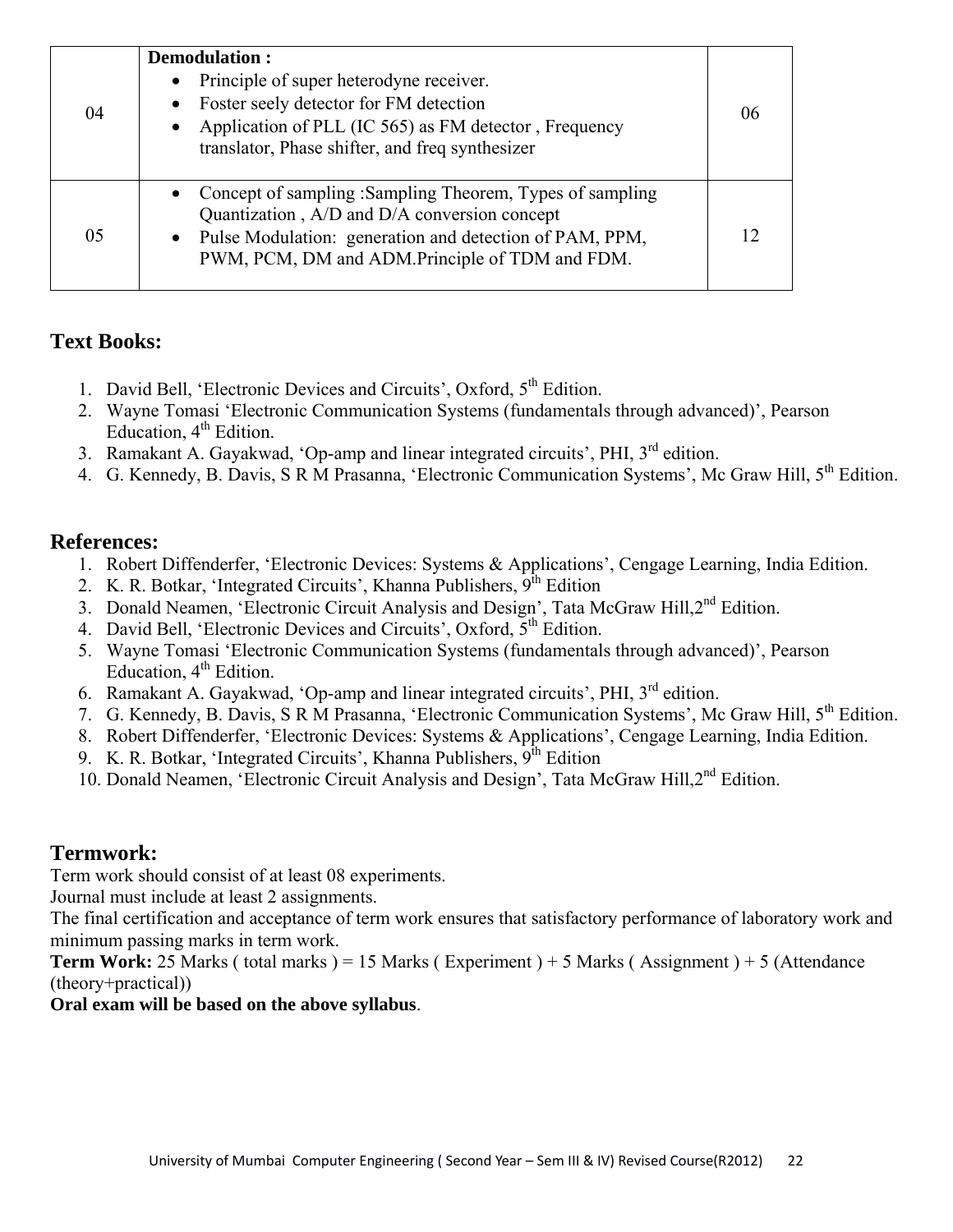#### **Suggested List of Experiments:**

- 1. Study of various test and measuring instruments
- 2. Implementation of diode detector
- 3. Implementation of single stage FET amplifier
- 4. Implementation of oscillators
- 5. Implementation of IC 741 based application
- 6. Implementation of IC741 based active filters
- 7. Implementation of IC555 based application
- 8. Troubleshooting of given faults
- 9. Modulation and demodulation of AM/SSB/FM
- 10. Study of superheterodyne receiver
- 11. Generation and detection of PAM/PPM/PWM
- 12. Generation and detection of PCM/DM/ADM
- 13. Study of FDM and TDM
- 14. SPICE based simulations

### **Important Note:**

- **50% experiments from communication and 50% experiments from electronic circuits should be taken.**
- **In theory exam the weightage for marks out of 80 : 35 for Devices and 45 for communications**

## **Theory Examination:**

- 1. Question paper will comprise of total 6 questions, each of 20 Marks.
- 2. Only 4 questions need to be solved.
- 3. Question 1 will be compulsory and based on maximum part of the syllabus.

4. Remaining questions will be mixed in nature (for example suppose Q.2 has part (a) from module 3 then part (b) will be from any module other than module 3)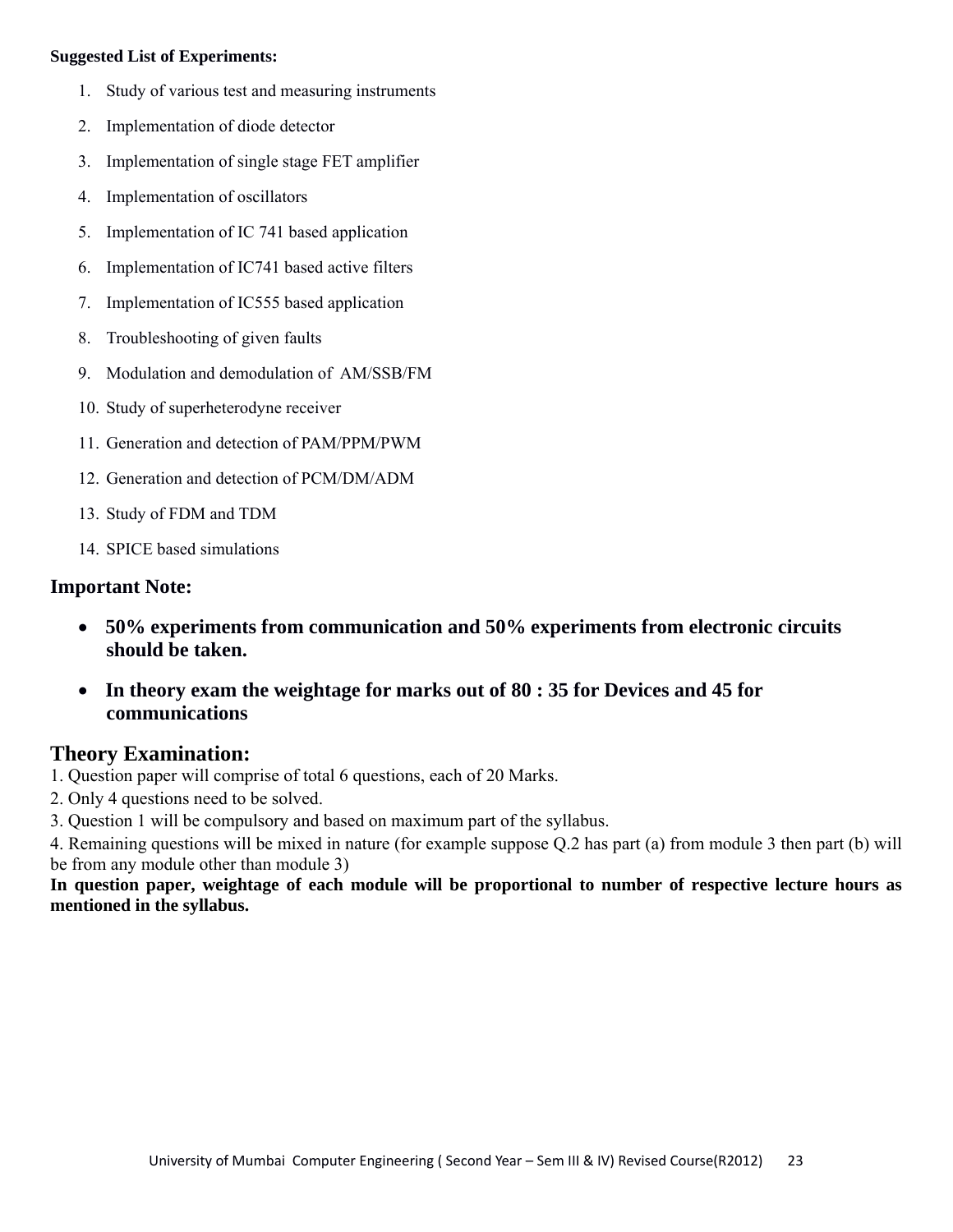| <b>Subject Code</b> | <b>Subject Name</b>       | <b>Credits</b> |
|---------------------|---------------------------|----------------|
| <b>CSC401</b>       | Applied Mathaematics IV * |                |

## **Course Objectives:**

This course will present matrix theory, Similar matrices and it's application to find the matrics function. Present methods of computing and using eigen values and eigen vectors. Set up and directly evaluate contour integrals Cauchys integral theorem and formula in basic and extended form. Present Taylor and Laurents series to find singularities zero's and poles also presents residues theory and it's applications. Present theory of probability, Baye's Theorem, Expectation and Moments and it's application. Present probability distribution such as binomial, Poisson and normal distribution with their properties. Present sampling theory and it's application for small and large sample. Present methods of computing optimization using simplex method.

### **Course Outcomes:**

Students in this course will apply the method of solving complex integration and computing residues. Use residues to evaluate various contour integrals. Demonstrate ability to manipulate matrices and compute eigen values and eigenvectors.

### **Students in this course will apply the Procedure and methods to solve technical problems.**

| <b>Module</b> | <b>Complex Integration</b>                                                                                                                                              |      |
|---------------|-------------------------------------------------------------------------------------------------------------------------------------------------------------------------|------|
| 01            | for simply<br>1.1 Complex Integration – Line Integral, Cauchy's Integral theorem<br>connected regions, Cauchy's Integral formula (without proof)                        | (10) |
|               | 1.2 Taylor's and Laurent's series (without proof)                                                                                                                       |      |
|               | 1.3 Zeros, poles of $f(z)$ , Residues, Cauchy's Residue theorem                                                                                                         |      |
|               | 1.4 Applications of Residue theorem to evaluate Integrals of the type<br>$\int_{0}^{2\Pi} f \sin \theta$ , $\cos \theta$ $d\theta$ , $\int_{-\infty}^{\infty} f x dx$ . |      |
| 02            | <b>Matrices:-</b>                                                                                                                                                       | (08) |
|               | 2.1 Eigen values and eigen vectors                                                                                                                                      |      |
|               | 2.2 Cayley-Hamilton theorem (without proof)                                                                                                                             |      |
|               | 2.3 Similar matrices, diagonalisable of matrix.                                                                                                                         |      |
|               | 2.4 Derogatory and non-derogatory matrices , functions of square matrix.                                                                                                |      |
| 03            | <b>Correlation</b>                                                                                                                                                      | (04) |
|               | 3.1 Scattered diagrams, Karl Pearson's coefficient of<br>correlation, covariance,                                                                                       |      |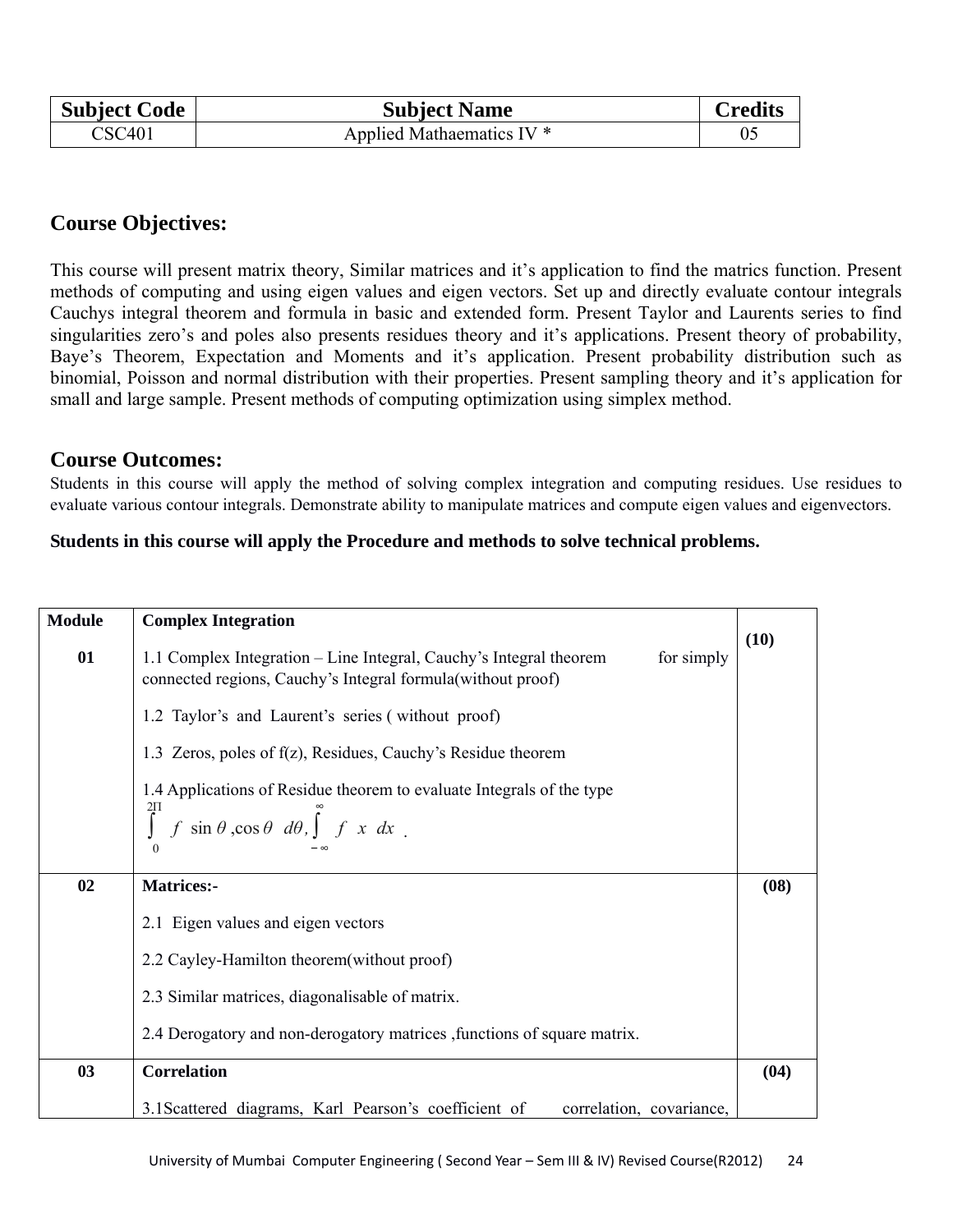|                | Spearman's Rank correlation.                                                                                                                                                                                             |      |
|----------------|--------------------------------------------------------------------------------------------------------------------------------------------------------------------------------------------------------------------------|------|
|                | 3.2 Regression Lines.                                                                                                                                                                                                    |      |
| 04             | <b>Probability</b>                                                                                                                                                                                                       | (10) |
|                | 4.1 Baye's Theorem,                                                                                                                                                                                                      |      |
|                | 4.2 Random Variables:- discrete & continuous random variables, expectation,<br>Variance, Probability Density Function & Cumulative Density Function.                                                                     |      |
|                | 4.3 Moments, Moment Generating Function.                                                                                                                                                                                 |      |
|                | 4.4 Probability distribution: binomial distribution, Poisson & normal distribution.<br>(For detail study)                                                                                                                |      |
| 0 <sub>5</sub> | <b>Sampling theory</b>                                                                                                                                                                                                   | (08) |
|                | 5.1 Test of Hypothesis, Level of significance, Critical region, One Tailed and two<br>Tailed test, Test of significant for Large Samples:-Means of the samples and test of<br>significant of means of two large samples. |      |
|                | 5.2 Test of significant of small samples:- Students t- distribution for dependent and<br>independent samples.                                                                                                            |      |
|                | 5.3 Chi square test:- Test of goodness of fit and independence of attributes,<br>Contingency table.                                                                                                                      |      |
| 06             | <b>Mathematical Programming</b>                                                                                                                                                                                          | (08) |
|                | 6.1 Types of solution, Standard and Canonical form of LPP, Basic and feasible<br>solutions, simplex method.                                                                                                              |      |
|                | 6.2 Artificial variables, Big -M method (method of penalty).                                                                                                                                                             |      |
|                | 6.3 Duality, Dual simplex method.                                                                                                                                                                                        |      |
|                | 6.4 Non Linear Programming:-Problems with equality constrains and inequality<br>constrains                                                                                                                               |      |
|                | (No formulation, No Graphical method).                                                                                                                                                                                   |      |

### **Term work:**

Term work shall consist of minimum four SCILAB practicals and six tutorials.

| <b>Total</b>             | 25 marks              |
|--------------------------|-----------------------|
| Attendance               | $\therefore$ 05 marks |
| Tutorials                | $\therefore$ 10 marks |
| <b>SCILAB</b> practicals | $\therefore$ 10 marks |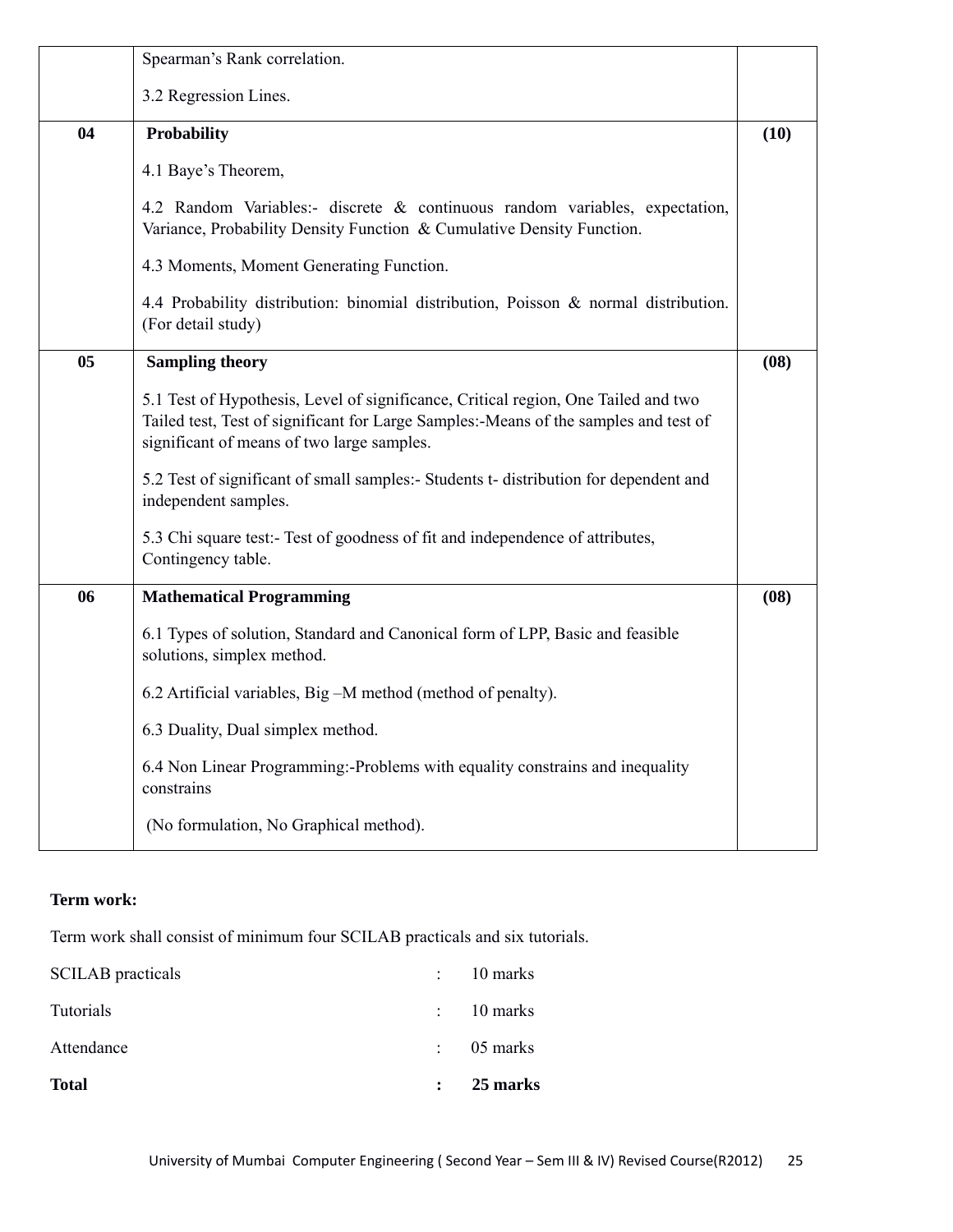- 1. Higher Engineering Mathematics by Grewal B. S. 38<sup>th</sup> edition, Khanna Publication 2005.
- 2. Operation Research by Hira & Gupta,S Chand.
- 3. A Text Book of Applied Mathematics Vol. I & II by P.N.Wartilar &
- 4. J.N.Wartikar, Pune, Vidyarthi Griha Prakashan., Pune.
- 5. Probability and Statistics for Engineering, Dr. J Ravichandran, Wiley-India.

#### **Reference Books:**

- 1. Probability & Statistics with reliability by Kishor s. Trivedi, Wiley India.
- 2. Advanced Engg. Mathematics by C. Ray Wylie & Louis Barrett.TMH International Edition.
- 3. Mathematical Methods of Science and Engineering by Kanti B. Datta, Cengage Learning.
- 4. Advanced Engineering Mathematics by Kreyszig E.  $9<sup>th</sup>$  edition, John Wiley.
- 5. Operations Research by S.D. Sharma Kedar Nath, Ram Nath & Co. Meerat.
- 6. Engineering optimization (Theory and Practice) by Singiresu S.Rao, New Age International publication.

### **Theory Examination:**

- 1. Question paper will comprise of total 6 questions, each of 20 Marks.
- 2. Only 4 questions need to be solved.
- 3. Question 1 will be compulsory and based on maximum part of the syllabus.

4. Remaining questions will be mixed in nature (for example suppose Q.2 has part (a) from module 3 then part (b) will be from any module other than module 3)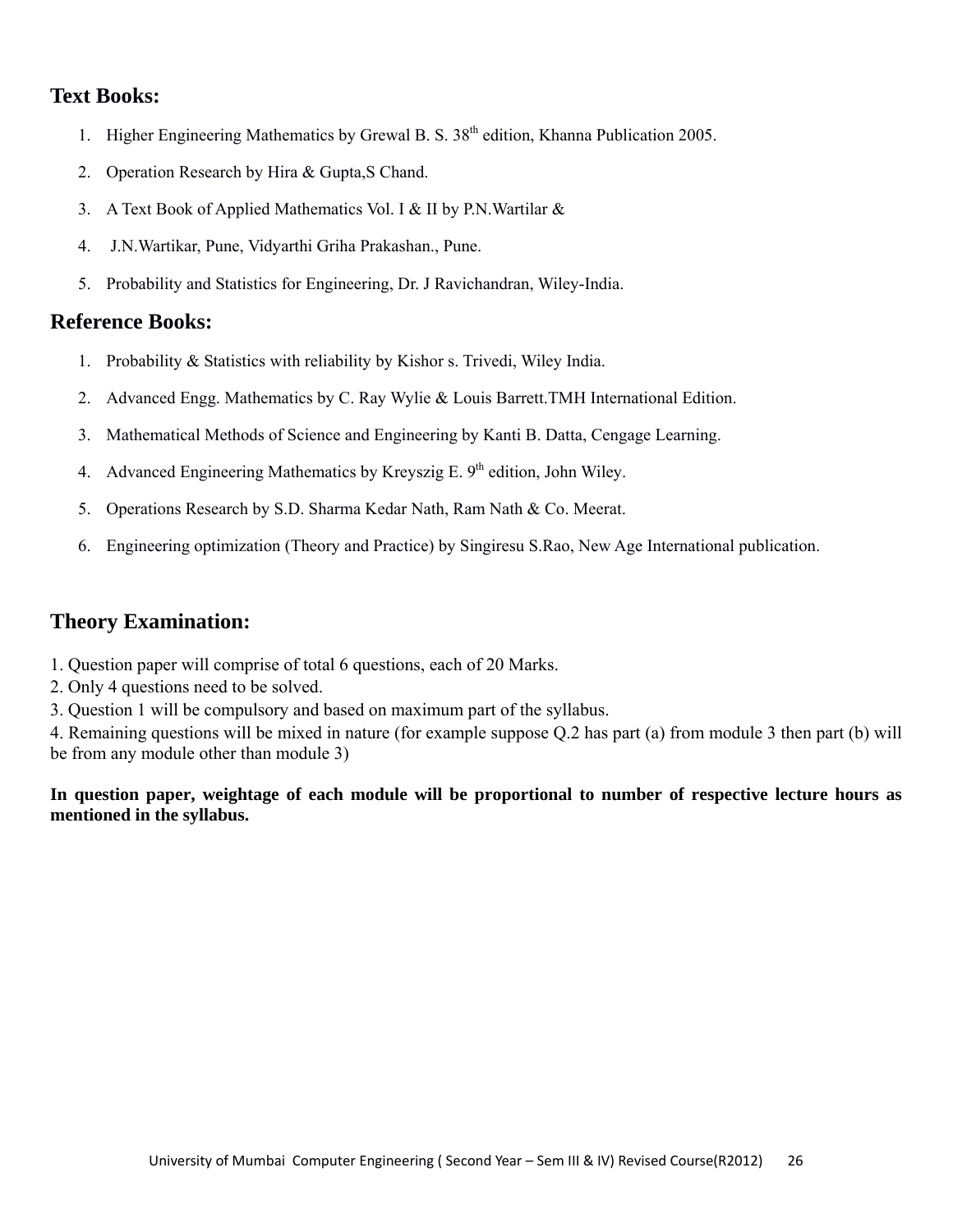| <b>Subject Code</b> | <b>Subject Name</b>   | <b>Credits</b> |
|---------------------|-----------------------|----------------|
| <b>CSC402</b>       | Analysis of Algorithm |                |

**Prequisites :** Students should be familiar with Data structure concepts , Discrete structures

# **Course Objectives:**

- 1. To teach various problem solving strategies..
- 2. To teach mathematical background for algorithm analysis and implementation of various strategies like divide and conquer, Greedy method, Dynamic programming , Backtracking , branch and bound
- 3. To teach different string matching algorithms.

# **Course Outcomes:**

- 1. Ability to select appropriate problem solving strategies.
- 2. Ability to calculate time complexity and space complexity of an algorithm.
- 3. Ability to analyze different divide and conquer problems.
- 4. Ability to analyze different greedy method problems.
- 5. Ability to analyze different dynamic programming problems.
- 6. Ability to analyze different backtracking problems.
- 7. Ability to analyze different string matching algorithms.

| <b>Module</b> | <b>Detailed Content</b>                                                                                                                                                                                                                                                                                                                                                                         | Hrs. |
|---------------|-------------------------------------------------------------------------------------------------------------------------------------------------------------------------------------------------------------------------------------------------------------------------------------------------------------------------------------------------------------------------------------------------|------|
| 1             | Introduction to analysis of algorithm<br>Decision and analysis fundamentals<br>Performance analysis, space and time complexity<br>Growth of function $-$ Big $-$ Oh, Omega, Theta notation<br>Mathematical background for algorithm analysis<br>Analysis of selection sort, insertion sort<br>Randomized algorithms<br>Recursive algorithms<br>The substitution method<br>Recursion tree method | 11   |
|               | - Master method                                                                                                                                                                                                                                                                                                                                                                                 |      |
| 2             | <b>Divide and Conquer</b><br>General method<br>Binary search<br>$\bullet$<br>Finding minimum and maximum<br>$\bullet$                                                                                                                                                                                                                                                                           | 07   |
|               | Merge sort analysis<br>$\bullet$<br>Quick sort analysis<br>$\bullet$<br>Strassen's matrix multiplication<br>$\bullet$<br>The problem of multiplying long integers                                                                                                                                                                                                                               |      |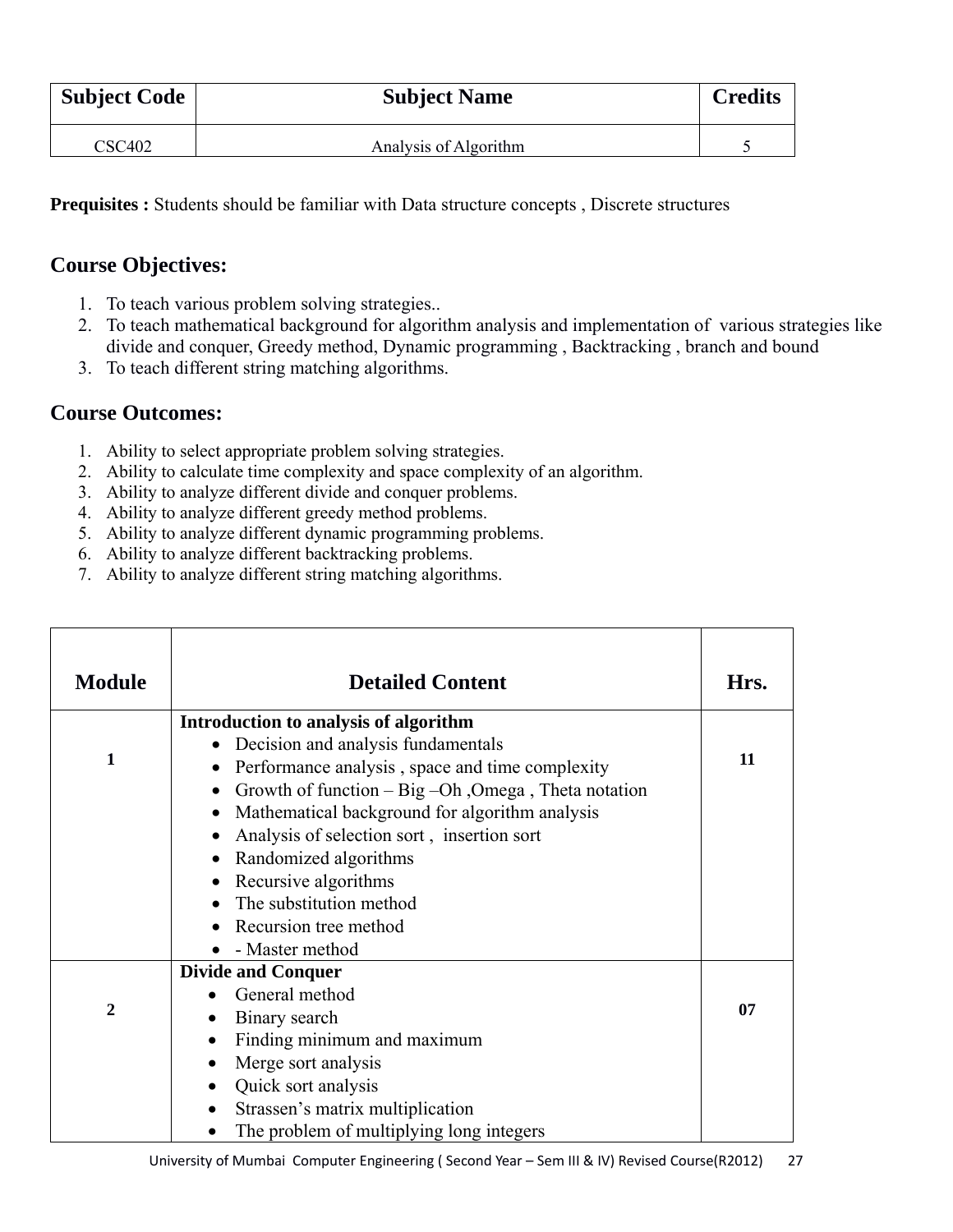|   | - constructing Tennis tournament<br>$\bullet$            |    |
|---|----------------------------------------------------------|----|
|   | <b>Greedy Method</b>                                     |    |
|   | General Method<br>$\bullet$                              |    |
| 3 | Knapsack problem<br>$\bullet$                            | 07 |
|   | Job sequencing with deadlines<br>$\bullet$               |    |
|   | Minimum cost spanning trees-Kruskal and prim's algorithm |    |
|   | Optimal storage on tapes<br>$\bullet$                    |    |
|   | Single source shortest path                              |    |
|   | <b>Dynamic Programming</b>                               |    |
|   | General Method                                           |    |
| 4 | Multistage graphs                                        | 08 |
|   | all pair shortest path                                   |    |
|   | single source shortest path                              |    |
|   | Optimal binary search tree                               |    |
|   | $0/1$ knapsack                                           |    |
|   | Travelling salesman problem                              |    |
|   | - Flow shop scheduling                                   |    |
|   | <b>Backtracking</b>                                      |    |
|   | General Method<br>$\bullet$                              |    |
| 5 | 8 queen problem(N-queen problem)                         | 05 |
|   | Sum of subsets                                           |    |
|   | Graph coloring                                           |    |
|   | <b>String Matching Algorithms</b>                        |    |
|   | The naïve string matching Algorithms                     |    |
| 6 | The Rabin Karp algorithm<br>$\bullet$                    | 06 |
|   | String matching with finite automata<br>$\bullet$        |    |
|   | The knuth-Morris-Pratt algorithm<br>$\bullet$            |    |
|   | Longest common subsequence algorithm                     |    |
|   | <b>Branch and bound</b>                                  |    |
|   | General method                                           |    |
| 7 | 15 puzzle problem                                        | 04 |
|   | Travelling salesman problem<br>$\bullet$                 |    |

- 1. Ellis horowitz , sartaj Sahni , s. Rajsekaran. "Fundamentals of computer algorithms" University Press.
- 2. T.H.coreman, C.E. Leiserson,R.L. Rivest, and C. Stein, "Introduction to algorithms", 2<sup>nd</sup> edition, PHI publication 2005.
- 3. Alfred v. Aho , John E. Hopcroft , Jeffrey D. Ullman , "Data structures and Algorithm" Pearson education , fourth impression 2009

## **Reference books:**

1. Michael Gooddrich & Roberto Tammassia, "Algorithm design foundation, analysis and internet examples", Second edition , wiley student edition.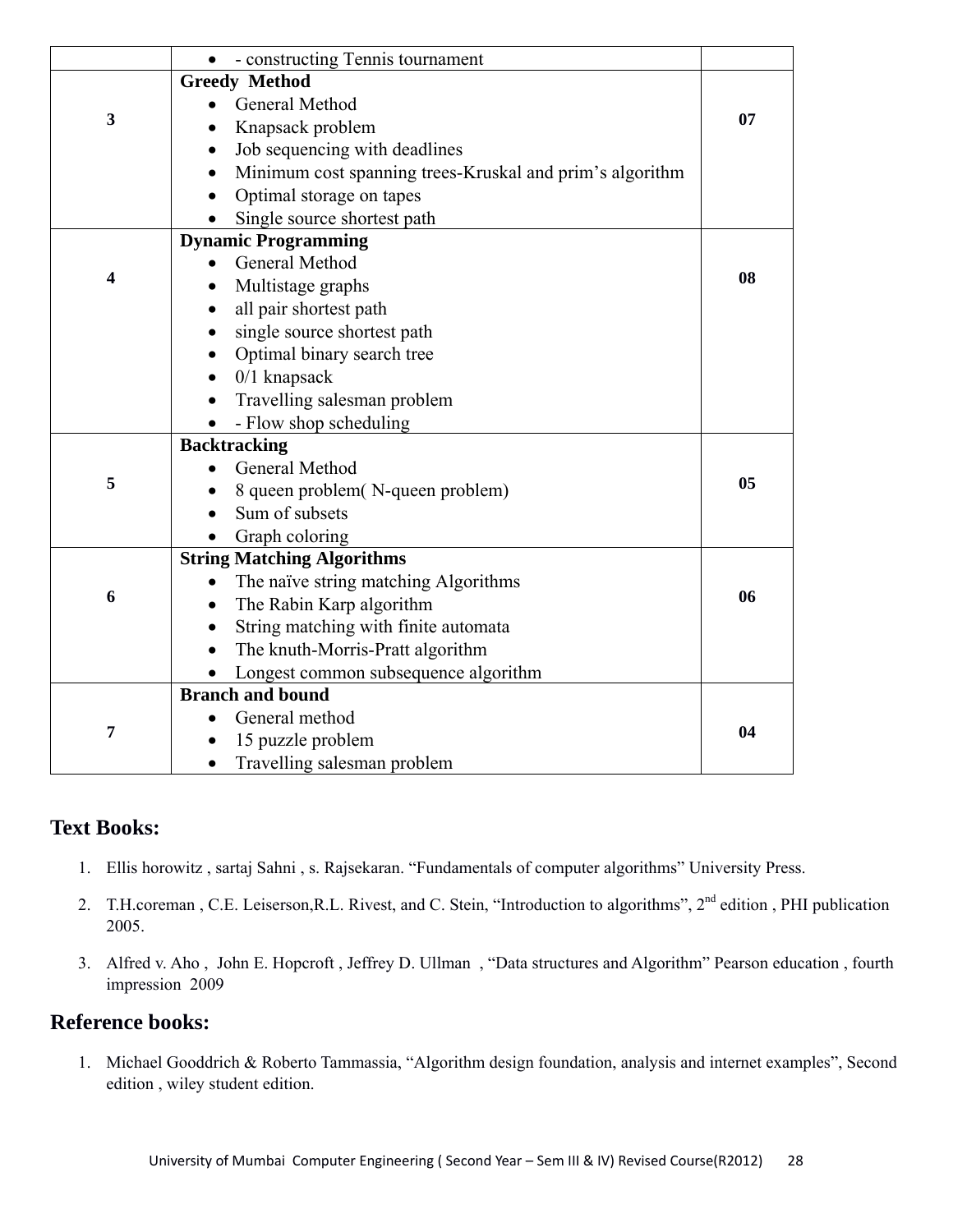# **Suggested Practicals:**

# **Implementations Programing Language must be in 'C' only.**

| Module         | Module name                | <b>Suggested Experiment list</b>                      |
|----------------|----------------------------|-------------------------------------------------------|
| no             |                            |                                                       |
| 1              | <b>Introduction</b>        | selection sort                                        |
|                | to analysis of algorithm:  | insertion sort                                        |
|                |                            | (for this experiment comparative analysis on the      |
|                |                            | basis of comparison required to sort list is expected |
|                |                            | for large values of n                                 |
|                | <b>Divide and Conquer</b>  | -binary search                                        |
| $\overline{2}$ |                            | -finding minimum and maximum                          |
|                |                            | -Merge sort analysis*                                 |
|                |                            | -Quick sort analysis*                                 |
|                |                            | (the above two experiments marked as $*$ should be    |
|                |                            | considered as single experiment. For this             |
|                |                            | experiment comparative analysis on the basis of       |
|                |                            | comparisons required to sort list is expected for     |
|                |                            | large values of $n$ )                                 |
|                |                            | -Strassen's matrix multiplication                     |
|                |                            | -The problem of multiplying long integers             |
|                |                            | -constructing Tennis tournament*                      |
| 3              | <b>Greedy Method</b>       | -Knapsack problem*                                    |
|                |                            | -Job sequencing with deadlines                        |
|                |                            | -Minimum cost spanning trees-Kruskal and              |
|                |                            | prim's algorithm*                                     |
|                |                            | -Optimal storage on tapes                             |
|                |                            | -Single source shortest path                          |
| $\overline{4}$ | <b>Dynamic Programming</b> | -Multistage graphs                                    |
|                |                            | -all pair shortest path                               |
|                |                            | -single source shortest path                          |
|                |                            | -Optimal binary search tree*                          |
|                |                            | $-0/1$ knapsack                                       |
|                |                            | -Travelling salesman problem*                         |
|                |                            | -Flow shop scheduling                                 |
| 5              | <b>Backtracking</b>        | -8 queen problem(N-queen problem)*                    |
|                |                            | -Sum of subsets                                       |
|                |                            | -Graph coloring                                       |
|                |                            | -Knapsack problem                                     |
| 6              | <b>String Matching</b>     | -The naïve string matching Algorithms                 |
|                | <b>Algorithms</b>          | -The Rabin Karp algorithm                             |
|                |                            | -String matching with finite automata                 |
|                |                            | -The knuth-Morris-Pratt algorithm                     |
|                |                            | -Longest common subsequence algorithm*                |
| $\tau$         | <b>Branch and bound</b>    | -15 puzzle problem*                                   |
|                |                            | -Travelling salesman problem                          |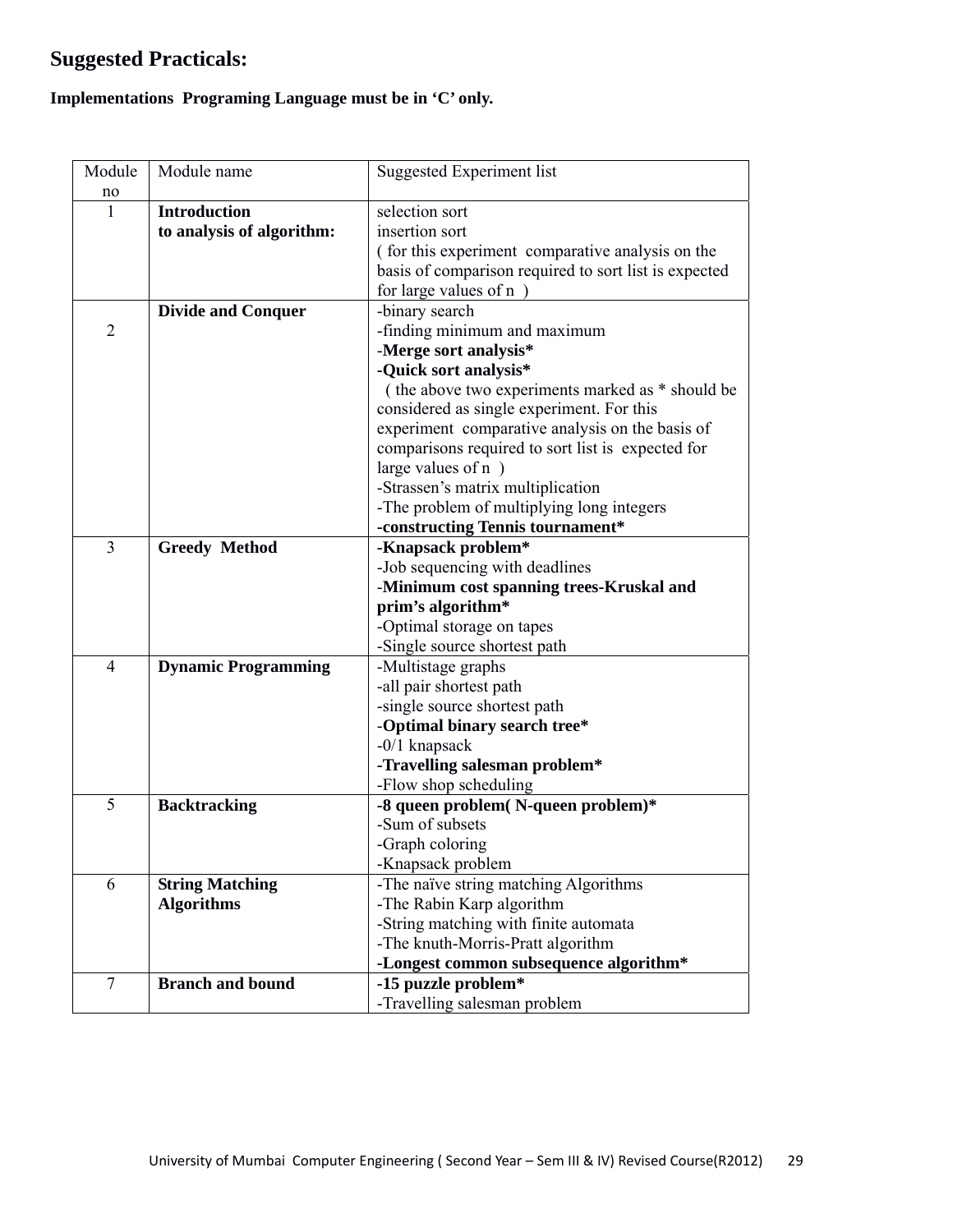# **Termwork:**

Total experiments to be performed are  $12 = (9 + 3)$  9 Experiments marked  $*$  are mandatory.

For additional 3 experiments teacher can choose experiments from **suggested list.** 

The final certification and acceptance of term work ensures that satisfactory performance of laboratory work and minimum passing marks in term work.

**Termwork:** 25 Marks ( total marks ) = 15 Marks Experiments  $+ 05$  Marks Assignment  $+ 5$  (Attendance (theory+practical))

#### **Practical Exam will be based on above syllabus**

# **Theory Examination:**

1. Question paper will comprise of total 6 questions, each of 20 Marks.

2. Only 4 questions need to be solved.

3. Question 1 will be compulsory and based on maximum part of the syllabus.

4. Remaining questions will be mixed in nature (for example suppose Q.2 has part (a) from module 3 then part (b) will be from any module other than module 3)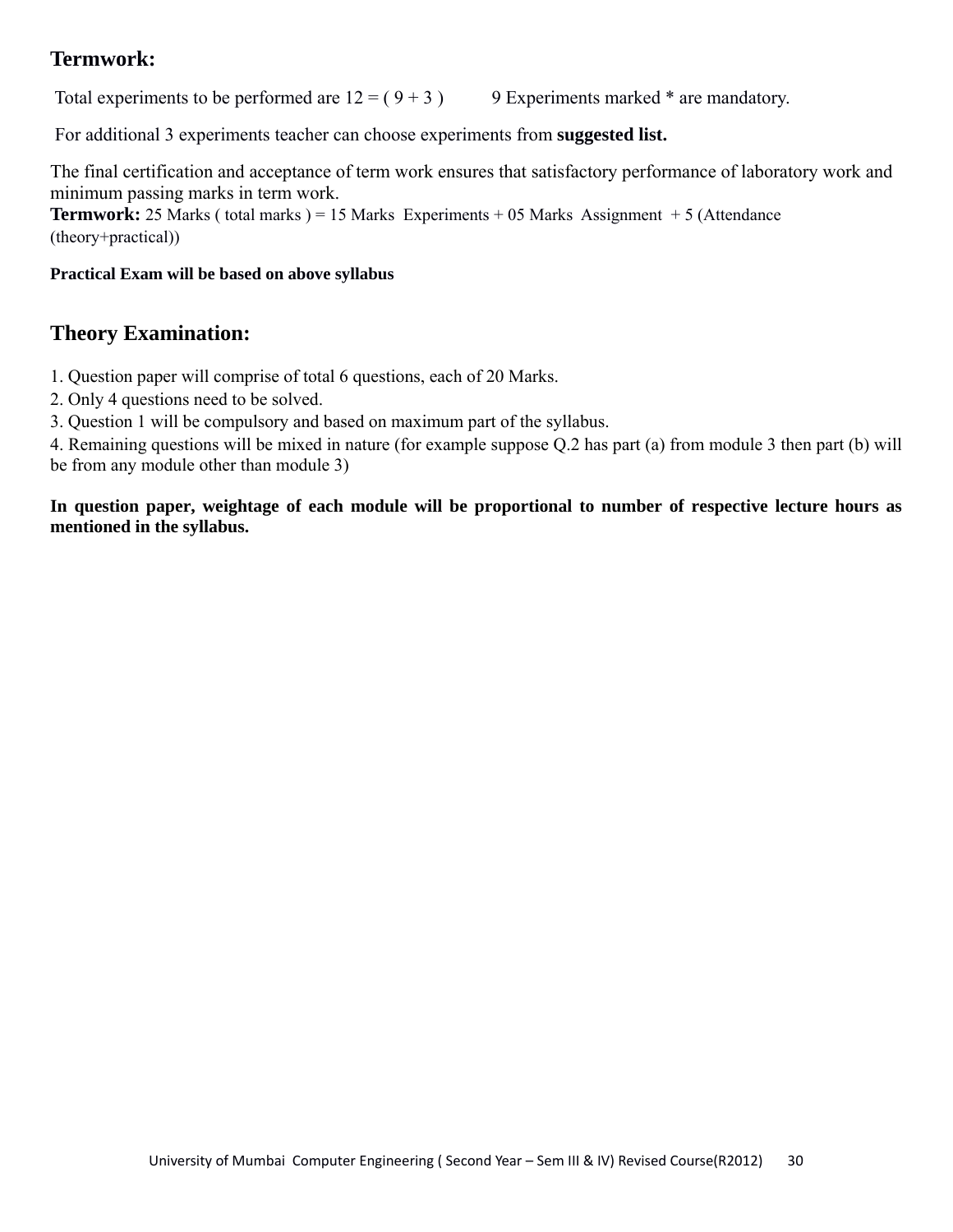| <b>Subject Code</b> | <b>Subject Name</b>                     | <b>Credits</b> |
|---------------------|-----------------------------------------|----------------|
|                     |                                         |                |
| CSC <sub>403</sub>  | Computer Organization and Architecture* | U5             |

# **Course Objectives:**

- 1. To conceptualize the basics of organizational and architectural issues of a digital computer.
- 2. To analyze performance issues in processor and memory design of a digital computer.
- 3. To understand various data transfer techniques in digital computer.
- 4. To analyze processor performance improvement using instruction level parallelism

# **Course Outcomes:**

- 1. Ability to understand basic structure of computer.
- 2. Ability to perform computer arithmetic operations.
- 3. Ability to understand control unit operations.
- 4. Ability to design memory organization that uses banks for different word size operations.
- 5. Ability to understand the concept of cache mapping techniques.
- 6. Ability to understand the concept of I/O organization.
- 7. Ability to conceptualize instruction level parallelism.

### **Pre-requistes: Fundamentals of Computer, Digital Logic Circuits, Programming Languages (C, C++, Java)**

| <b>Module</b>  | <b>Detailed Contents</b>                                                                                                                                                                                                                                                                                                                                                                                               | <b>Hours</b> |
|----------------|------------------------------------------------------------------------------------------------------------------------------------------------------------------------------------------------------------------------------------------------------------------------------------------------------------------------------------------------------------------------------------------------------------------------|--------------|
| 1              | <b>Overview of Computer Architecture &amp; Organization:</b><br>Introduction of Computer Organization and Architecture.<br>Basic organization of computer and block level description of<br>the functional units.<br>Evolution of Computers, Von Neumann model.<br>Performance measure of Computer Architecture.<br>$\bullet$<br>Introduction to buses and connecting I/O devices to CPU and<br>Memory, bus structure. | 04           |
| $\overline{2}$ | Data Representation and Arithmetic Algorithms:<br>Number representation: Binary Data representation, two's<br>complement representation and Floating-point<br>representation. IEEE 754 floating point number<br>representation.<br>Integer Data computation: Addition, Subtraction.<br>Multiplication: Signed multiplication, Booth's algorithm.                                                                       | 10           |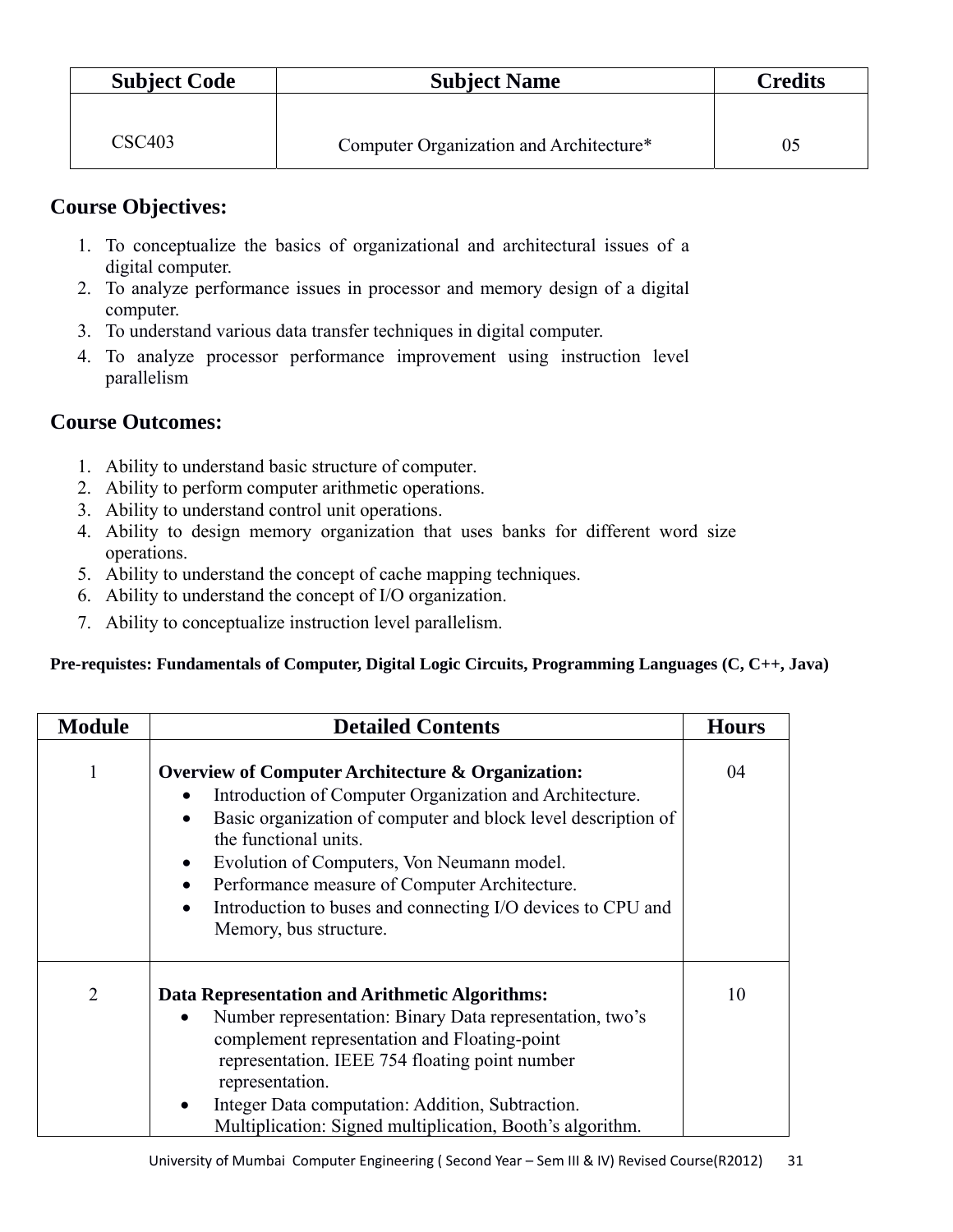|                | Division of integers: Restoring and non-restoring division<br>Floating point arithmetic: Addition, subtraction                                                                                                                                                                                                                                                                                                                                                                                                                                                         |    |
|----------------|------------------------------------------------------------------------------------------------------------------------------------------------------------------------------------------------------------------------------------------------------------------------------------------------------------------------------------------------------------------------------------------------------------------------------------------------------------------------------------------------------------------------------------------------------------------------|----|
| $\overline{3}$ | <b>Processor Organization and Architecture:</b><br>CPU Architecture, Register Organization, Instruction<br>formats, basic instruction cycle. Instruction interpretation and<br>sequencing.<br>Control Unit: Soft wired (Micro-programmed) and<br>hardwired control unit design methods. Microinstruction<br>sequencing and execution. Micro operations, concepts of<br>nano programming.<br>Introduction to RISC and CISC architectures and design<br>issues.<br>Case study on 8085 microprocessor: Features, architecture,<br>pin configuration and addressing modes. | 12 |
| $\overline{4}$ | <b>Memory Organization:</b><br>Introduction<br>Memory<br>to<br>and<br>Memory parameters.<br>Classifications of primary and secondary memories. Types of<br>RAM and ROM, Allocation policies, Memory hierarchy and<br>characteristics.<br>Cache memory: Concept, architecture (L1, L2, L3), mapping<br>techniques. Cache Coherency, Interleaved and Associative<br>memory.<br>Virtual Memory: Concept, Segmentation and Paging, Page<br>replacement policies.                                                                                                           | 12 |
| 5              | I/O Organization and Peripherals:<br>• Input/output systems, I/O modules and 8089 IO processor.<br>Types of data transfer techniques:<br>Programmed I/O,<br>Interrupt driven I/O and DMA.<br>Peripheral Devices: Introduction to peripheral devices,<br>scanner, plotter, joysticks, touch pad.                                                                                                                                                                                                                                                                        | 6  |
| 6              | Introduction to parallel processing systems:<br>Introduction to parallel processing concepts<br>Flynn's classifications<br>pipeline processing<br>instruction pipelining,<br>pipeline stages<br>pipeline hazards.                                                                                                                                                                                                                                                                                                                                                      | 4  |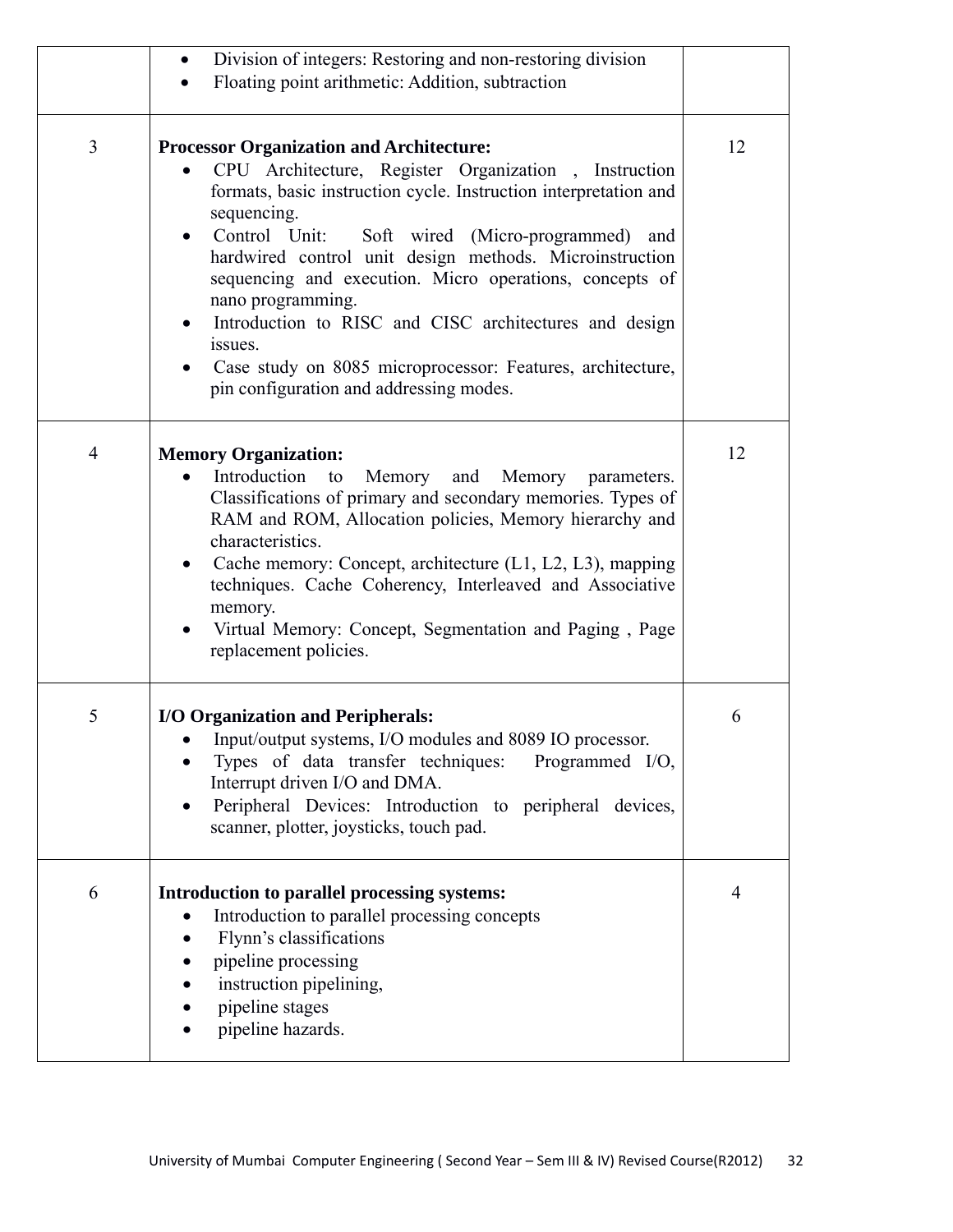- 1. Carl Hamacher, Zvonko Vranesic and Safwat Zaky, "Computer Organization", Fifth Edition, Tata McGraw-Hill
- 2. John P. Hayes, "Computer Architecture and Organization", Third Edition.
- 3. William Stallings, "Computer Organization and Architecture: Designing for Performance", Eighth Edition, Pearson.
- 4. B. Govindarajulu, "Computer Architecture and Organization: Design Principles and Applications", Second Edition, Tata McGraw-Hill.

# **Reference Books:**

- 1. Dr. M. Usha, T. S. Srikanth, "Computer System Architecture and Organization",First Edition, Wiley-India.
- 2. "Computer Organization" by ISRD Group, Tata McGraw-Hill.
- 3. Ramesh Gaonkar, "Microprocessor Architecture, Programming and Applications with the 8085, Fifth Edition,Penram.

# **Termwork:**

Term work should consist of at least 08 experiments.

Journal must include at least 2 assignments.

The final certification and acceptance of term work ensures that satisfactory performance of laboratory work and minimum passing marks in term work.

**Term Work:** 25 Marks ( total marks ) = 15 Marks ( Experiment ) + 5 Marks ( Assignment ) + 5 (Attendance (theory+practical))

### **oral exam will be based on the above syllabus.**

### **Note:**

**1.** The faculty should conduct eight programming practical / experiments based on the above syllabus including two case studies on recent developments covering the above contents.

All the programs should be implemented in  $C/C++$ /Java under Windows or Linux environment.

Experiments can also be conducted using available open source tools.

**2. 8085 microprocessor** should be included only as a sample case study to visualize the concepts. No questions in University Exams / Class Tests should be asked on 8085 microprocessor.

### **SUGGESTED LIST OF COA PRACTICAL / EXPERIMENTS**

- 1. To study Full Adder (7483).
- 2. To study ALU (74181).
- 3. To study MASM (Micro Assembler).
- 4. A program for hexadecimal addition and multiplication.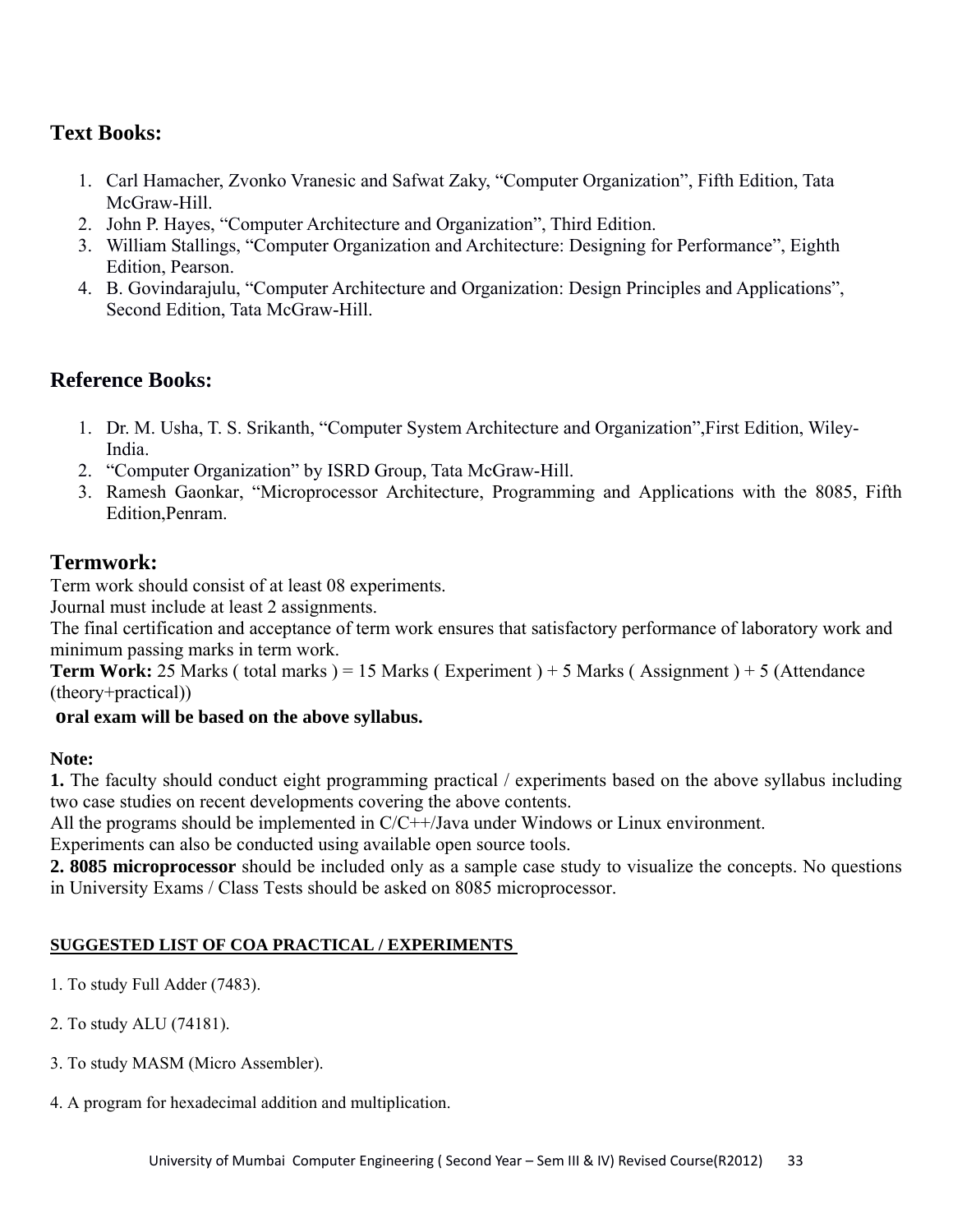- 5. A program for binary multiplication.
- 6. A program for Hamming code generation , detection and correction.
- 7. A program for Booth's multiplication
- 8. A program for LRU page replacement algorithm.
- 9. A program for FIFO page replacement algorithm.
- 10. A program to simulate the mapping techniques of Cache memory.

 10.1 Direct Mapped cache 10.2 Associative Mapped cache 10.3 Set Associative Mapped cache

11. A program to simulate memory allocation policies.

11.1 First-fit algorithm

- 11.2 Best-fit algorithm
- 12. A program to implement serial communication (PC PC communication).
- 13. A program to implement parallel communication. (PC Printer communication).
- 14. A program for printer simulation.
- 15. A program for keyboard simulation.

# **Theory Examination:**

- 1. Question paper will comprise of total 6 questions, each of 20 Marks.
- 2. Only 4 questions need to be solved.
- 3. Question 1 will be compulsory and based on maximum part of the syllabus.

4. Remaining questions will be mixed in nature (for example suppose Q.2 has part (a) from module 3 then part (b) will be from any module other than module 3)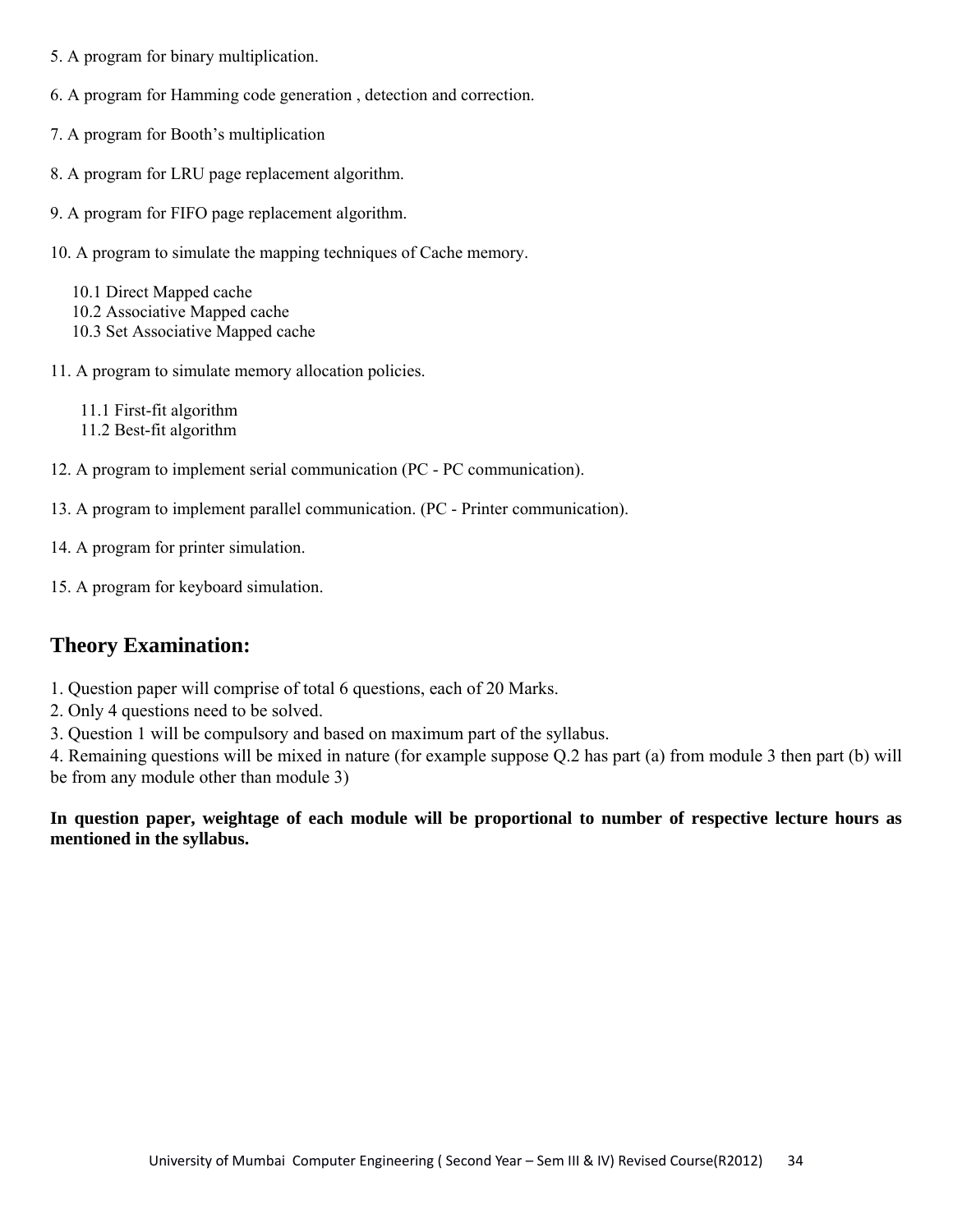| <b>Subject Code</b> | <b>Subject Name</b>        | <b>Credits</b> |
|---------------------|----------------------------|----------------|
| CEC404              | Database Management System | 0 <sup>5</sup> |

# **Course Objectives:**

- 1. Learn and practice data modeling using the entity-relationship and developing database designs.
- 2. Understand the use of Structured Query Language (SQL) and learn SQL syntax.
- 3. Apply normalization techniques to normalize the database
- 4. Understand the needs of database processing and learn techniques for controlling the consequences of concurrent data access.

## **Course Outcomes:**

- 1. The learner will be able:
- 2. To describe data models and schemas in DBMS
- 3. To understand the features of database management systems and Relational database.
- 4. To use SQL- the standard language of relational databases.
- 5. To understand the functional dependencies and design of the database.
- 6. To understand the concept of Transaction and Query processing.

| <b>Module</b>  | <b>Detailed content</b>                                                   | <b>Hours</b> |
|----------------|---------------------------------------------------------------------------|--------------|
| 1              | Introduction Database Concepts: Introduction, Characteristics<br>of       | 04           |
|                | databases, File system V/s Database system, Users of Database system,     |              |
|                | Concerns when using an enterprise database, Data Independence, DBMS       |              |
|                | system architecture, Database Administrator,                              |              |
| $\overline{2}$ | <b>Entity-Relationship Data Model:</b>                                    | 04           |
|                | Introduction, Benefits of Data Modeling, Types of Models, Phases of       |              |
|                | Database Modeling, The Entity-Relationship (ER) Model, Generalization,    |              |
|                | Specialization and Aggregation, Extended Entity-Relationship (EER)        |              |
|                | Model.                                                                    |              |
| 3              | <b>Relational Model and Algebra:</b> Introduction, Mapping the ER and EER | 08           |
|                | Model to the Relational Model, Data Manipulation, Data Integrity          |              |
|                | ,Advantages of the Relational Model, Relational Algebra, Relational       |              |
|                | Algebra Queries, Relational Calculus.                                     |              |
| $\overline{4}$ | <b>Structured Query Language (SQL) : Overview of SQL, Data Definition</b> | 09           |
|                | Commands, Set operations, aggregate function, null values, , Data         |              |
|                | Manipulation commands, Data Control commands, Views in SQL, Nested        |              |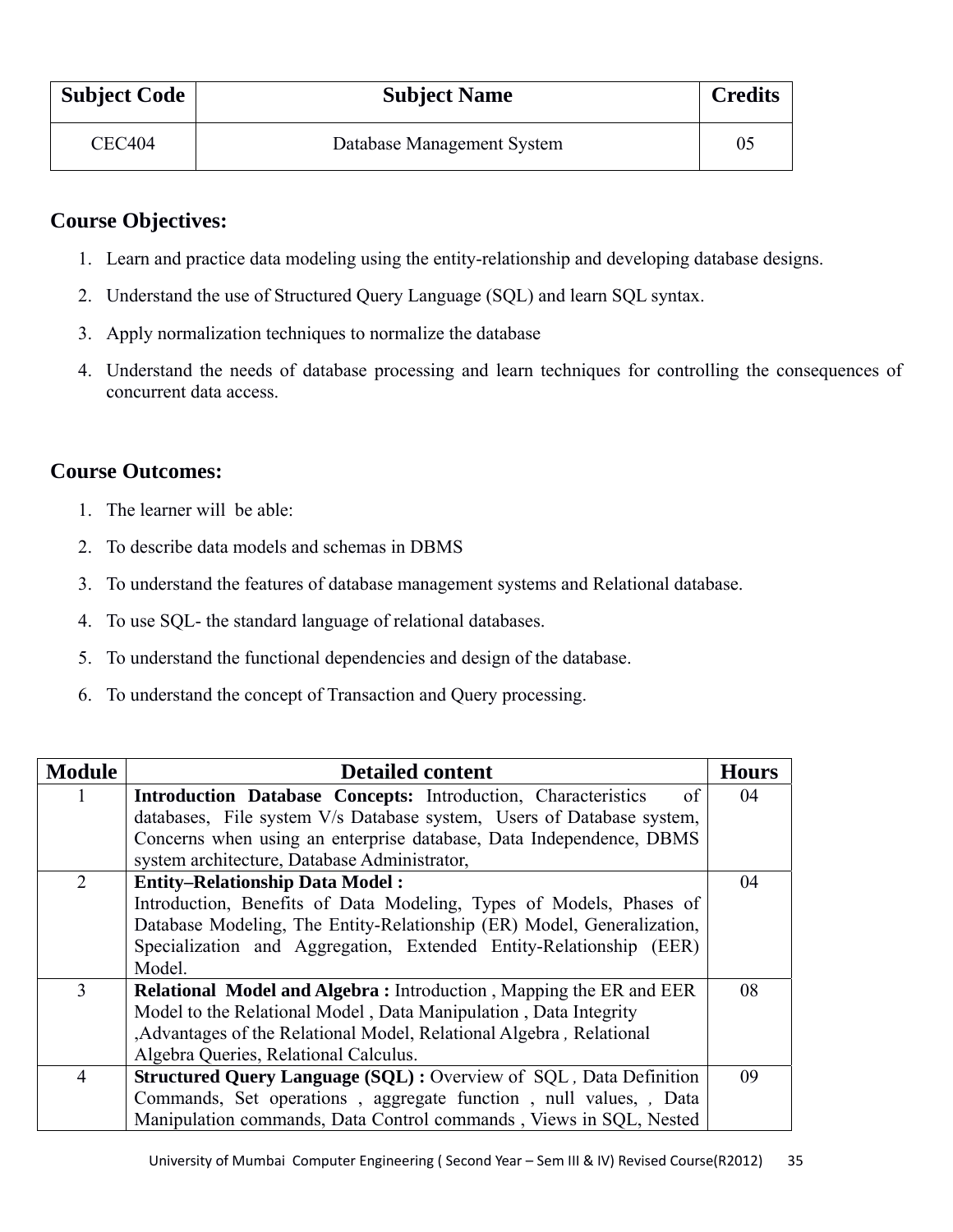|                 | and complex queries.                                                                                                                                                                                                                                                                                                                                                                                                                                                        |    |
|-----------------|-----------------------------------------------------------------------------------------------------------------------------------------------------------------------------------------------------------------------------------------------------------------------------------------------------------------------------------------------------------------------------------------------------------------------------------------------------------------------------|----|
| $5\overline{)}$ | Integrity and Security in Database: Domain Constraints, Referential<br>integrity, Assertions, Trigger, Security, and authorization in SQL                                                                                                                                                                                                                                                                                                                                   | 04 |
| 6               | Relational-Database Design : Design guidelines for relational schema,<br>Function dependencies, Normal Forms- 1NF, 2 NF, 3NF, BCNF and 4NF                                                                                                                                                                                                                                                                                                                                  | 06 |
| $\tau$          | Transactions Management and Concurrency: Transaction concept,<br>Transaction states, ACID properties, Implementation of atomicity and<br>durability, Concurrent Executions, Serializability, Recoverability,<br>Implementation of isolation, Concurrency Control: Lock-based,<br>Timestamp-based, Validation-based protocols, Deadlock handling,<br>Recovery System: Failure Classification, Storage structure, Recovery &<br>atomicity, Log based recovery, Shadow paging. | 08 |
| 8               | Query Processing and Optimization: Overview , Issues in Query<br>Optimization , Steps in Query Processing, System Catalog or Metadata,<br>Query Parsing, Query Optimization, Access Paths, Query Code<br>Generation, Query Execution, Algorithms for Computing Selection and<br>Projection, Algorithms for Computing a Join, Computing Aggregation<br>Functions, Cost Based Query Optimization.                                                                             | 05 |

- 1. G. K. Gupta :"Database Management Systems", McGraw Hill.
- 2. Korth, Slberchatz,Sudarshan, :"Database System Concepts", 6th Edition, McGraw Hill
- 3. Elmasri and Navathe, " Fundamentals of Database Systems", 5thEdition, PEARSON Education.
- 4. Peter Rob and Carlos Coronel, " Database Systems Design, Implementation and Management", Thomson Learning, 5th Edition.

### **Reference Books :**

- 1. Dr. P.S. Deshpande, SQL and PL/SQL for Oracle 10g,Black Book, Dreamtech Press Mark L. Gillenson, Paulraj Ponniah, " Introduction to Database Management",Wiley
- 2. Sharaman Shah ,"Oracle for Professional", SPD.
- 3. Raghu Ramkrishnan and Johannes Gehrke, " Database Management Systems",TMH
- 4. Debabrata Sahoo "Database Management Systems" Tata McGraw Hill, Schaum's Outline

## **Termwork:**

Term work should consist of at least 12 experiments.

Journal must include at least 2 assignments.

The final certification and acceptance of term work ensures that satisfactory performance of laboratory work and minimum passing marks in term work.

**Term Work:** 25 Marks ( total marks ) = 15 Marks ( Experiment ) + 5 Marks ( Assignment ) + 5 (Attendance (theory+practical))

### **practical exam will be based on the above syllabus.**

## **Theory Examination:**

- 1. Question paper will comprise of total 6 questions, each of 20 Marks.
- 2. Only 4 questions need to be solved.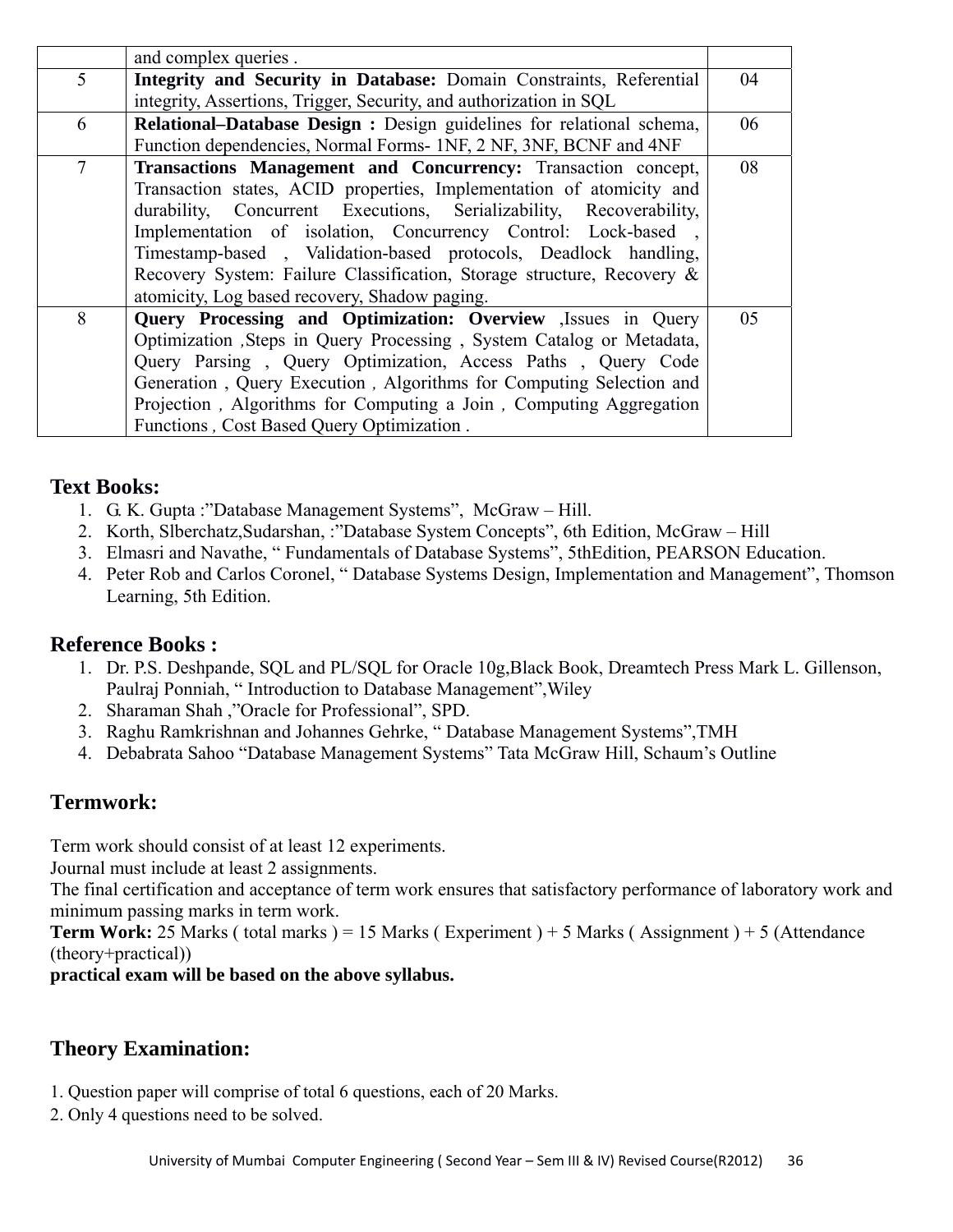3. Question 1 will be compulsory and based on maximum part of the syllabus.

4. Remaining questions will be mixed in nature (for example suppose Q.2 has part (a) from module 3 then part (b) will be from any module other than module 3)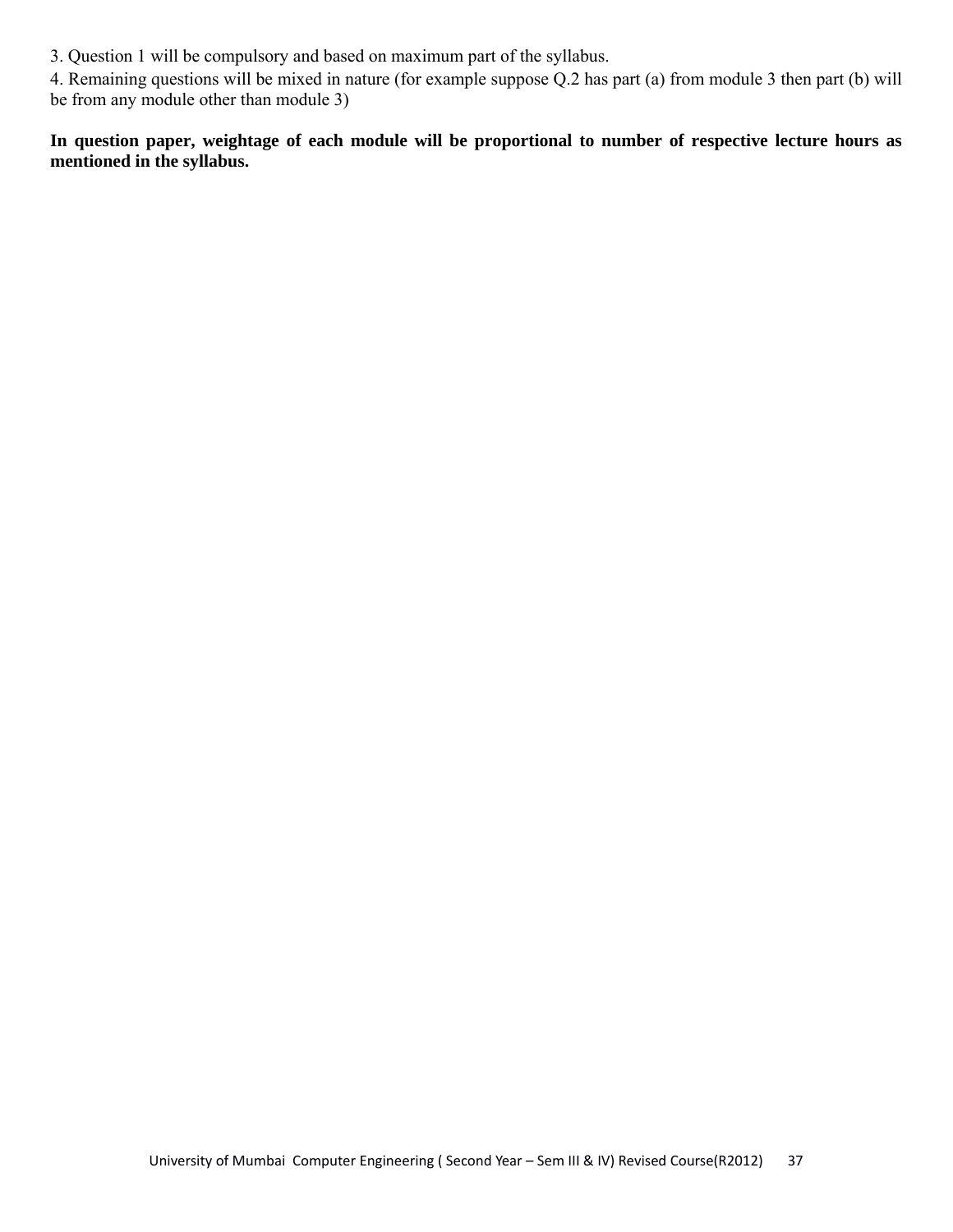| <b>Subject Code</b> | <b>Subject Name</b>                 | <b>Credits</b> |
|---------------------|-------------------------------------|----------------|
| $\text{CSC}405$     | <b>Theoretical Computer Science</b> |                |

# **Course Objectives:**

- 1. Conceptual understanding of fundamentals of Grammars and languages.
- 2. Build concepts of theoretical design of basic machine, deterministic and non deterministic machines and pushdown machines.
- 3. Develop understanding of different types of Turing machines and their use.
- 4. Understand the concept of Undecidability.

# **Course Outcomes:**

- 1. Understanding of Power and Limitations of theoretical models of Computation.
- 2. Ability to compare different types of languages and machines.
- 3. Ability to match constraints of a language to power of machines.

| <b>Module</b> | <b>Detailed content</b>                                                                                                                                                                                                                                                                                    | <b>Hours</b> |
|---------------|------------------------------------------------------------------------------------------------------------------------------------------------------------------------------------------------------------------------------------------------------------------------------------------------------------|--------------|
| 01            | <b>Introduction:</b><br>Alphabets, Strings and Languages<br>Chomskey hierarchy and Grammars.<br>Finite Automata (FA) and Finite State machine (FSM).                                                                                                                                                       | 03           |
| 02            | <b>Regular Grammar (RG):</b><br>Regular Grammar and Regular Expression (RE): Definition,<br>$\bullet$<br>Equivalence and Conversion from RE to RG and RG to RE.<br>Equivalence of RG and FA, Converting RG to FA and FA to RG.<br>$\bullet$<br>Equivalence of RE and FA, Converting RE to FA and FA to RE. | 04           |
| 03            | <b>Finite Automata:</b><br>Deterministic and Nondeterministic Finite Automata (DFA and NFA):<br>Definitions, Languages, Transitions (Diagrams, Functions and Tables).<br>Eliminating epsilon-transitions from NFA.<br>$\bullet$                                                                            | 05           |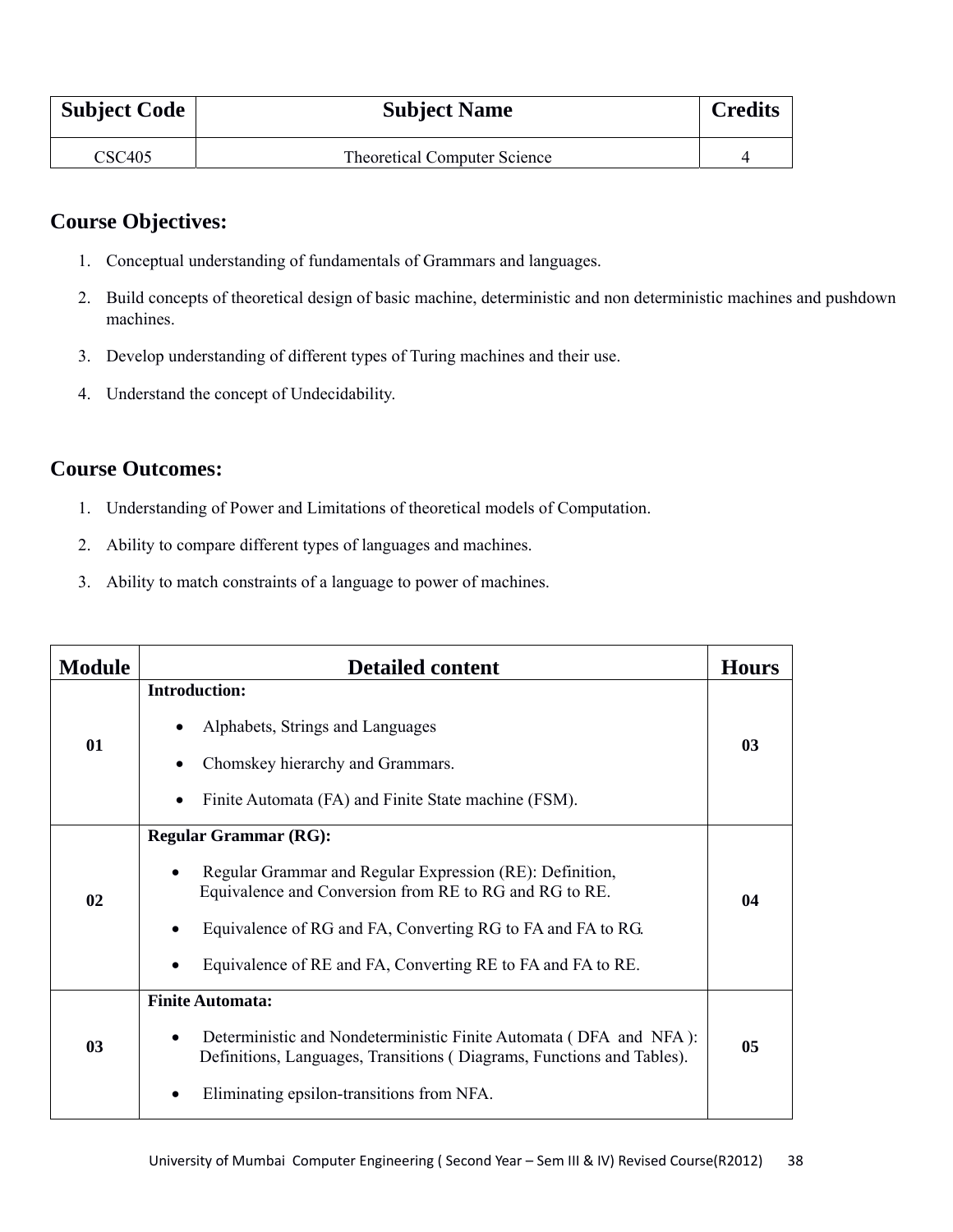|    | DFA, NFA: Reductions and Equivalence.                                                                                                                                                 |    |
|----|---------------------------------------------------------------------------------------------------------------------------------------------------------------------------------------|----|
|    | FSM with output: Moore and Mealy machines.                                                                                                                                            |    |
|    | <b>Regular Language (RL):</b>                                                                                                                                                         |    |
|    | Decision properties: Emptiness, Finiteness and Membership.                                                                                                                            |    |
| 04 | Pumping lemma for regular languages and its applications.                                                                                                                             | 04 |
|    | Closure properties.                                                                                                                                                                   |    |
|    | Myhill-Nerode Theorem and An application: Text Search.                                                                                                                                |    |
|    | <b>Context Free Grammars (CFG):</b>                                                                                                                                                   |    |
|    | Definition, Sentential forms, Leftmost and Rightmost derivations.                                                                                                                     |    |
|    | Context Free languages (CFL): Parsing and Ambiguity.                                                                                                                                  |    |
| 05 | CFLs: Simplification and Applications.                                                                                                                                                | 06 |
|    | Normal Forms: CNF and GNF.                                                                                                                                                            |    |
|    | Pumping lemma for CFLs and its applications.                                                                                                                                          |    |
|    | Closure properties and Kleene's closure.                                                                                                                                              |    |
|    | <b>Pushdown Automata(PDA):</b>                                                                                                                                                        |    |
|    | Definition, Transitions (Diagrams, Functions and Tables), Graphical<br>$\bullet$<br>Notation and Instantaneous Descriptions.                                                          | 08 |
| 06 | Language of PDA, Pushdown Stack Machine (PSM) as a machine with<br>stack, Start and Final state of PSM.                                                                               |    |
|    | PDA/PSM as generator, decider and acceptor of CFG                                                                                                                                     |    |
|    | Deterministic PDA (DPDA) and Multi-stack DPDA.                                                                                                                                        |    |
|    | <b>Turing Machine (TM):</b>                                                                                                                                                           |    |
|    | Definition, Transitions (Diagrams, Functions and Tables).                                                                                                                             |    |
|    | Design of TM as generator, decider and acceptor.                                                                                                                                      |    |
|    | Variants of TM: Multitrack, Multitape and Universal TM.                                                                                                                               |    |
| 07 | Equivalence of Single and Multi Tape TMs.                                                                                                                                             | 10 |
|    | Power and Limitations of TMs.                                                                                                                                                         |    |
|    | Design of Single and Multi Tape TMs as a computer of simple<br>functions: Unary, Binary (Logical and Arithmetic), String operations (<br>Length, Concat, Match, Substring Check, etc) |    |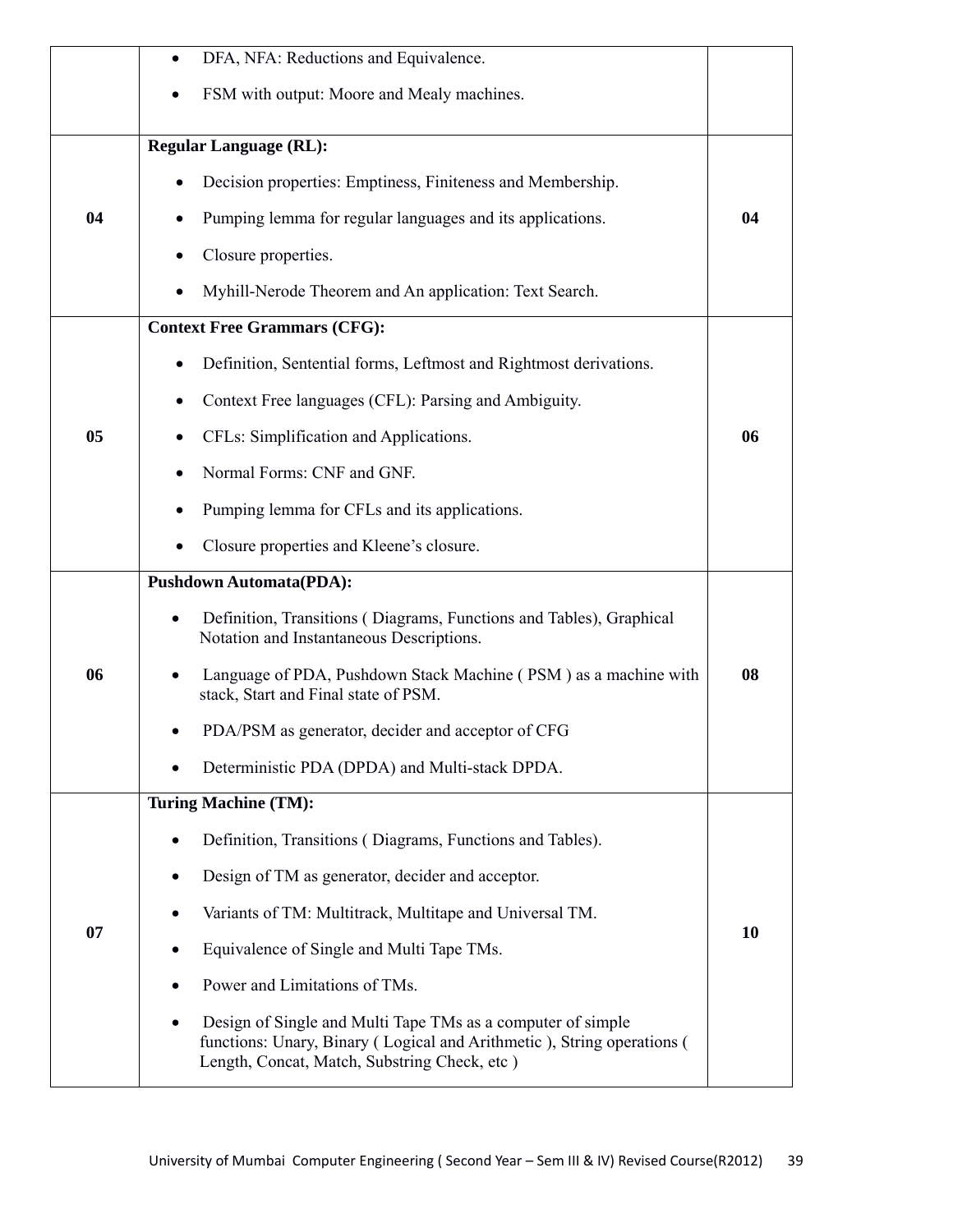|    | <b>Undecidability and Recursively Enumerable Languages:</b>                                                                       |    |
|----|-----------------------------------------------------------------------------------------------------------------------------------|----|
| 08 | Recursive and Recursively Enumerable Languages.<br>$\bullet$                                                                      |    |
|    | Properties of Recursive and Recursively Enumerable Languages.<br>$\bullet$                                                        | 06 |
|    | Decidability and Undecidability, Halting Problem, Rice's Theorem,<br>$\bullet$<br>Grebach's Theorem, Post Correspondence Problem, |    |
|    | Context Sensitivity and Linear Bound Automata.<br>$\bullet$                                                                       |    |
| 09 | Comparison of scope of languages and machines:                                                                                    |    |
|    | Subset and Superset relation between FSM, PSM and TM.<br>$\bullet$                                                                | 02 |
|    | Subset and Superset relation between RL, CFL and Context Sensitive<br>$\bullet$<br>Language.                                      |    |

- 1. Michael Sipser, " Theory of Computation", Cengage learning.
- 2. John E. Hopcroft, Rajeev Motwani, Jeffery D. Ullman, " Introduction to Automata Theory, Languages and Computation", Pearson Education

### **References:**

- 1. J. C. Martin, "Introduction to Languages and the Theory of Computation", Tata McGrawHill.
- 2. Krishnamurthy E. V., "Introductory Theory of Computer Science", East-West Press.
- 3. Kavi Mahesh, "Theory of Computation: A Problem Solving Approach", Wiley-India.

# **Theory Examination:**

- 1. Question paper will comprise of total 6 questions, each of 20 Marks.
- 2. Only 4 questions need to be solved.
- 3. Question 1 will be compulsory and based on maximum part of the syllabus.

4. Remaining questions will be mixed in nature (for example suppose Q.2 has part (a) from module 3 then part (b) will be from any module other than module 3)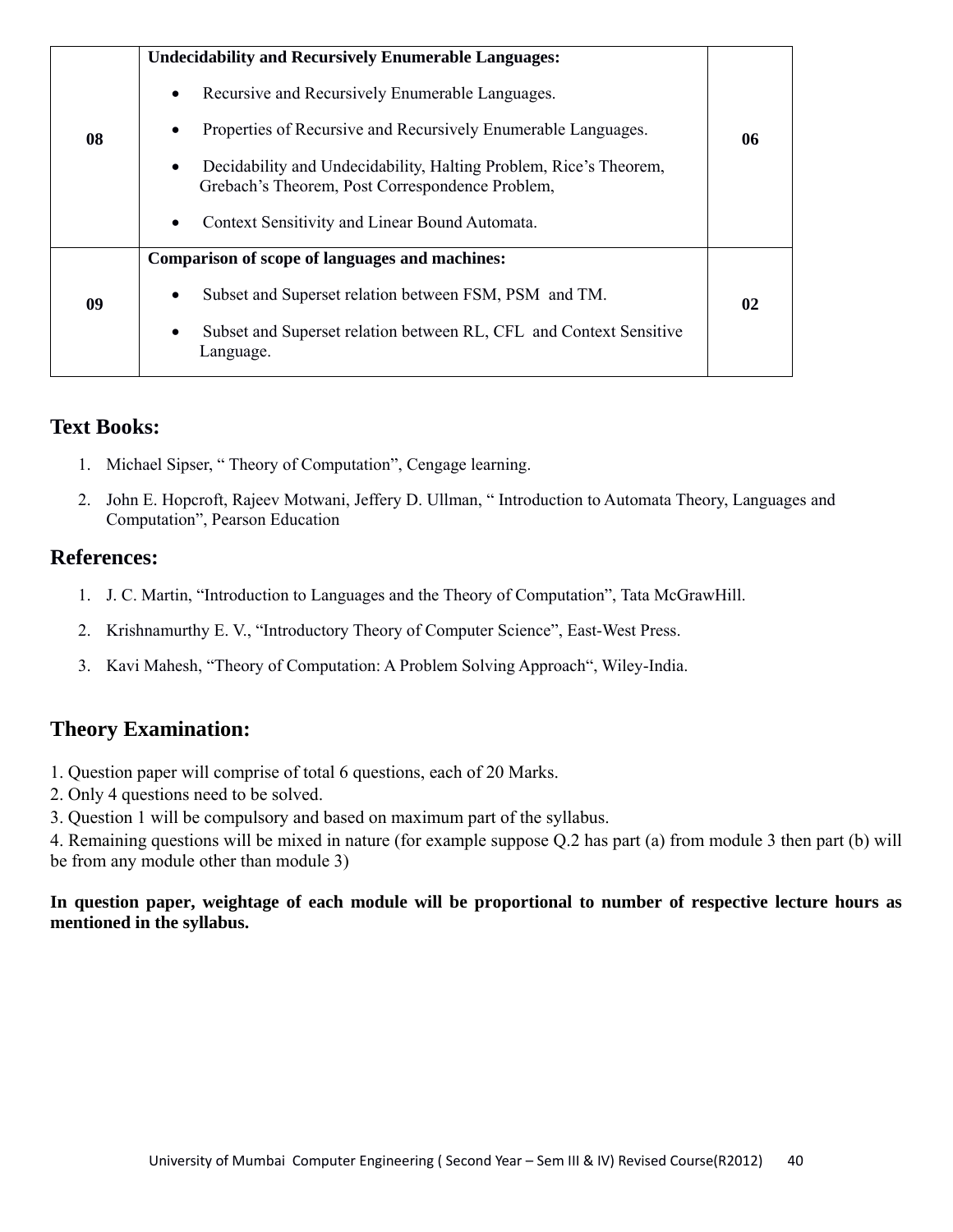| <b>Subject Code</b> | <b>Subject Name</b>      | <b>Credits</b> |
|---------------------|--------------------------|----------------|
| CSC406              | <b>Computer Graphics</b> | 04             |

#### **Course Educational Objectives:**

- 1. The main objective is to introduce to the students in the graphics mode, with the help of basic algorithms and methodologies .
- 2. The objective of the course is to equip students with fundamental knowledge and basic technical competence in the field of computer graphics.
- 3. Provide an understanding of how a computer draws the fundamental graphics primitives.
- 4. To learn Computer Graphics methodologies/Algorithms and techniques .
- 5. To learn Implementation of Computer Graphics Algorithms

#### **Course Outcomes:**

Upon successfully completing Fundamentals of Computer graphics course, students will have, at a minimum, the qualities listed in the expected learning outcomes below.

- 1. Student will have understood basic concepts of computer graphics
- 2. Acquire knowledge about drawing basic shapes such as lines, circle ellipse, polygon.
- 3. Shall be able to perform processing of basic shapes by various processing algorithms /techniques.
- 4. Acquire knowledge about two and three dimensional transformations.
- 5. Shall be able to apply the transformation algorithms to the basic shapes.
- 6. Shall have basic knowledge of windowing and clipping.
- 7. Shall be able to apply various algorithms of clipping.
- 8. Acquire knowledge about Visible Surface Detection methods
- 9. Acquire knowledge about Illumination Models and Surface Rendering
- 10. Acquire knowledge about Color Models

| <b>Module</b> | <b>Contents</b>                                                            | <b>Hours</b> |
|---------------|----------------------------------------------------------------------------|--------------|
|               | <b>Introduction to Computer Graphics</b><br>(a) What is Computer Graphics? | (02)         |
|               | (b) Where Computer Generated pictures are used                             |              |
| 1.            | (c) Elements of Pictures created in Computer Graphics                      |              |
|               | (d) Graphics display devices                                               |              |
|               | (e) Graphics input primitives and Devices                                  |              |
|               | <b>Introduction to openGL</b>                                              | (02)         |
|               | (a) Getting started Making pictures                                        |              |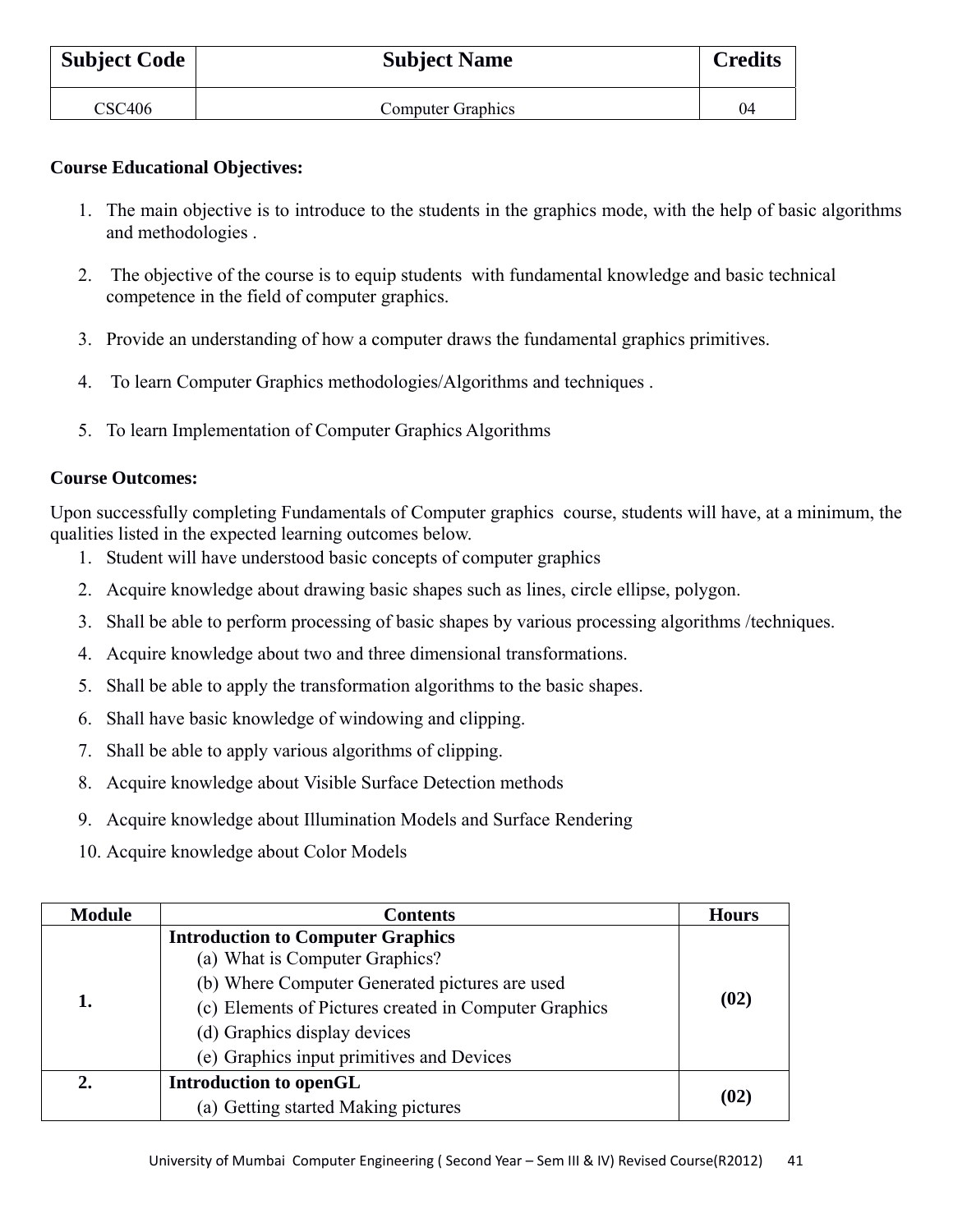|    | (b) Drawing basic primitives                          |      |
|----|-------------------------------------------------------|------|
|    | (c) Simple interaction with mouse and keyboard        |      |
|    | (For implementation use openGL programming)           |      |
|    | <b>Output Primitives</b>                              |      |
|    | (a) Points and Lines, Antialiasing                    |      |
| 3. | (b) Line Drawing algorithms                           |      |
|    | DDA line drawing algorithm                            |      |
|    | Bresenham's drawing algorithm                         |      |
|    | • Parallel drawing algorithm                          |      |
|    | (c) Circle and Ellipse generating algorithms          | (06) |
|    | Mid-point Circle algorithm                            |      |
|    | • Mid-point Ellipse algorithm                         |      |
|    | (d) Parametric Cubic Curves                           |      |
|    | Bezier curves                                         |      |
|    | • B-Spline curves                                     |      |
|    | <b>Filled Area Primitives</b>                         |      |
|    | (a) Scan line polygon fill algorithm                  |      |
| 4. | (b) Pattern fill algorithm                            |      |
|    | (c) Inside-Outside Tests                              | (02) |
|    | (d) Boundary fill algorithms                          |      |
|    | (e) Flood fill algorithms                             |      |
|    | <b>2D Geometric Transformations</b>                   |      |
|    | (a) Basic transformations                             |      |
|    | (b) Matrix representation and Homogeneous Coordinates |      |
| 5. | (c) Composite transformation                          | (04) |
|    | (d) Other transformations                             |      |
|    | (e) Transformation between coordinated systems        |      |
|    | <b>2D Viewing</b>                                     |      |
|    | (a) Window to Viewport coordinate transformation      |      |
|    | (b) Clipping operations – Point clipping              |      |
|    | (c) Line clipping                                     |      |
|    | • Cohen – Sutherland line clipping                    |      |
| 6. | Liang – Barsky line clipping                          | (04) |
|    | • Midpoint subdivision                                |      |
|    | (d) Polygon Clipping                                  |      |
|    | Sutherland - Hodgeman polygon clipping                |      |
|    | • Weiler $-$ Atherton polygon clipping                |      |
|    | 3D Geometric Transformations and 3D Viewing           |      |
| 7. | (a) 3D object representation methods                  |      |
|    | B-REP, sweep representations, CSG                     | (06) |
|    | (b) Basic transformations                             |      |
|    | Translation                                           |      |
|    | Rotation                                              |      |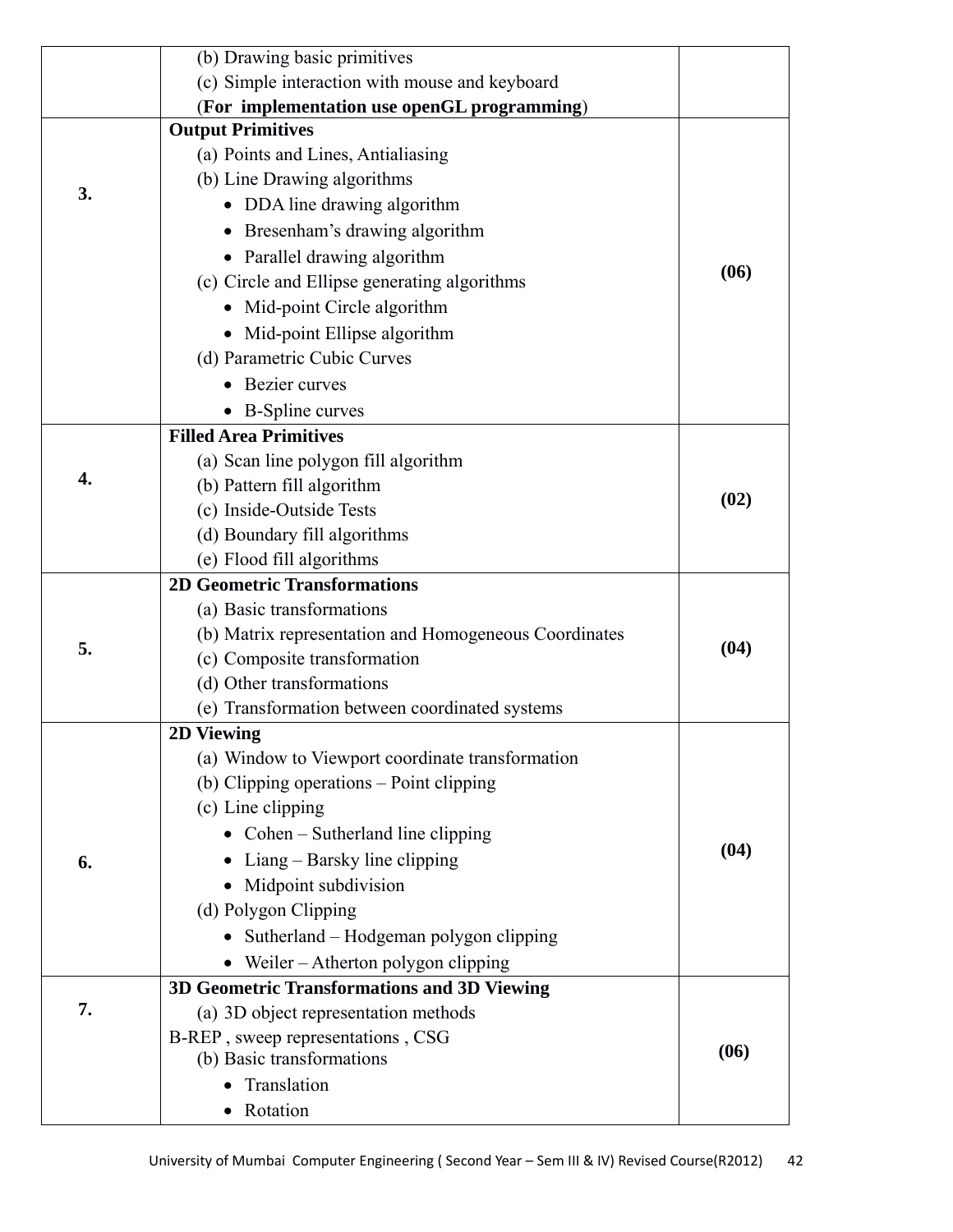|     | • Scaling                                                 |      |
|-----|-----------------------------------------------------------|------|
|     | (c) Other transformations                                 |      |
|     | 1. Reflection                                             |      |
|     | 2. Rotation about an arbitrary axis                       |      |
|     | (d) Composite transformations                             |      |
|     | (e) Projections - Parallel and Perspective                |      |
|     | (f) 3D clipping                                           |      |
|     | 3D Geometric Transformations and 3D Viewing               |      |
|     | (a) Classification of Visible Surface Detection algorithm |      |
|     | (b) Back Surface detection method                         |      |
|     | (c) Depth Buffer method                                   | (04) |
| 8.  | (d) Scan line method                                      |      |
|     | (e) BSP tree method                                       |      |
|     | (f) Area Subdivision method                               |      |
|     | <b>Illumination Models and Surface Rendering</b>          |      |
|     | (a) Basic Illumination Models                             |      |
| 9.  | (b) Halftone and Dithering techniques                     | (03) |
|     | (c) Polygon Rendering                                     |      |
|     | Constant shading, Goraud Shading, Phong Shading           |      |
| 10. | 11. Fractals                                              |      |
|     | (a) Introduction                                          |      |
|     | (b) Fractals and self similarity                          |      |
|     | Successive refinement of curves, Koch curve,              | (03) |
|     | Fractional Dimension,                                     |      |
|     | (c) String production and peano curves                    |      |
|     | (For implementation use C Programming)                    |      |
|     |                                                           |      |

The journal should consist of 12 experiments and 3 assignments.

Following is the list of compulsory 10 experiments.

Additional 2 experiments can be implemented relevant to the course

- 1. Drawing the basic primitives and sierpinsky gasket using openGL\*.
- 2. Create a polyline using mouse interaction using openGL\*.
- 3. Bresenham's line drawing algorithm.
- 4. Mid-Point ellipse drawing algorithm.
- 5. Implementing Bezier curve.
- 6. Scanline fill algorithm.
- 7. 2D transformations.
- 8. Any one Line clipping algorithm cohen-sutherland / liang barsky.
- 9. Polygon Clipping algorithm sutherland hodgeman.
- 10. Any one Fractal generation ( Koch curve / Hilbert curve / peano curves using string production )

## **\*Implementation of experiments 1 and 2 must be in openGL. Implementation of experiments 3 to 10 must be done in C language.**